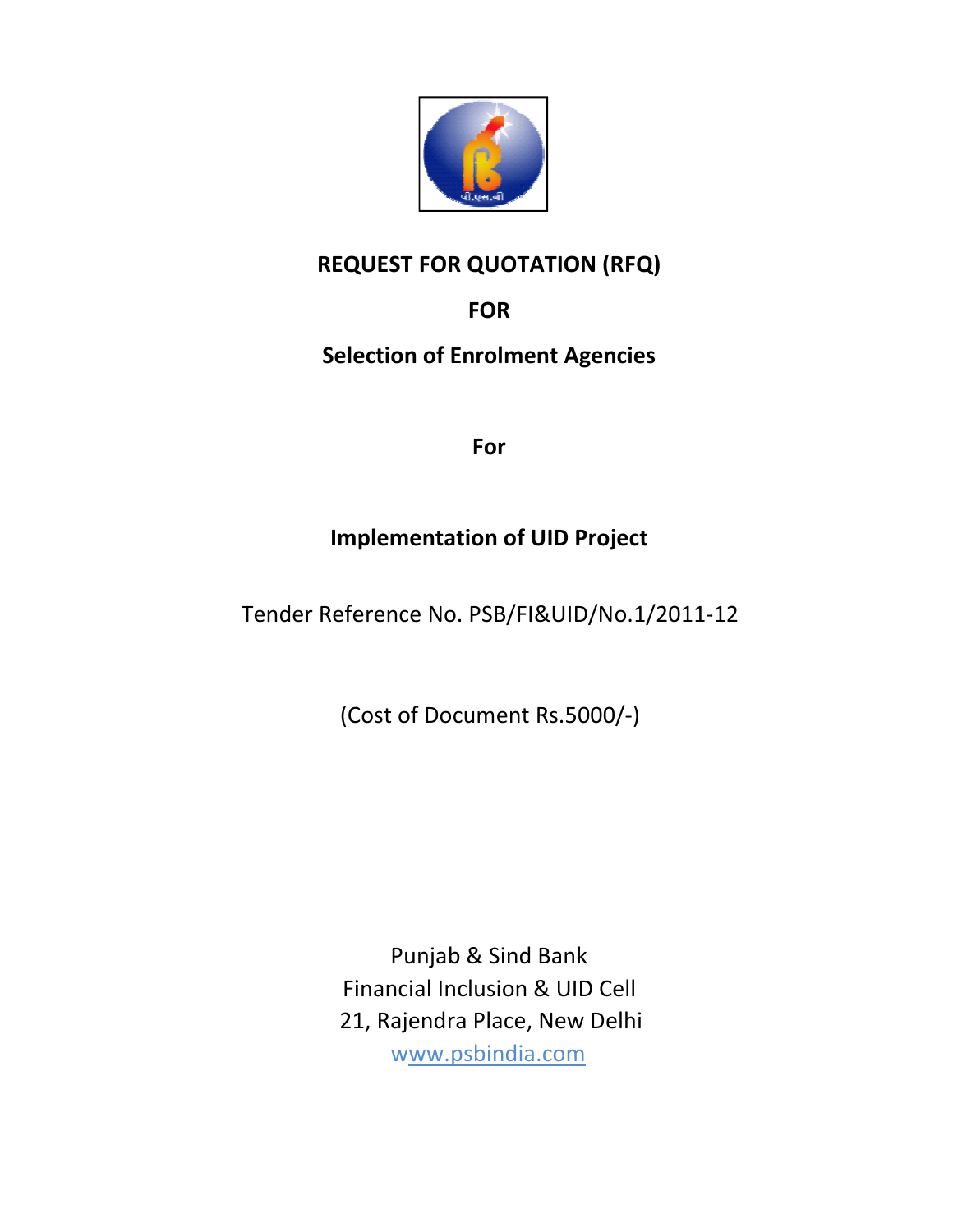| <b>Tender Reference</b>                               | PSB/FI&UID/No.1/2011-2012                                                                                                                       |
|-------------------------------------------------------|-------------------------------------------------------------------------------------------------------------------------------------------------|
| Purpose                                               | Selection of enrolment agencies for implementation of<br>UID project.                                                                           |
| Date of Commencement                                  | 25 <sup>th</sup> July, 2011                                                                                                                     |
| Last Date for Sale of RFQ                             | 20.08.2011<br>upto 12 p.m                                                                                                                       |
| Date<br>Time<br>l ast<br>&<br>receipt of RFQ          | for 20.08.2011<br>upto $4 p.m$                                                                                                                  |
| Date and Time of receipt of<br>Queries                | 01.08.2011<br>upto 4 p.m                                                                                                                        |
| Date and Time of Opening<br>of Commercial Bids        | To be notified later to the eligible bidders.                                                                                                   |
| Date and Time of pre bid<br>meeting                   | 03.08.2011<br>at 11 a.m                                                                                                                         |
| Address for submission of<br>Tender & Pre-bid Meeting | The Chief Manager<br>Punjab & Sind Bank<br>HO Financial Inclusion & UID Cell<br>4 <sup>th</sup> Floor, 21, Rajendra Place,<br>New Delhi 1100125 |
| <b>Contact Numbers</b>                                | 25756376, 25756377                                                                                                                              |
| Fax Number                                            | 25725351                                                                                                                                        |
| e-mail address                                        | finuid@psb.org.in, sandipan.s@psb.org.in                                                                                                        |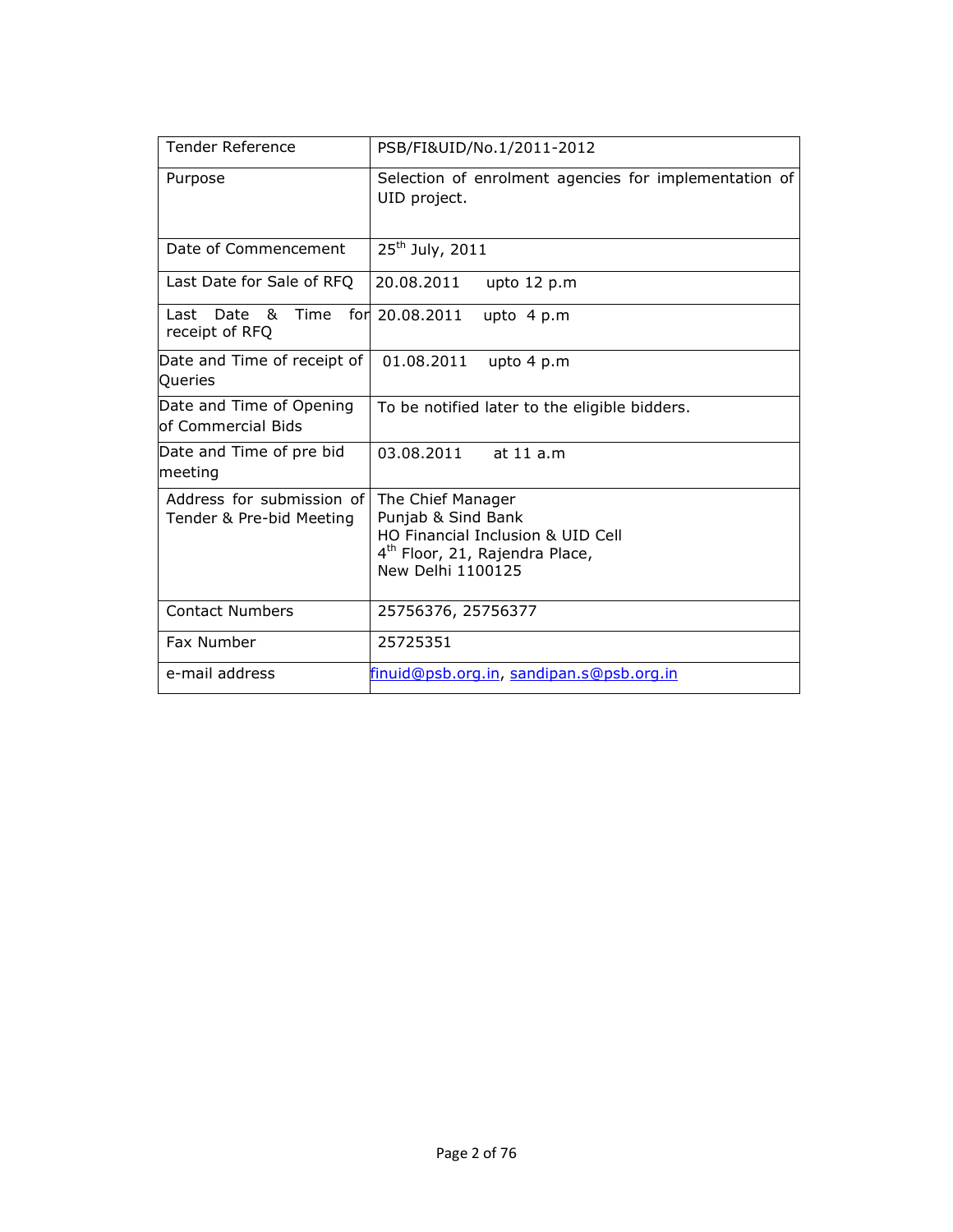#### **Table of Contents**

 $\mathbb{R}^2$ 

| 4.5 Capture Demographic and Biometric Data and Ready for Transfer Sub Process Flow 54 |  |
|---------------------------------------------------------------------------------------|--|
| 4.6 Capture Demographic and Biometric Data and Ready for Transfer Sub Process         |  |
|                                                                                       |  |
|                                                                                       |  |
|                                                                                       |  |
|                                                                                       |  |
|                                                                                       |  |
|                                                                                       |  |
|                                                                                       |  |
|                                                                                       |  |
|                                                                                       |  |
|                                                                                       |  |
|                                                                                       |  |
|                                                                                       |  |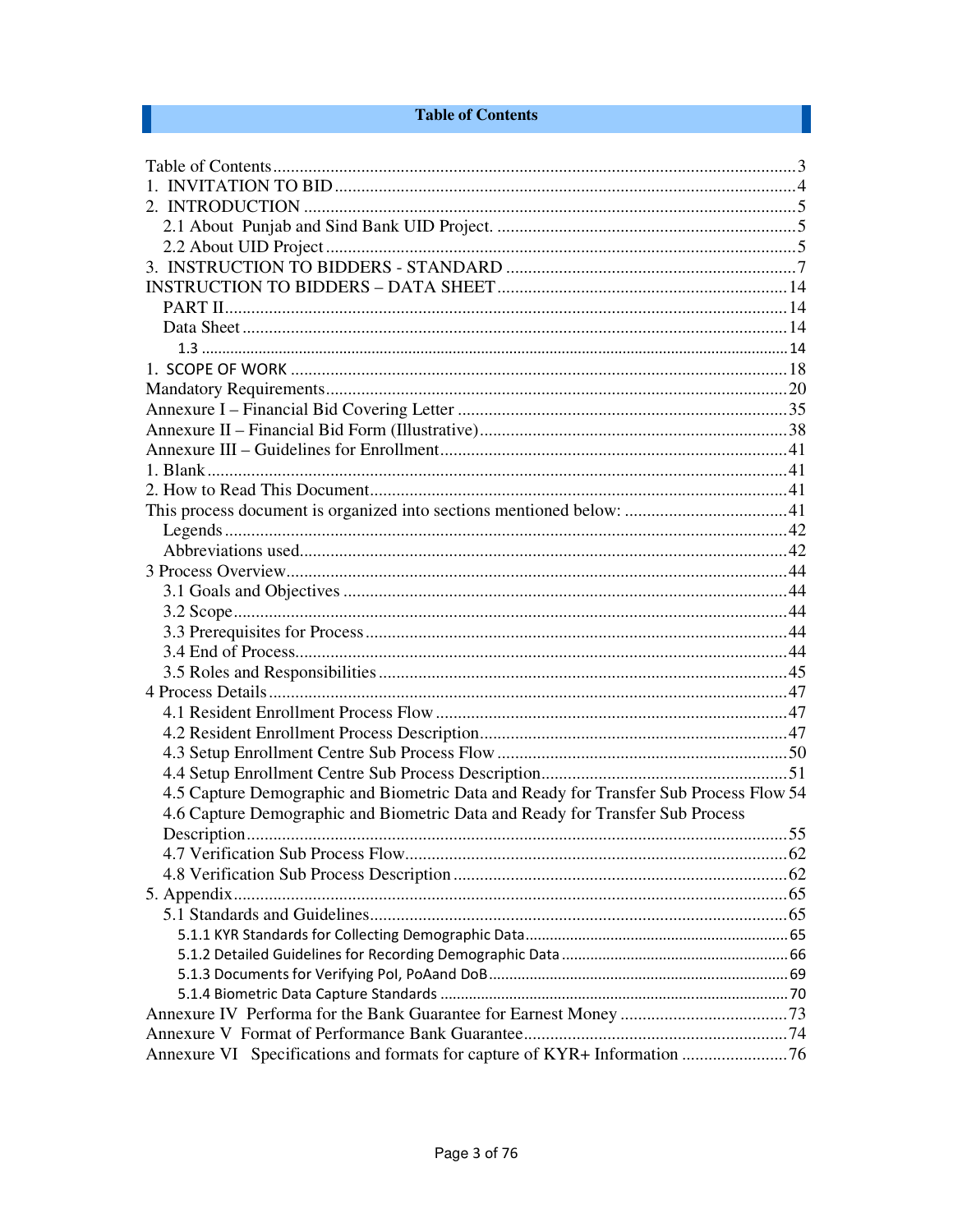## **1. INVITATION TO BID**

Dated: 25.07.2011

- 1. Punjab and Sind Bank invites Commercial Bids from Enrolling Agencies empanelled by UIDAI for carrying out the enrolment functions for the UID Project for the States of Punjab, Haryana, Delhi and Western Uttar Pradesh
- 2. The Request for Quotations (RFQ) includes the following sections:
	- a. Invitation for Quotations
	- b. Instruction to Bidders
	- c. Scope of Work
	- d. Commercial Bid Covering Letter Annexure I
	- e. Financial Bid Forms Annexure II
	- f. Guidelines for enrolment Annexure III
	- g. Bank Guarantee Proforma for Earnest Money Deposit Annexure IV
	- h. Bank Guarantee Proforma for PBG Annexure V
	- i. Specifications and formats for capture of KYR+ Information Annexure VI
- 3. The response to the RFQ should to be submitted on or before 20.08.2011 4 p.m at the address for communication given below
- 4. The "Request for Quotation" is available on the website www.psbindia.com for free download. The response to the RFQ should to be submitted on or before 4 p.m. at the address for communication given below:

The Chief Manager Punjab and Sind Bank Financial Inclusion and UID Cell 4<sup>th</sup> Floor, 21, Rajendra Place New Delhi.

- 5. The Punjab and Sind Bank reserves the right to reject any or all the Bids in whole or part without assigning any reasons.
- 6. This 'Invitation to Bid' is extended only to Agencies empanelled by UIDAI for undertaking demographic and biometric data collection for enrolment of residents.
- 7. This 'Invitation to Bid' is non-transferable under any circumstances.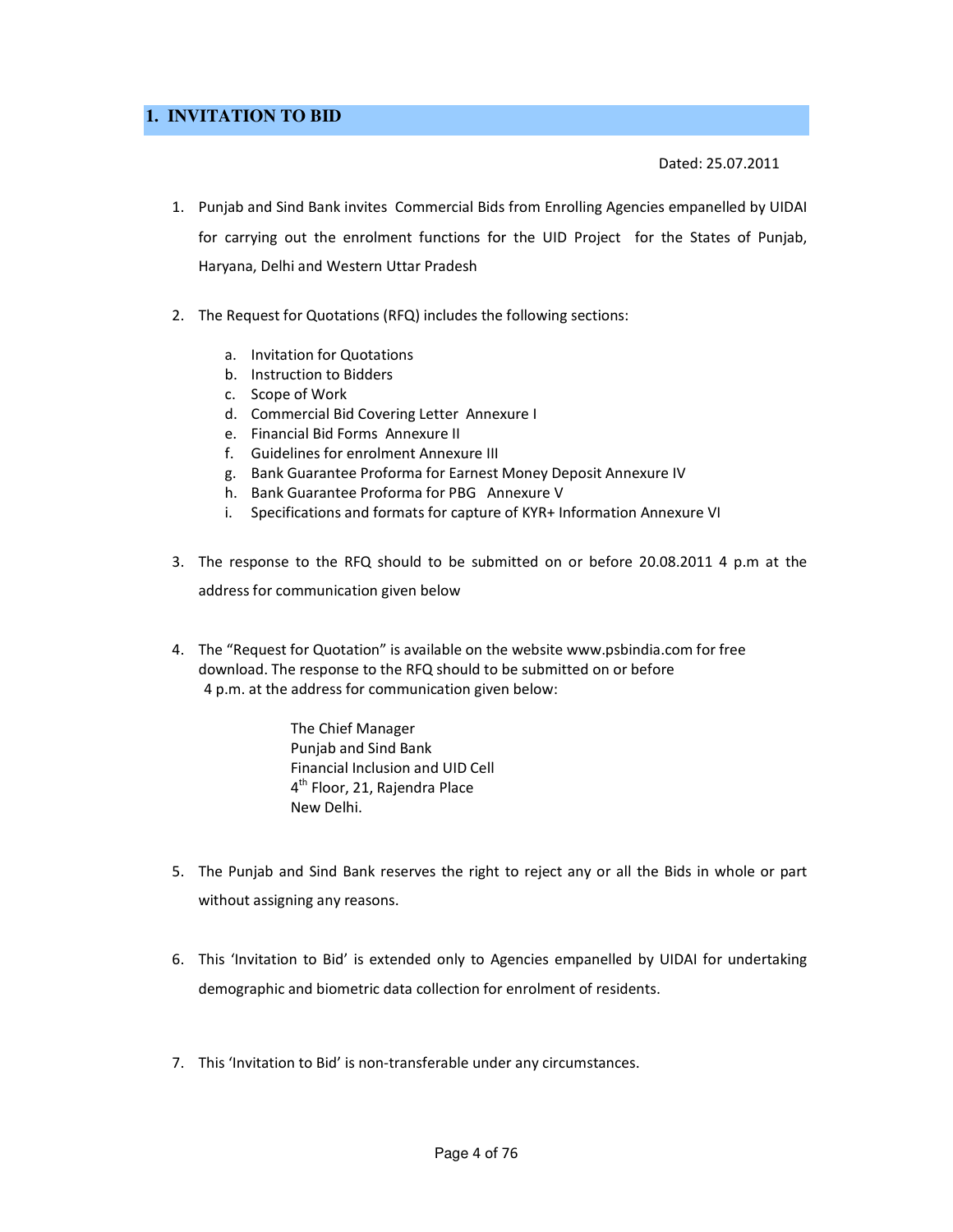#### **2. INTRODUCTION**

#### **2.1 About****Punjab and Sind Bank UID Project***.*

Punjab and Sind Bank is a leading Public Sector Bank with 980 branches spread across the country. The Bank has a three tier organizational setup – Branches, Zonal Offices & Head Office. Presently, there are 23 Zonal Offices which are reporting to Head Office. Bank has signed MOU with UIDAI to work as Registrar for implementation of UID project by allotment of UIDs to public at large. The Bank as a Registrar shall select Enrolment Agencies which shall capture Know Your Resident (KYR) demographic data and biometric data from the residents to be given to UIDAI for issuance of UID number (also called Aadhaar). Along with KYR data, Enrolment Agencies will also capture additional fields what may be called as KYR+ and are detailed in Annexure VI.

#### **2.2 About UID Project**

The Government of India (GoI) has embarked upon an ambitious initiative to provide a Unique Identification (UID) to every resident of India and has constituted the Unique Identification Authority of India (UIDAI) for this purpose. The timing of this initiative coincides with the increased focus of the GoI on social inclusion and development through massive investments in various social sector programs, and transformation in public services delivery through e-Governance programs. The UID has been envisioned as a means for residents to easily and effectively establish their identity, to any agency, anywhere in the country, without having to repeatedly produce identity documentation to agencies. More details on the UIDAI and the strategy overview can be found on the website: http://www.uidai.gov.in

The widespread implementation of the UID project needs the reach and flexibility to enroll residents across the country. To achieve this, the UIDAI proposes to partner with a variety of agencies and service providers (acting as Registrars, Sub-registrars and Enrolling Agencies) to enroll residents for UID. By participating in enrolling residents, registrars and enrolment agencies across the country would be part of a truly historic exercise, one which can make our welfare systems far more accessible and inclusive of the poor, and also permanently transform service delivery in India.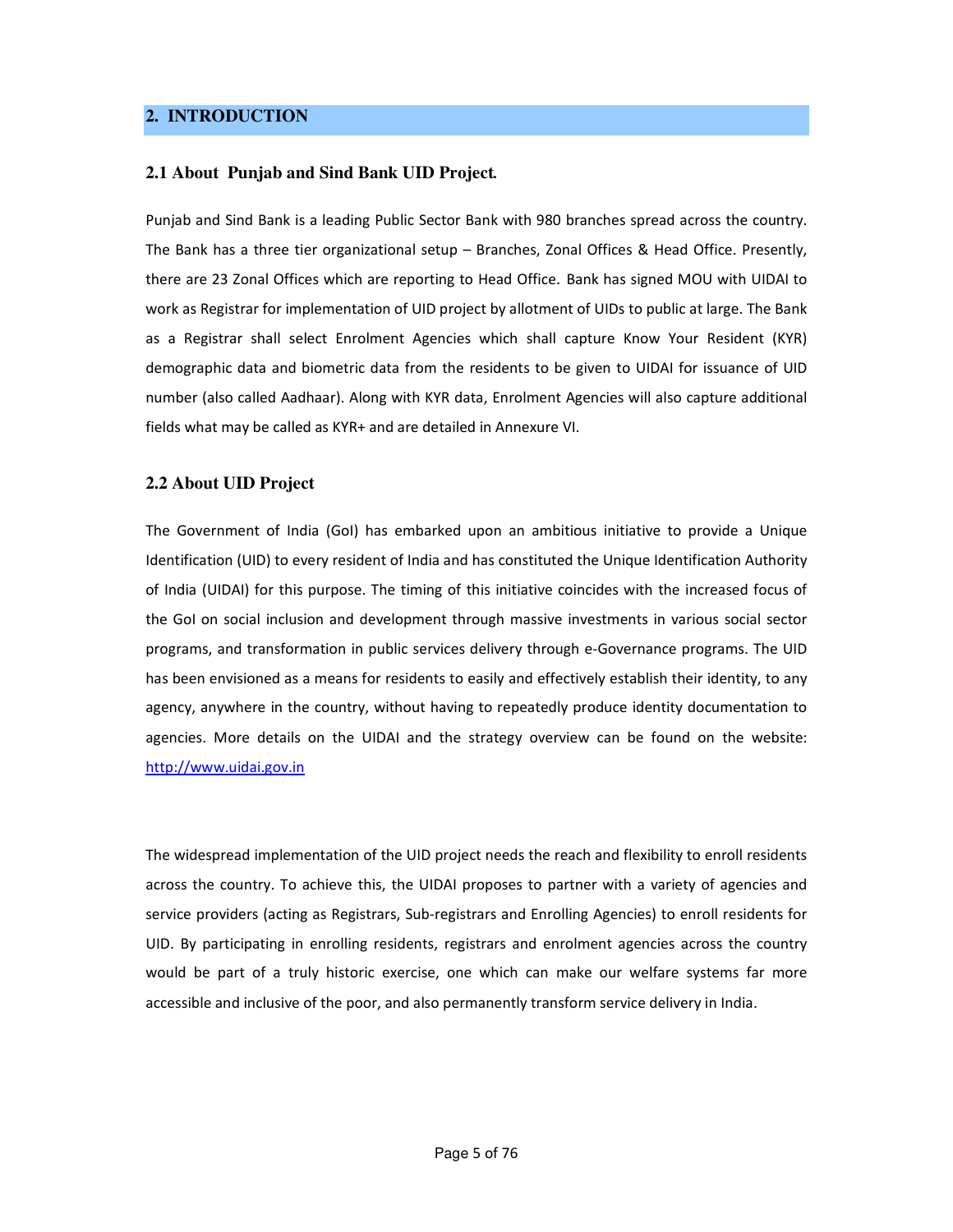In this context, the Registrars shall engage enrolment agencies empanelled by UIDAI for carrying out the various functions and activities related to UID enrolment such as setting up of enrolment centers, undertaking collection of demographic and biometric data for UID enrollment and any other data required by the Registrar for the effective implementation of their projects. This Request for Quotation document is intended to invite bids from only those agencies which are empanelled by UIDAI for undertaking demographic and biometric data collection for enrolment of residents.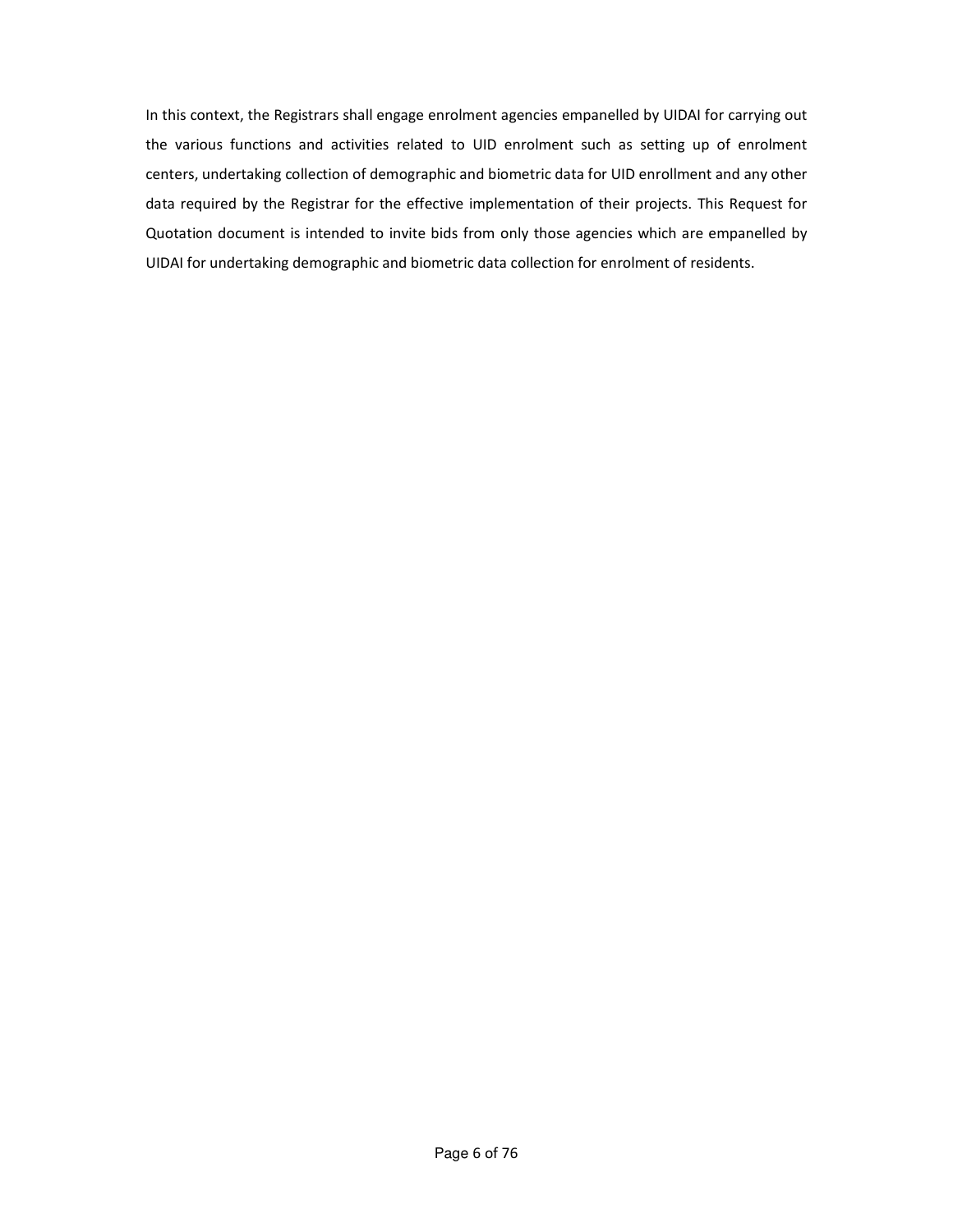# **3. INSTRUCTION TO BIDDERS - STANDARD**

# **PART I**

# **STANDARD**

| <b>Definitions</b> | (a) | "Purchaser" means the registrar with which the selected Bidder                                                                                                                                                                                                                                                                                                                                                         |
|--------------------|-----|------------------------------------------------------------------------------------------------------------------------------------------------------------------------------------------------------------------------------------------------------------------------------------------------------------------------------------------------------------------------------------------------------------------------|
|                    |     | signs the Contract for the Services. In this project, the 'Purchaser' is<br>the Punjab and Sind Bank                                                                                                                                                                                                                                                                                                                   |
|                    | (b) | "Bidder" means any entity that may provide or provides the Services<br>to the Purchaser under the Contract.                                                                                                                                                                                                                                                                                                            |
|                    | (c) | "Bid" means the Financial Quotation consisting of one/ multiple<br>Schedules.                                                                                                                                                                                                                                                                                                                                          |
|                    | (d) | "Instructions to Bidders" (Section 3 of Volume I of the RFQ) means<br>the document which provides interested Bidders with all<br>information needed to prepare their bids. This document also<br>details out the process for the selection of the enrolling agency.                                                                                                                                                    |
|                    | (e) | "Scope of Work" (SoW) means the Volume II of the RFQ which<br>explains the objectives, scope of work, activities, tasks to be<br>performed, respective responsibilities of the Purchaser and the<br>Bidder.                                                                                                                                                                                                            |
|                    | (f) | "Standard Contract" means standard contract agreement to be<br>signed between the Registrar and the selected Enrolling Agency.                                                                                                                                                                                                                                                                                         |
|                    | (g) | "Schedule" means the financial bid for each Geographical area as<br>specified by the Registrar. Registrar may choose to have only one<br>Schedule for the entire State OR subdivide the State into multiple<br>Schedules (one for each geographical area as specified by the<br>Registrar - e.g. A State may be subdivided into Division/ District/<br>Block etc. and have individual Schedules for each sub-division) |
| 1. Introduction    | 1.1 | This RFQ ( Request For Quotation) is being issued only to the<br>Enrolling Agencies empanelled by UIDAI for undertaking the<br>Demographic and Biometric data collection of Residents in the<br>States of Punjab, Haryana, Delhi, Rajasthan, and Western Utter<br>Pradesh                                                                                                                                              |
|                    | 1.2 | All the provisions listed out in the Request for Empanelment (RFE)<br>issued by the UIDAI and Terms & Conditions of Empanelment shall<br>be binding upon the participating bidders of this RFQ.                                                                                                                                                                                                                        |
|                    | 1.3 | The Registrar will select a firm, in accordance with the method of<br>selection specified in the Data Sheet.                                                                                                                                                                                                                                                                                                           |
|                    | 1.4 | The name of the assignment/Job has been mentioned in Part<br>II Data Sheet. Detailed scope of the assignment/ job has                                                                                                                                                                                                                                                                                                  |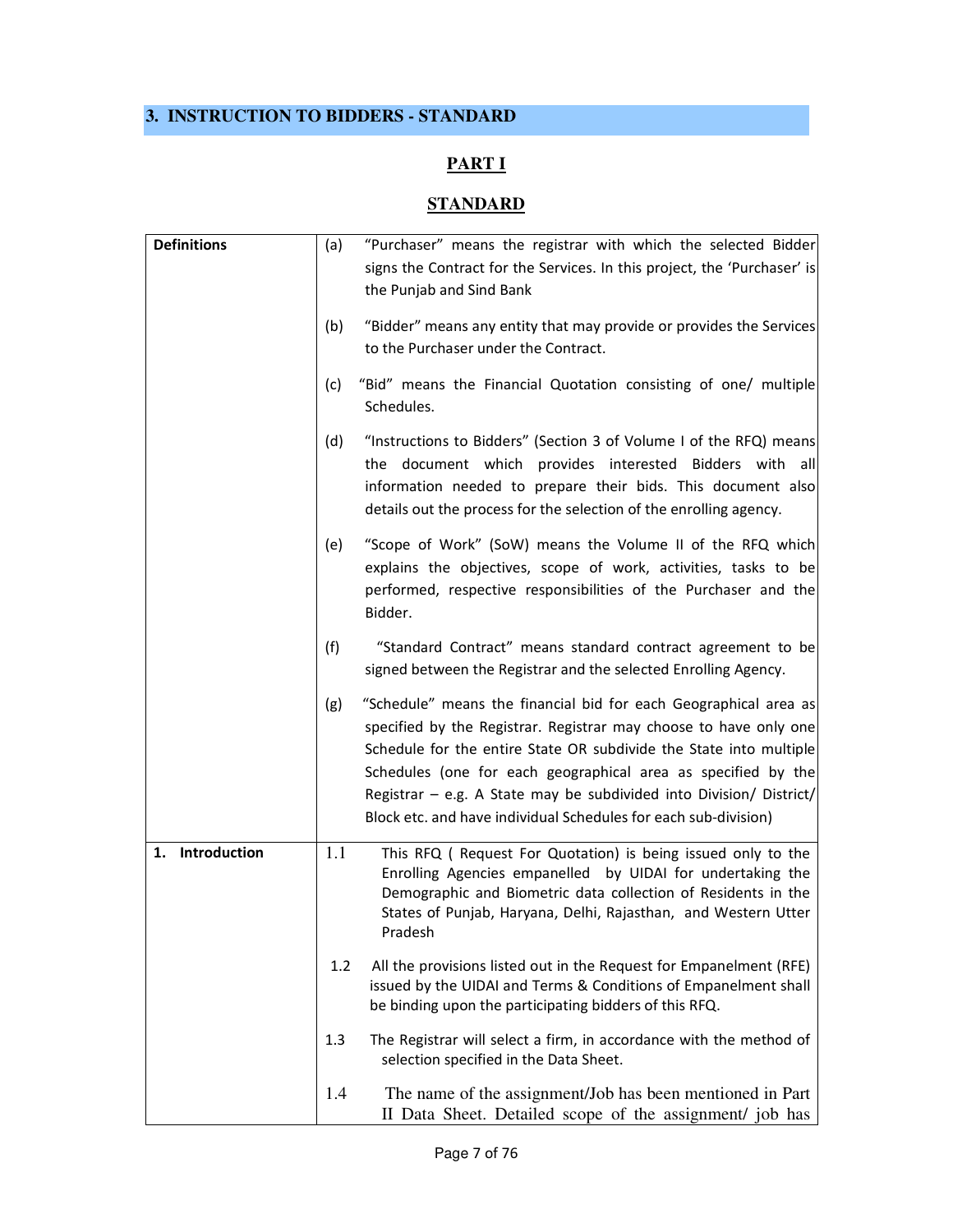|                           |                        |      | been described in the Scope of Work in Volume II.                                                                                                                                                                                                       |
|---------------------------|------------------------|------|---------------------------------------------------------------------------------------------------------------------------------------------------------------------------------------------------------------------------------------------------------|
|                           |                        |      | The date, time and address for submission of the bid has been<br>given in Part II Data Sheet                                                                                                                                                            |
|                           |                        | 1.6  | Interested Bidders are invited to submit a Financial Bid for<br>providing services required for the assignment named in the<br>Data Sheet.                                                                                                              |
|                           |                        | 1.7  | The Purchaser is not bound to accept any bids, and reserves<br>the right to annul the selection process at any time prior to<br>Contract award, without thereby incurring any liability to the<br>Bidders.                                              |
|                           | Only one               | 1.8  | A Bidder shall only submit one financial bid (can contain multiple                                                                                                                                                                                      |
|                           | <b>Bid</b>             |      | Schedules). If a Bidder (single/ consortium partner/multiple<br>subsidiary companies) submits or participates in more than one<br>bid, such bids shall be disqualified.                                                                                 |
|                           | <b>Bid Validity</b>    | 1.9  | The Part II Data Sheet to Bidder indicates how long Bidders'<br>bid must remain valid after the submission date.                                                                                                                                        |
|                           | Consortium             | 1.10 | Only those consortiums which have been empanelled by UIDAI are                                                                                                                                                                                          |
|                           |                        |      | eligible to submit a consortium bid. In such a case, the lead                                                                                                                                                                                           |
|                           |                        |      | agency empanelled by UIDAI shall be the lead member of the                                                                                                                                                                                              |
|                           |                        |      | consortium and shall be responsible and liable to the Purchaser                                                                                                                                                                                         |
|                           |                        |      | for all aspects of their bid, contract, etc.                                                                                                                                                                                                            |
| <b>Tenure of Contract</b> |                        | 1.11 | The estimated tenure of the contract shall be provided in Data                                                                                                                                                                                          |
|                           |                        |      | Sheet Para 1.11                                                                                                                                                                                                                                         |
| 2.                        | Clarification<br>and   | 2.1  | Bidders may request a clarification in the RFQ document up to                                                                                                                                                                                           |
|                           | <b>Amendment</b><br>οf |      | the number of days indicated in the Data Sheet before the bid                                                                                                                                                                                           |
|                           | <b>RFQ Document</b>    |      | submission date. Any request for clarification must be sent in                                                                                                                                                                                          |
|                           |                        |      | writing, or by standard electronic means to the Purchaser's                                                                                                                                                                                             |
|                           |                        |      | address indicated in the Data Sheet.                                                                                                                                                                                                                    |
|                           |                        | 2.2  | At any time before the submission of Bids, the Purchaser may<br>amend the RFQ by issuing an addendum/ corrigendum in writing<br>or by standard electronic means. The addendum/ corrigendum<br>shall be sent to all Bidders and will be binding on them. |
| з.                        | Preparation<br>οf      | 3.01 | The preparation of the Financial Bid as well as all related                                                                                                                                                                                             |
|                           | <b>Financial Bid</b>   |      | correspondence exchanged by the Bidders and the Purchaser,<br>shall be in English                                                                                                                                                                       |
|                           |                        | 3.02 | The Financial Bid shall be prepared using the<br>attached                                                                                                                                                                                               |
|                           |                        |      | Standard Forms. It shall list all costs associated with the                                                                                                                                                                                             |
|                           |                        |      | assignment for each Schedule corresponding to the Geographical                                                                                                                                                                                          |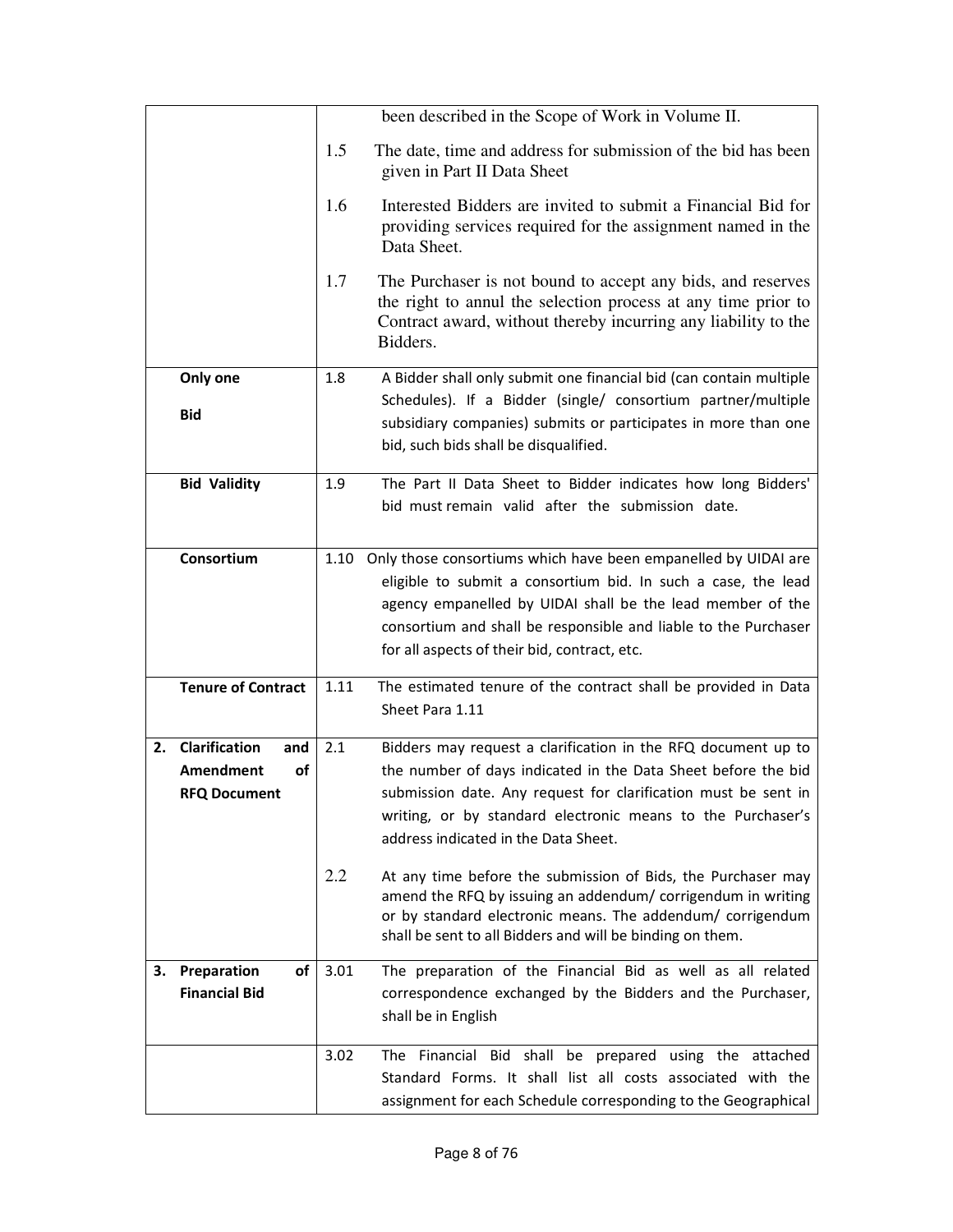|                                                              | 3.03 | scope of work. Each Schedule corresponds to a particular<br>geographical area and financial bid for each Schedule shall be<br>treated separately at the time of evaluation. The geographical<br>areas for each Schedule are given in Data Sheet Para 3.2. The<br>financial bid shall not include any conditions attached to it and<br>any such conditional financial bid shall be summarily rejected.<br>The Bidders shall submit a copy of the Letter of Empanelment /<br>Registration no issued by UIDAI duly indicating the level and tier<br>as well as the list of States the Bidder is eligible to work in. Non- |
|--------------------------------------------------------------|------|------------------------------------------------------------------------------------------------------------------------------------------------------------------------------------------------------------------------------------------------------------------------------------------------------------------------------------------------------------------------------------------------------------------------------------------------------------------------------------------------------------------------------------------------------------------------------------------------------------------------|
|                                                              |      | submission of the letter of empanelment / Registration no. will<br>render the bidder disqualified.                                                                                                                                                                                                                                                                                                                                                                                                                                                                                                                     |
|                                                              | 3.04 | The Bidders shall be eligible for bidding for the various Schedules<br>based on the Eligibility criteria as per Data Sheet Para 3.4.<br>Bidders shall strictly adhere to the Eligibility for different<br>Schedules and shall submit Financial Bids only for those<br>Schedules for which they are eligible. The Purchaser shall verify<br>the contents of the 'Letter of Empanelment' with the list of<br>empanelled agencies provided by UIDAI to check the eligibility of<br>the Bidders for the various Schedules the Bidder has evinced<br>interest in working in.                                                |
| <b>Taxes</b>                                                 |      | 3.05 The Bidder may be subject to local taxes (such as: VAT, Service tax,<br>duties, fees, levies) on amounts payable by the Purchaser under<br>the Contract. Bidders shall include such taxes in the financial bid.                                                                                                                                                                                                                                                                                                                                                                                                   |
|                                                              | 3.06 | Bidders should provide the price of their services in Indian<br>Rupees.                                                                                                                                                                                                                                                                                                                                                                                                                                                                                                                                                |
| <b>Earnest</b><br><b>Money</b>                               | 3.07 | <b>Earnest Money Deposit</b>                                                                                                                                                                                                                                                                                                                                                                                                                                                                                                                                                                                           |
| <b>Deposit</b><br>(EMD),<br>and<br>Performance<br>Guarantee. | L.   | An EMD of Rs. Five lakhs, in the form of Bank Guarantee in favour<br>of Punjab and Sind Bank, must be submitted along with the<br>Proposal                                                                                                                                                                                                                                                                                                                                                                                                                                                                             |
|                                                              | ΙΙ.  | Bid not accompanied by EMD shall be rejected as non-responsive.                                                                                                                                                                                                                                                                                                                                                                                                                                                                                                                                                        |
|                                                              | Ш    | The EMD of the unsuccessful bidders would be returned back<br>within one month of signing of the contract.                                                                                                                                                                                                                                                                                                                                                                                                                                                                                                             |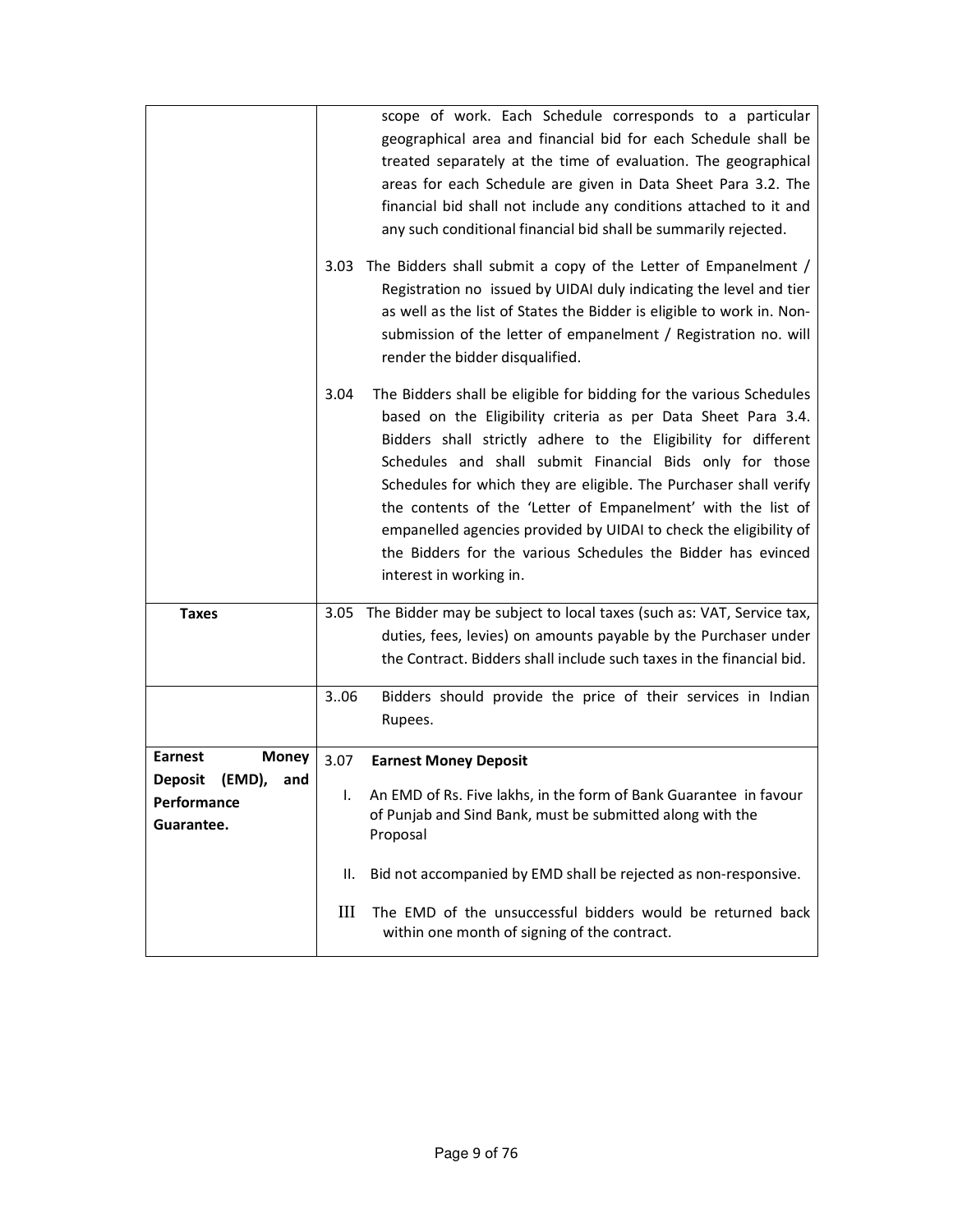|                                   | 3.08<br>The EMD shall be forfeited by the Purchaser in the following<br>events:                                                                                                                                                                                                                                                                                                                                                                                                                                                                                                                                                                                                                                                                                                                                                                                                                                                                                                                                                                                        |
|-----------------------------------|------------------------------------------------------------------------------------------------------------------------------------------------------------------------------------------------------------------------------------------------------------------------------------------------------------------------------------------------------------------------------------------------------------------------------------------------------------------------------------------------------------------------------------------------------------------------------------------------------------------------------------------------------------------------------------------------------------------------------------------------------------------------------------------------------------------------------------------------------------------------------------------------------------------------------------------------------------------------------------------------------------------------------------------------------------------------|
|                                   | If Bid is withdrawn during the validity period or any<br>extension<br>I.<br>agreed by the Bidder thereof.                                                                                                                                                                                                                                                                                                                                                                                                                                                                                                                                                                                                                                                                                                                                                                                                                                                                                                                                                              |
|                                   | II. If the Bid is varied or modified in a manner not acceptable to<br>the Purchaser after opening of Bid during the validity period or<br>any extension thereof.                                                                                                                                                                                                                                                                                                                                                                                                                                                                                                                                                                                                                                                                                                                                                                                                                                                                                                       |
|                                   | III. If the Bidder tries to influence the evaluation process.                                                                                                                                                                                                                                                                                                                                                                                                                                                                                                                                                                                                                                                                                                                                                                                                                                                                                                                                                                                                          |
|                                   | IV.<br>If the Bidder with the lowest financial quote (L1) withdraws his<br>Bid during finalisation (failure to arrive at consensus by both<br>the parties shall not be construed as withdrawal of Bid by<br>the Bidder).                                                                                                                                                                                                                                                                                                                                                                                                                                                                                                                                                                                                                                                                                                                                                                                                                                               |
|                                   | 3.09 Tender Fees:                                                                                                                                                                                                                                                                                                                                                                                                                                                                                                                                                                                                                                                                                                                                                                                                                                                                                                                                                                                                                                                      |
|                                   | All Bidders are required to pay Rs.5000/- towards Tender Fees in<br>the form of Demand Draft drawn in favor of Punjab and Sind<br>Bank payable at New Delhi. The Tender Fee is Non-Refundable.                                                                                                                                                                                                                                                                                                                                                                                                                                                                                                                                                                                                                                                                                                                                                                                                                                                                         |
|                                   | <b>Performance Bank Guarantee</b><br>3.10                                                                                                                                                                                                                                                                                                                                                                                                                                                                                                                                                                                                                                                                                                                                                                                                                                                                                                                                                                                                                              |
|                                   | The selected Bidder shall be required to furnish a Performance<br>I.<br>Bank Guarantee equivalent to 10% of the contract value rounded<br>off to the nearest thousand Indian Rupees, in the form of an<br>unconditional and irrevocable bank guarantee from a scheduled<br>commercial bank in India in favour of Punjab and Sind Bank for<br>the entire period of contract with additional 90 days claim period.<br>The bank guarantee must be submitted after award of contract<br>but before signing of contract. The successful bidder has to renew<br>the bank guarantee on same terms and conditions for the period<br>up to contract including extension period, if any. Performance<br>Bank Guarantee would be returned only after successful<br>completion of tasks assigned to them and only after<br>adjusting/recovering any dues recoverable/payable from/by the<br>Bidder on any account under the contract. On submission of this<br>performance guarantee and after signing of the contract, BG<br>submitted towards EMD would be returned in original. |
| 4. Submission,<br>Receipt,<br>and | The original Technical/ Commercial Bid shall contain no<br>4.1<br>interlineations or overwriting, except as necessary to correct                                                                                                                                                                                                                                                                                                                                                                                                                                                                                                                                                                                                                                                                                                                                                                                                                                                                                                                                       |
| <b>Opening of Bids</b>            | errors made by the Bidders themselves. The person who signed<br>the Bid must initial such corrections.                                                                                                                                                                                                                                                                                                                                                                                                                                                                                                                                                                                                                                                                                                                                                                                                                                                                                                                                                                 |
|                                   | 4.2<br>An authorized representative of the Bidders shall initial all pages<br>of the original Commercial Bid. The authorization shall be in the<br>form of a written power of attorney accompanying the Financial<br>Bid or in any other form demonstrating that the representative<br>has been dully authorized to sign. The signed Financial Bid shall                                                                                                                                                                                                                                                                                                                                                                                                                                                                                                                                                                                                                                                                                                               |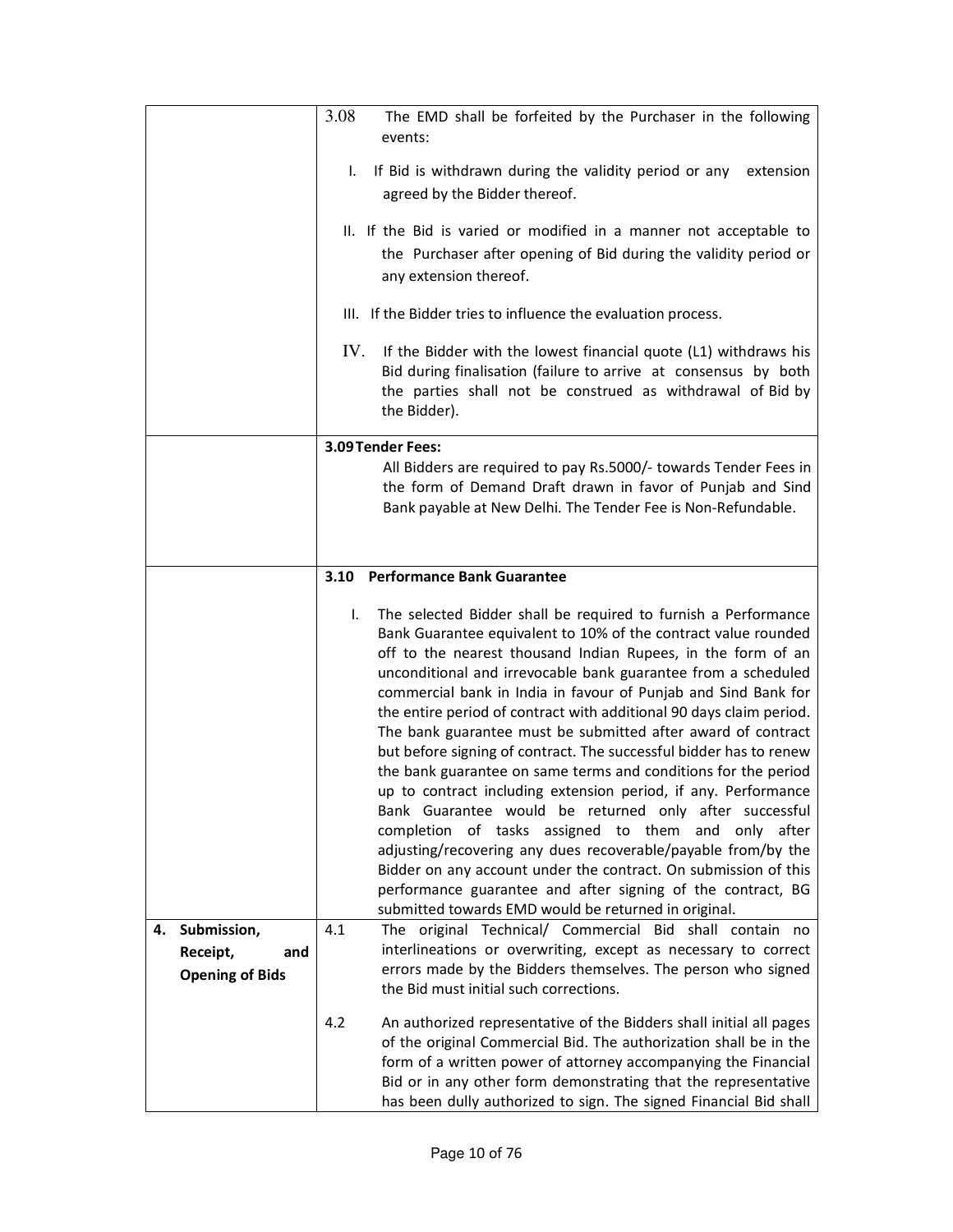|                                                                        |     | be marked "ORIGINAL".                                                                                                                                                                                                                                                                                                                                                                                                                                                                                                                                                                                                                                                                                   |
|------------------------------------------------------------------------|-----|---------------------------------------------------------------------------------------------------------------------------------------------------------------------------------------------------------------------------------------------------------------------------------------------------------------------------------------------------------------------------------------------------------------------------------------------------------------------------------------------------------------------------------------------------------------------------------------------------------------------------------------------------------------------------------------------------------|
|                                                                        | 4.3 | The original Commercial Bid for each Schedule shall be placed in<br>a separate envelope, sealed and clearly marked "COMMERCIAL<br>BID FOR SCHEDULE $-$ 'N'". All the sealed original commercial bids<br>for each Schedule shall be placed in a outer envelope, sealed and<br>clearly marked "COMMERCIAL BID" and the name of the<br>assignment.                                                                                                                                                                                                                                                                                                                                                         |
|                                                                        |     | The envelopes containing the Commercial Bid, EMD, and Tender<br>Fee shall be placed into an outer envelope and sealed. This outer<br>envelope shall bear the submission address and be clearly<br>marked "DO NOT OPEN, EXCEPT IN PRESENCE OF THE OFFICIAL<br>APPOINTED, BEFORE 1600 hrs on DD-MM-YYYY". The Purchaser<br>shall not be responsible for misplacement, losing or premature<br>opening if the outer envelope is not sealed and/or marked as<br>stipulated. This circumstance may be case for Bid rejection. If the<br>Financial Bid is not submitted in a separate sealed envelope duly<br>marked as indicated above, this will constitute grounds for<br>declaring the Bid non-responsive. |
|                                                                        | 4.4 | The Bids must be sent to the address/addresses indicated in the<br>Data Sheet and received by the Purchaser no later than the time<br>and the date indicated in the Data Sheet, or any extension to this<br>date in accordance with para. 2.2. Any bid received by the<br>Purchaser after the deadline for submission shall be returned<br>unopened.                                                                                                                                                                                                                                                                                                                                                    |
| Right to Accept/<br><b>Reject the Bid</b>                              | 4.5 | Purchaser reserves the right to accept or reject any Bid and to<br>annul the RFQ process and reject all such bids at any time prior<br>to award of contract, without thereby incurring any liability to<br>the affected applicant(s) or any obligation to inform the affected<br>applicant(s) of the grounds for such decision.                                                                                                                                                                                                                                                                                                                                                                         |
| 5. Public Opening and<br><b>Evaluation</b> of<br><b>Financial Bids</b> | 5.1 | Commercial Bids of only those firms who pass Qualification<br>Criteria shall be opened publicly on the date & time specified in<br>the presence of the Bidders' representatives who choose to<br>attend.                                                                                                                                                                                                                                                                                                                                                                                                                                                                                                |
|                                                                        | 5.2 | The name of the Bidders and their financial bid for each Schedule<br>shall be read aloud.                                                                                                                                                                                                                                                                                                                                                                                                                                                                                                                                                                                                               |
|                                                                        | 5.3 | The Purchaser will correct any computational errors for each<br>Schedule. When correcting computational errors, in case of<br>discrepancy between a partial amount and the total amount, or<br>between word and figures the formers will prevail.                                                                                                                                                                                                                                                                                                                                                                                                                                                       |
|                                                                        | 5.4 | The Contract shall be awarded to the lowest bidder (L1) for each<br>Schedule.                                                                                                                                                                                                                                                                                                                                                                                                                                                                                                                                                                                                                           |
|                                                                        | 5.5 | In case, a Bidder emerges as the Lowest Bidder (L1) for multiple                                                                                                                                                                                                                                                                                                                                                                                                                                                                                                                                                                                                                                        |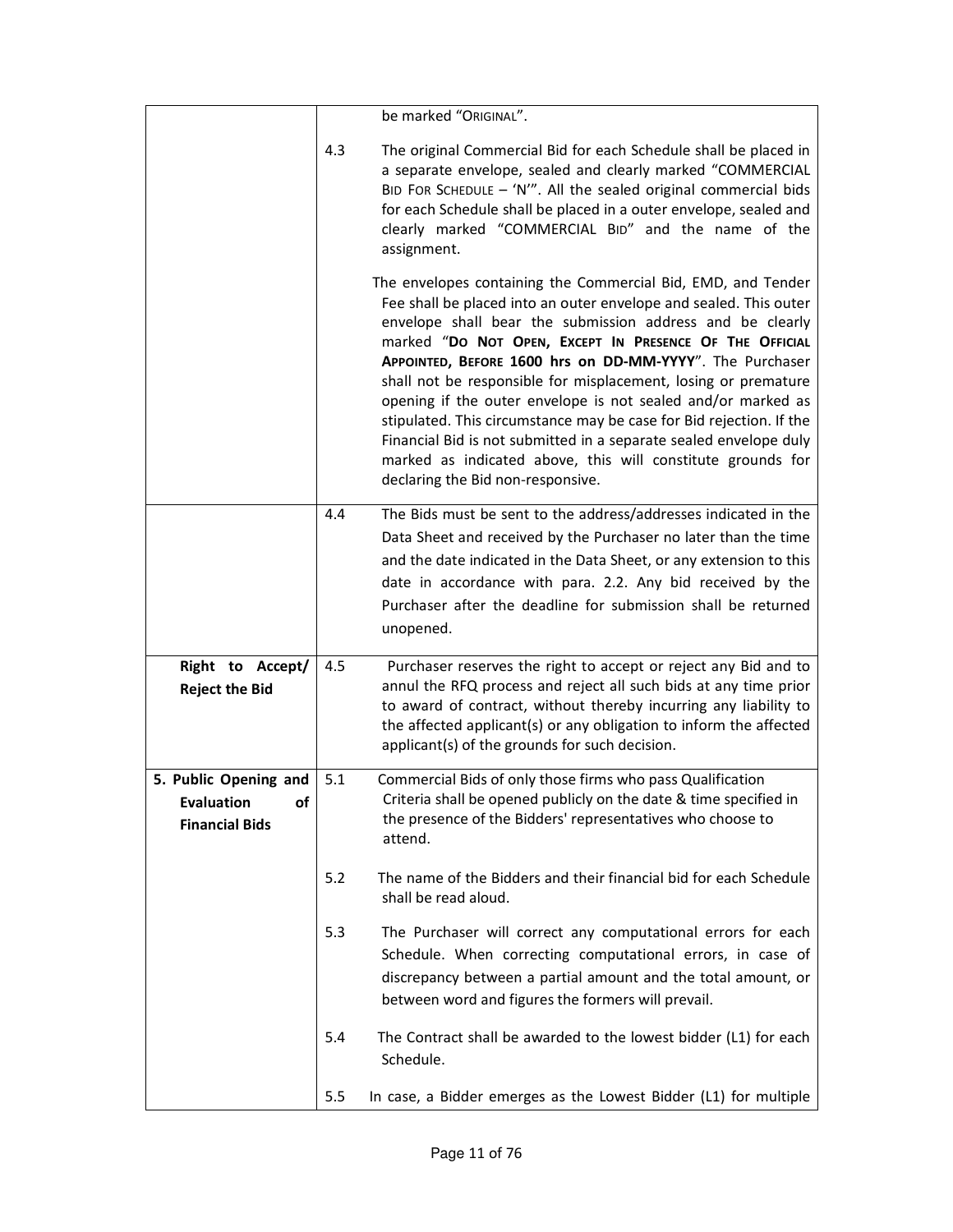|                              |                                                                                                                                      | schedules, then the Purchaser shall check whether the Bidder                                                                       |  |  |  |  |
|------------------------------|--------------------------------------------------------------------------------------------------------------------------------------|------------------------------------------------------------------------------------------------------------------------------------|--|--|--|--|
|                              |                                                                                                                                      | has exceeded its available Bid Capacity in terms of the                                                                            |  |  |  |  |
|                              | schedules.                                                                                                                           | cumulative target enrolments to be covered in the multiple                                                                         |  |  |  |  |
|                              |                                                                                                                                      |                                                                                                                                    |  |  |  |  |
|                              |                                                                                                                                      | In case a single bidder emerges as the lowest bidder in multiple                                                                   |  |  |  |  |
|                              |                                                                                                                                      | schedules and the total number of enrolments as per the<br>schedules exceeds the Maximum available bid capacity of the             |  |  |  |  |
|                              |                                                                                                                                      | bidder (as prescribed in the Empanelment list of UIDAI less work                                                                   |  |  |  |  |
|                              |                                                                                                                                      | awarded by other Registrars ), then the bidder shall be                                                                            |  |  |  |  |
|                              | considered selected in the schedules where he is the lowest                                                                          |                                                                                                                                    |  |  |  |  |
|                              |                                                                                                                                      | bidder and within the Maximum bid capacity limits.                                                                                 |  |  |  |  |
|                              |                                                                                                                                      | In the remaining schedules over and above the lowest bidders                                                                       |  |  |  |  |
|                              |                                                                                                                                      | Maximum bid capacity, the second lowest bidder shall be given<br>an opportunity to match the L1, provided the L2 bidder also does  |  |  |  |  |
|                              |                                                                                                                                      | not exceed its Bid Capacity. If the second lowest bidder does not                                                                  |  |  |  |  |
|                              |                                                                                                                                      | match the lowest bid, then the offer to match the L1 is given to                                                                   |  |  |  |  |
|                              |                                                                                                                                      | third lowest bidder and hence forth.                                                                                               |  |  |  |  |
|                              |                                                                                                                                      | The Purchaser shall follow this process till all the Schedules are                                                                 |  |  |  |  |
|                              | awarded to Bidders and shall ensure that the Bidders do not                                                                          |                                                                                                                                    |  |  |  |  |
|                              | exceed the available Bid Capacity (as given in Data Sheet Para 5.5<br>less work awarded by other Registrars) in terms of the maximum |                                                                                                                                    |  |  |  |  |
|                              |                                                                                                                                      | enrolments possible in a year.                                                                                                     |  |  |  |  |
|                              |                                                                                                                                      |                                                                                                                                    |  |  |  |  |
|                              | 5.6                                                                                                                                  | In any of the cases, if the contract of a selected agency has been<br>terminated due to non performance, then the agencies working |  |  |  |  |
|                              |                                                                                                                                      | in the other schedule shall be given an opportunity to accept the                                                                  |  |  |  |  |
|                              |                                                                                                                                      | work at the same L1 price. In case there are more than one                                                                         |  |  |  |  |
|                              |                                                                                                                                      | willing agency (among the agencies working in the other                                                                            |  |  |  |  |
|                              | schedule) to take up the work, then the work shall be divided in<br>equal proportion (to the extent possible) among these agencies.  |                                                                                                                                    |  |  |  |  |
|                              | In case there is no willing agency (among the agencies working in                                                                    |                                                                                                                                    |  |  |  |  |
|                              |                                                                                                                                      | the other schedule) to take up the work, then a fresh tender                                                                       |  |  |  |  |
|                              |                                                                                                                                      | shall be floated for that work.                                                                                                    |  |  |  |  |
| <b>Disqualification</b><br>6 |                                                                                                                                      | Purchaser may at its sole discretion and at any time during the                                                                    |  |  |  |  |
|                              |                                                                                                                                      | evaluation of application, disqualify any applicant, if the                                                                        |  |  |  |  |
|                              | applicant:                                                                                                                           |                                                                                                                                    |  |  |  |  |
|                              | (i)<br>(ii)                                                                                                                          | Submitted the application after the response deadline;<br>Made misleading or false representations in the forms,                   |  |  |  |  |
|                              |                                                                                                                                      | statements and attachments submitted in proof of the<br>eligibility requirements;                                                  |  |  |  |  |
|                              | (iii)                                                                                                                                | Exhibited a record of poor performance such as<br>abandoning<br>works, not properly completing the                                 |  |  |  |  |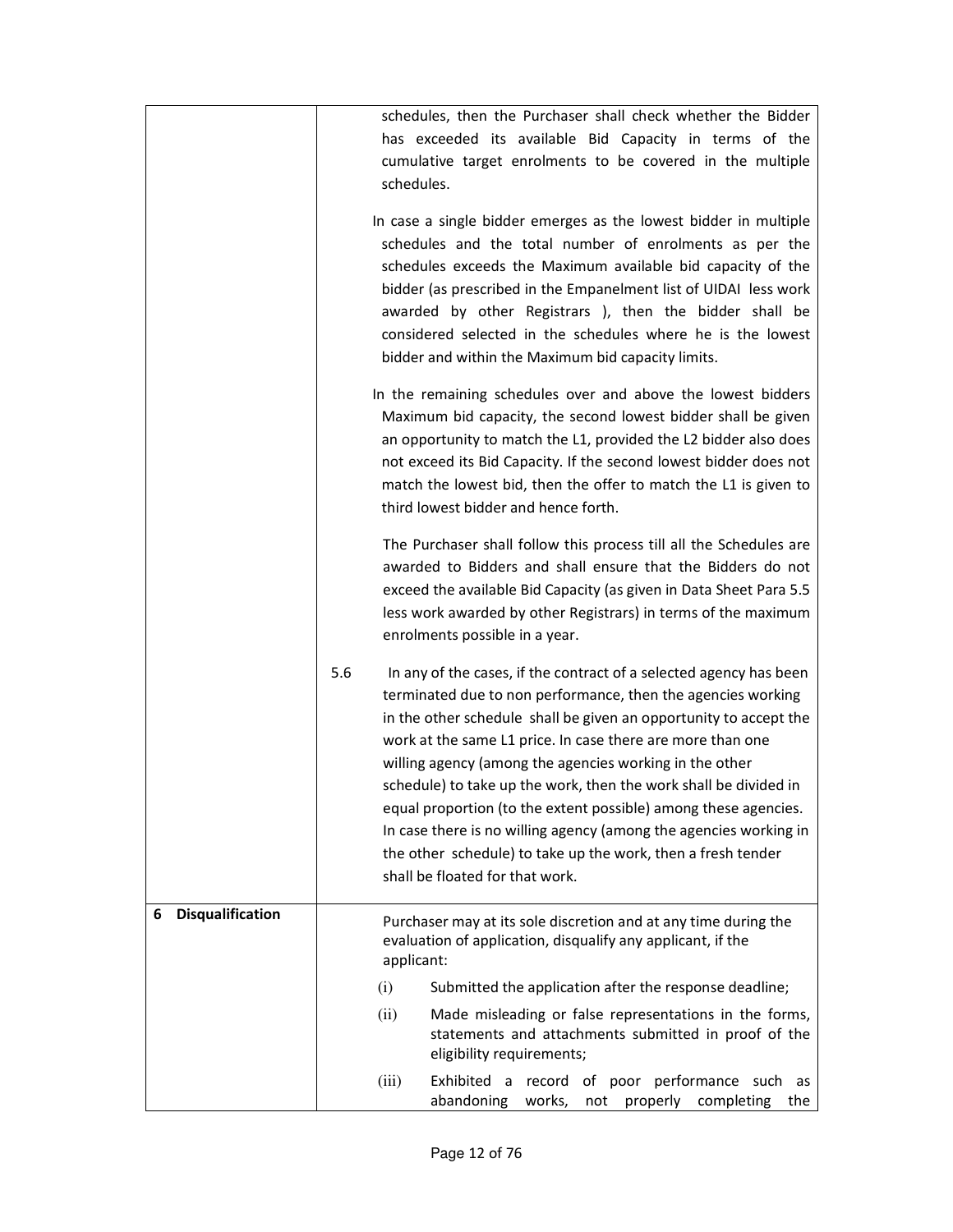|                      |       |                                                                                                             | contractual obligations, inordinately delaying completion<br>or financial failures, etc. in any project in the preceding<br>three years; |  |
|----------------------|-------|-------------------------------------------------------------------------------------------------------------|------------------------------------------------------------------------------------------------------------------------------------------|--|
|                      |       | Submitted an application that is not accompanied by<br>(iv)<br>required documentation or is non-responsive; |                                                                                                                                          |  |
|                      |       | (v)                                                                                                         | Failed to provide clarifications related thereto, when<br>sought;                                                                        |  |
|                      |       | (vi)                                                                                                        | Submitted more than one application either as a Single<br>Agency/ Prime Agency/ consortium member;                                       |  |
|                      | (vii) |                                                                                                             | Bidder should not be state/UT level blacklisted by<br>a.<br>Government                                                                   |  |
|                      |       |                                                                                                             | b. There should not be black listing for any<br>fraudulent, corrupt or performance reasons                                               |  |
|                      |       |                                                                                                             | c. Bidder should have not been blacklisted by the                                                                                        |  |
|                      |       |                                                                                                             | UIDAI or disqualified for any reason including                                                                                           |  |
|                      |       |                                                                                                             | for no longer meeting the empanelment criteria<br>laid down by the UIDAI                                                                 |  |
|                      |       |                                                                                                             |                                                                                                                                          |  |
| 7. Award of Contract | 7.1   |                                                                                                             | The winning Bidder for each Schedule shall submit a detailed Work                                                                        |  |
|                      |       |                                                                                                             | Plan detailing out the area to be covered in each month and the                                                                          |  |
|                      |       |                                                                                                             | timelines for covering the enrolment work in the geographical                                                                            |  |
|                      |       |                                                                                                             | area. Monthly work plan be submitted at least 10 days in                                                                                 |  |
|                      |       |                                                                                                             | advance for concurrence. The Work Plan should be inline with                                                                             |  |
|                      |       |                                                                                                             | the RFQ in terms of deployment of enrolment stations. The                                                                                |  |
|                      |       |                                                                                                             | Purchaser shall evaluate the same and make necessary                                                                                     |  |
|                      |       | modifications which shall be mutually agreed by both parties                                                |                                                                                                                                          |  |
|                      |       |                                                                                                             | before issuance of Letter of Intent                                                                                                      |  |
|                      | 7.2   |                                                                                                             | The Purchaser shall issue a Letter of Intent to the selected Bidder                                                                      |  |
|                      |       |                                                                                                             |                                                                                                                                          |  |
|                      |       |                                                                                                             | after mutual acceptance of the Work Plan                                                                                                 |  |
|                      |       |                                                                                                             |                                                                                                                                          |  |
|                      | 7.2   |                                                                                                             | The Bidders will sign the contract within 15 days of issuance of the<br>letter of intent.                                                |  |
|                      | 7.3   |                                                                                                             | The Bidder is expected to commence the assignment on the date                                                                            |  |
|                      |       |                                                                                                             | and at the location specified in the Part II Data Sheet. In case the                                                                     |  |
|                      |       |                                                                                                             | winning Bidder fails to start the enrolment work within 30 days                                                                          |  |
|                      |       |                                                                                                             | of issue of Letter of Award of Work/ Letter of Intent, then the                                                                          |  |
|                      |       |                                                                                                             | Purchaser may cancel the award of work to the lowest bidder                                                                              |  |
|                      |       | work.                                                                                                       | and negotiate with the second lowest bidder (L2) for award of                                                                            |  |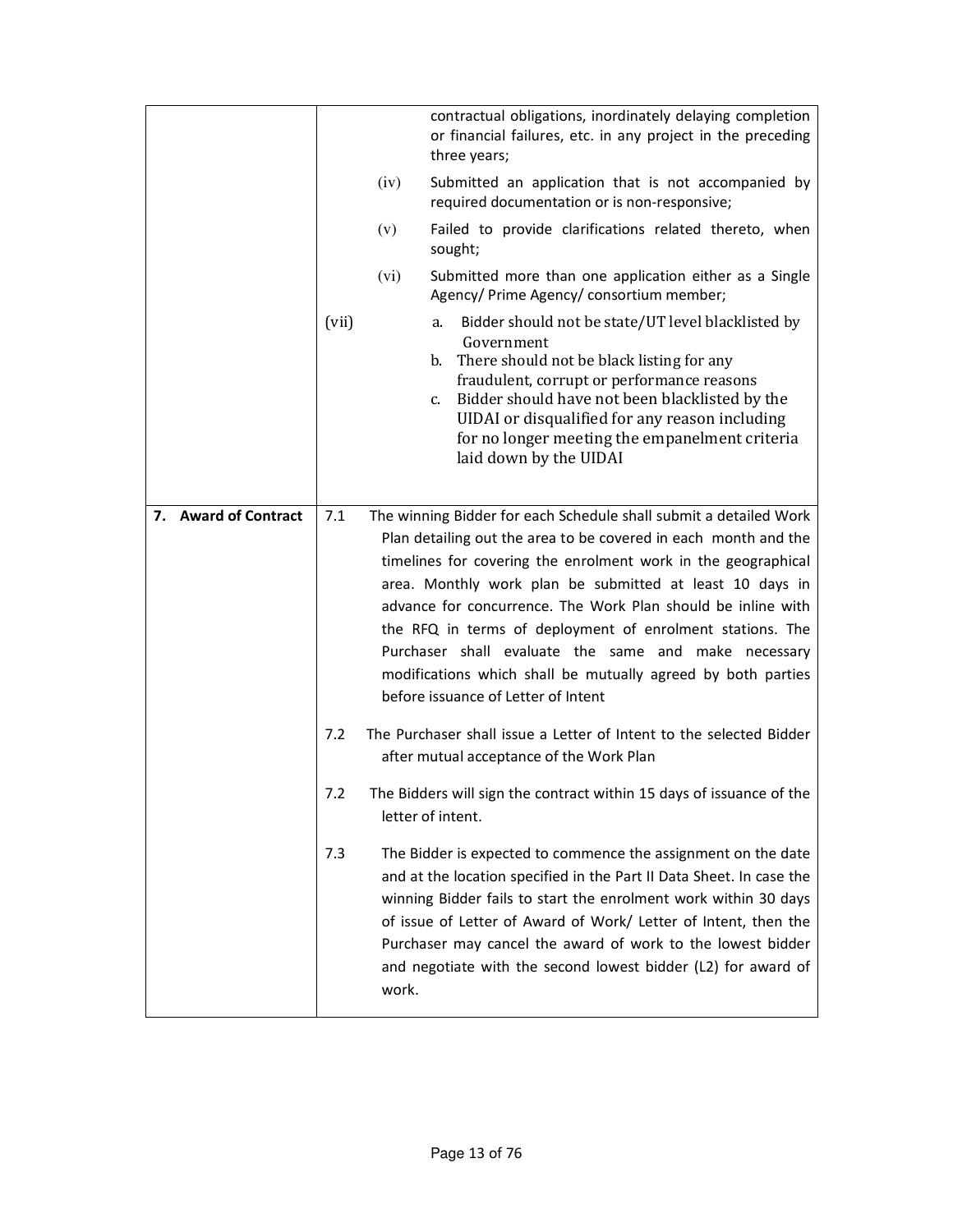# **INSTRUCTION TO BIDDERS – DATA SHEET**

### *PART II*

#### *Data Sheet*

| Paragraph        |                                                                                                                                     |
|------------------|-------------------------------------------------------------------------------------------------------------------------------------|
| <b>Reference</b> |                                                                                                                                     |
|                  |                                                                                                                                     |
| 1.3              | Name and Details of Purchaser: Punjab and Sind Bank Financial Inclusion and UID                                                     |
|                  | Cell, 21, Rajendra Place New Delhi. E mail: finuid@psb.org.in                                                                       |
|                  | <b>Method of selection:</b>                                                                                                         |
|                  | a) Contract Awarded to the Lowest Bidder (L1) for each Schedule                                                                     |
| 1.4              | Name of the assignment: Implementation of UID Project                                                                               |
| 1.5              | The Bid submission address is:                                                                                                      |
|                  | <b>Chief Manager</b>                                                                                                                |
|                  | Punjab and Sind Bank                                                                                                                |
|                  | Financial Inclusion and UID Cell<br>4 <sup>th</sup> Floor, 21, Rajendra Place                                                       |
|                  | New Delhi -1100125                                                                                                                  |
|                  | Commercial sealed envelopes (containing one or multiple covers depending on the                                                     |
|                  | number of Schedules in which the bidder is interested and qualified for bidding),                                                   |
|                  | EMD, and Tender Fee must be submitted no later than the following date and time:                                                    |
|                  | Date: 20.08.2011                                                                                                                    |
|                  | Time: 4 p.m                                                                                                                         |
| 1.9              | Bids must remain valid for 120 days after the submission date.                                                                      |
|                  |                                                                                                                                     |
| 1.11             | The estimated tenure of contract: Twelve months                                                                                     |
| 2.1              | Clarifications may be requested not later than 01.08.2011.<br>The email address for requesting clarifications is: finuid@psb.org.in |
|                  |                                                                                                                                     |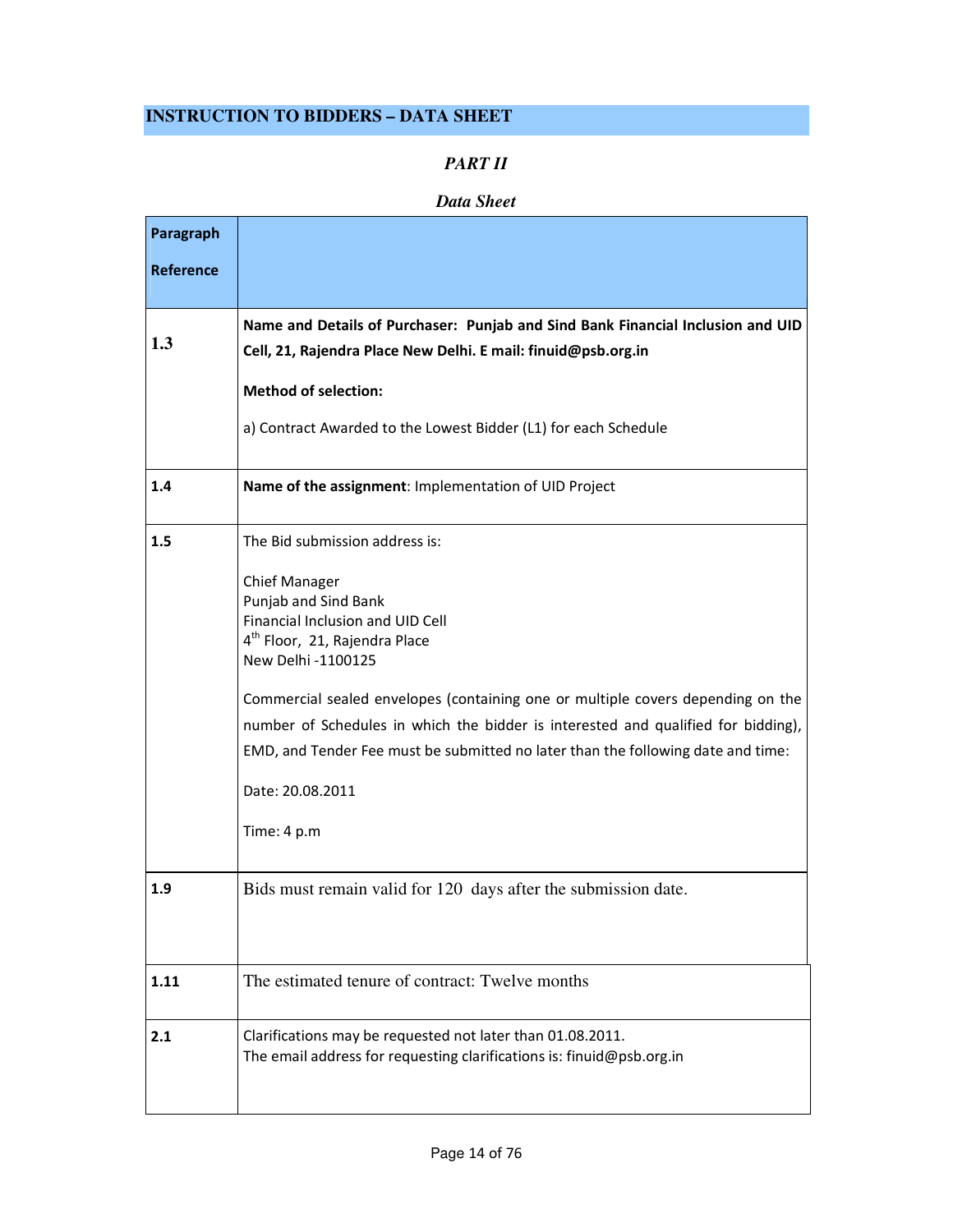| 3.2 | The Schedules and corresponding Geographical areas and Target Population<br>are as given below:                                                                                                                                                                                                                                                                                                            |                        |                |                                                       |                |                                               |                                                                           |  |  |
|-----|------------------------------------------------------------------------------------------------------------------------------------------------------------------------------------------------------------------------------------------------------------------------------------------------------------------------------------------------------------------------------------------------------------|------------------------|----------------|-------------------------------------------------------|----------------|-----------------------------------------------|---------------------------------------------------------------------------|--|--|
|     | SI.<br>N <sub>0</sub>                                                                                                                                                                                                                                                                                                                                                                                      | <b>Schedule</b><br>No. |                | <b>Geographical Area</b><br>under the Schedule        |                | <b>Target</b><br>approx.<br><b>Population</b> | <b>Approx No</b><br>Of<br><b>Enrolment</b><br><b>Stations</b>             |  |  |
|     | $\mathbf{1}$                                                                                                                                                                                                                                                                                                                                                                                               | Schedule 1             |                | State of Punjab                                       |                | 40 lac                                        | 250                                                                       |  |  |
|     | $\overline{2}$                                                                                                                                                                                                                                                                                                                                                                                             | Schedule 2             |                | State of Haryana                                      |                | 10 lac                                        | 60                                                                        |  |  |
|     | 3                                                                                                                                                                                                                                                                                                                                                                                                          | Schedule 3             |                | <b>NCR Delhi</b>                                      |                | 5 lac                                         | 10                                                                        |  |  |
|     | $\overline{4}$                                                                                                                                                                                                                                                                                                                                                                                             | Schedule 4             |                | <b>Western Utter Pradesh</b>                          |                | 5 lac                                         | 10                                                                        |  |  |
|     |                                                                                                                                                                                                                                                                                                                                                                                                            |                        |                | The period for completion of work would be 12 months. |                |                                               |                                                                           |  |  |
| 3.4 | <b>Eligibility for Submission of Bids for the different Schedules</b>                                                                                                                                                                                                                                                                                                                                      |                        |                |                                                       |                |                                               |                                                                           |  |  |
|     | SI.<br>N <sub>0</sub>                                                                                                                                                                                                                                                                                                                                                                                      | <b>Schedule No.</b>    |                | <b>Minimum Technical</b><br>'Level' Requirement       |                |                                               | <b>Minimum Financial</b><br>'Tier' Requirement                            |  |  |
|     |                                                                                                                                                                                                                                                                                                                                                                                                            | Schedule 1             |                | T1                                                    |                | F <sub>3</sub>                                |                                                                           |  |  |
|     | $\overline{2}$                                                                                                                                                                                                                                                                                                                                                                                             | Schedule 2             |                | $T\,I$                                                |                | F <sub>3</sub>                                |                                                                           |  |  |
|     | $\ddotsc$                                                                                                                                                                                                                                                                                                                                                                                                  | .Schedule 3.           |                | T1                                                    | F3             |                                               |                                                                           |  |  |
|     | N                                                                                                                                                                                                                                                                                                                                                                                                          | Schedule 4             |                | T1                                                    | F <sub>3</sub> |                                               |                                                                           |  |  |
| 4.3 | submit Financial Bids only for those Schedules for which they are eligible.<br>The Bidders shall submit a copy of the 'Letter of Empanelment' along with the<br>Financial Bid.<br>Bidder must submit the following:<br>a) Only the Original of the Financial Bid. The Financial Bid shall contain<br>one/ multiple Schedules based on the geographical areas where the<br>bidder is interested in working. |                        |                |                                                       |                |                                               |                                                                           |  |  |
| 5.1 | The Bid Opening Date and Time is: To be communicated later.                                                                                                                                                                                                                                                                                                                                                |                        |                |                                                       |                |                                               |                                                                           |  |  |
| 5.5 |                                                                                                                                                                                                                                                                                                                                                                                                            | given below:           |                |                                                       |                |                                               | The Maximum Bid Capacity for the various Financial Capacity 'TIERS' is as |  |  |
|     | SI.                                                                                                                                                                                                                                                                                                                                                                                                        |                        |                | <b>Financial Capacity 'TIER'</b>                      |                | <b>Maximum Bid Capacity</b>                   |                                                                           |  |  |
|     | N <sub>0</sub>                                                                                                                                                                                                                                                                                                                                                                                             |                        |                |                                                       |                |                                               | (maximum enrolments in an year)                                           |  |  |
|     | 1                                                                                                                                                                                                                                                                                                                                                                                                          |                        | F1             |                                                       |                | 15 Lakh enrolments                            |                                                                           |  |  |
|     | 2                                                                                                                                                                                                                                                                                                                                                                                                          |                        | F <sub>2</sub> |                                                       |                | 35 Lakh enrolments                            |                                                                           |  |  |
|     | 3                                                                                                                                                                                                                                                                                                                                                                                                          |                        | F3             |                                                       |                | 125 Lakh enrolments                           |                                                                           |  |  |
|     | 4                                                                                                                                                                                                                                                                                                                                                                                                          |                        | F4             |                                                       |                |                                               |                                                                           |  |  |
|     | 500 Lakh enrolments                                                                                                                                                                                                                                                                                                                                                                                        |                        |                |                                                       |                |                                               |                                                                           |  |  |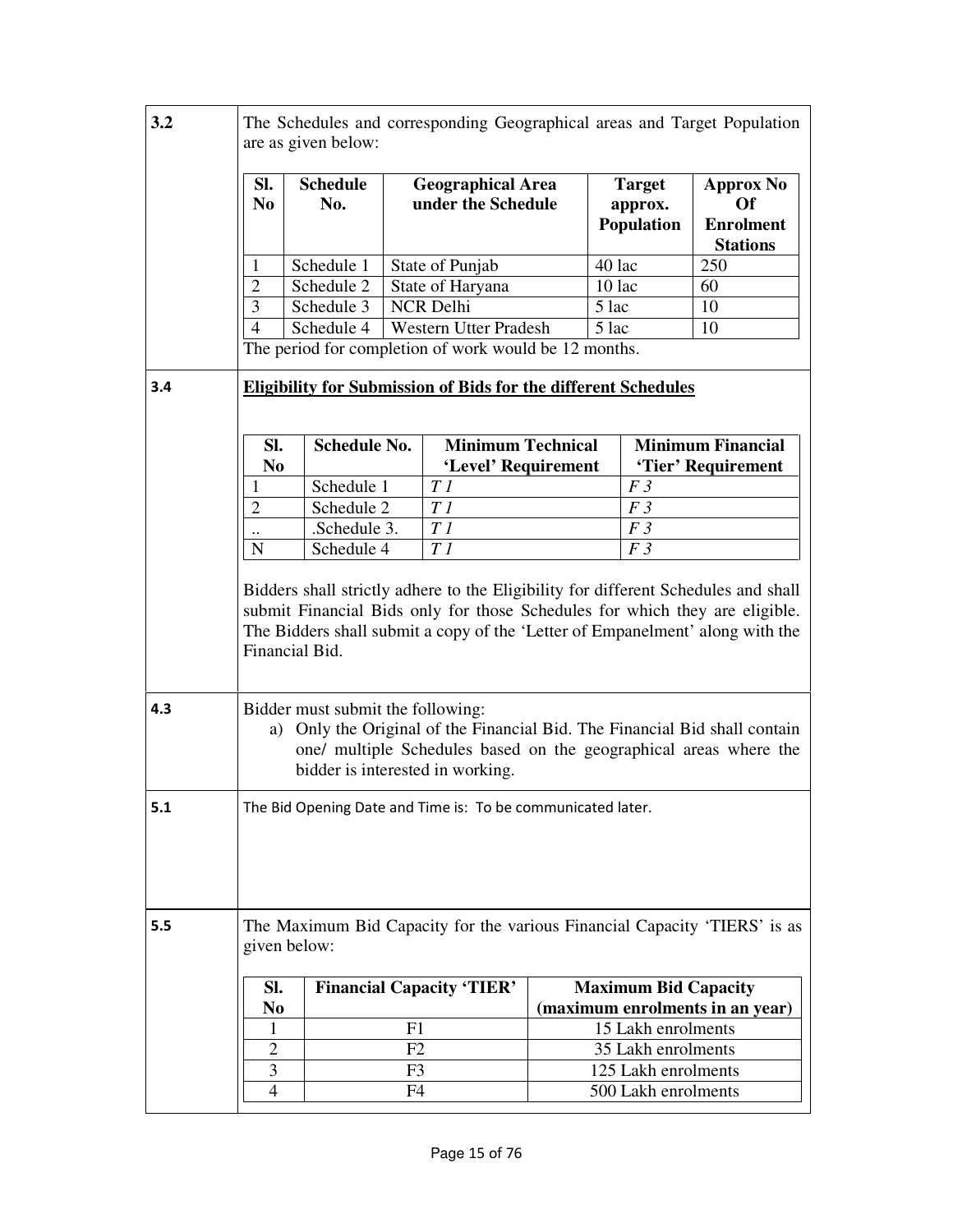#### Qualification Criteria

A Single company/ organization (e.g. Govt./ Semi-Govt./ Private/ PSU/ NGO/ Not-for-Profit/ Microfinance Institution) or Consortium of companies/organizations (maximum of 4 members) registered in India are eligible to submit Quotations for carrying out the enrolment work as per this RFQ. In case of a Consortium, one of the members of the consortium should act as the Prime Agency and shall be solely responsible to the Registrar for executing the enrolment activities and contractual obligations, if selected for carrying out enrolment activities. The Prime Agency should submit the bid on behalf of the Consortium.

1. The Bidder (single agency/ prime agency) should have been in existence in India for a period of at least 2 years as of 31-3-2011.

2. The Bidder (single agency/ all consortium members) must be incorporated or registered in India under the Indian Companies Act, 1956 (including Section – 25 of the Act), the Partnership Act, 1932, Societies Registration Act 1860, the Indian Trusts Act 1882/ it's equivalent in the respective states OR Proprietorship entities having a PAN number.

3. The Bidder should be the panel of UIDAI.

- 4. The bidder/ s who have done pilot with the bank are eligible.
- 5. a. Bidder should not be state/UT level blacklisted by Government
	- b. There should not be black listing for any fraudulent, corrupt or performance reasons
	- c. Bidder should have not been blacklisted by the UIDAI or disqualified for any reason including for no longer meeting the empanelment criteria laid down by the UIDAI

7.. The services of the Bidder should not have been terminated for unsatisfactory work or fraudulent activity by Central, or any State/ UT Government.

Only those bidders who meet the eligibility criteria specified above will be eligible to respond to this RFQ. The bidder's Quotation shall contain the relevant information & supporting documents (as specified below) to substantiate the eligibility of the bidder.

#### The list of mandatory supporting documents to be submitted are:

1. Certificate of Incorporation from Registrar Of Companies (RoC) or Certificate of Registration/ Evidence of legal status of Bidder (Single Agency/ all Consortium members)

2. Letter of Association in case of Consortium/ certified true copy of the consortium agreement between the Prime Bidder and the other members of the consortium, describing the respective roles and responsibilities of all the members, in meeting the overall scope and requirements of the proposed Project.

3. Company Auditor Certified Financial Statements (of Single Agency/ Prime Agency in case of consortium) for the financial years 2010-11,2009-10 and 2008-09 (Please include the sections on P&L, Turnover, Assets and Balance Sheet) should be provided by all types of bidders.

- 4. ) a. Declaration that Bidder is not be state/UT level blacklisted by Government
	- b. There should not be black listing for any fraudulent, corrupt or performance reasons
	- c. Bidder should have not been blacklisted by the UIDAI or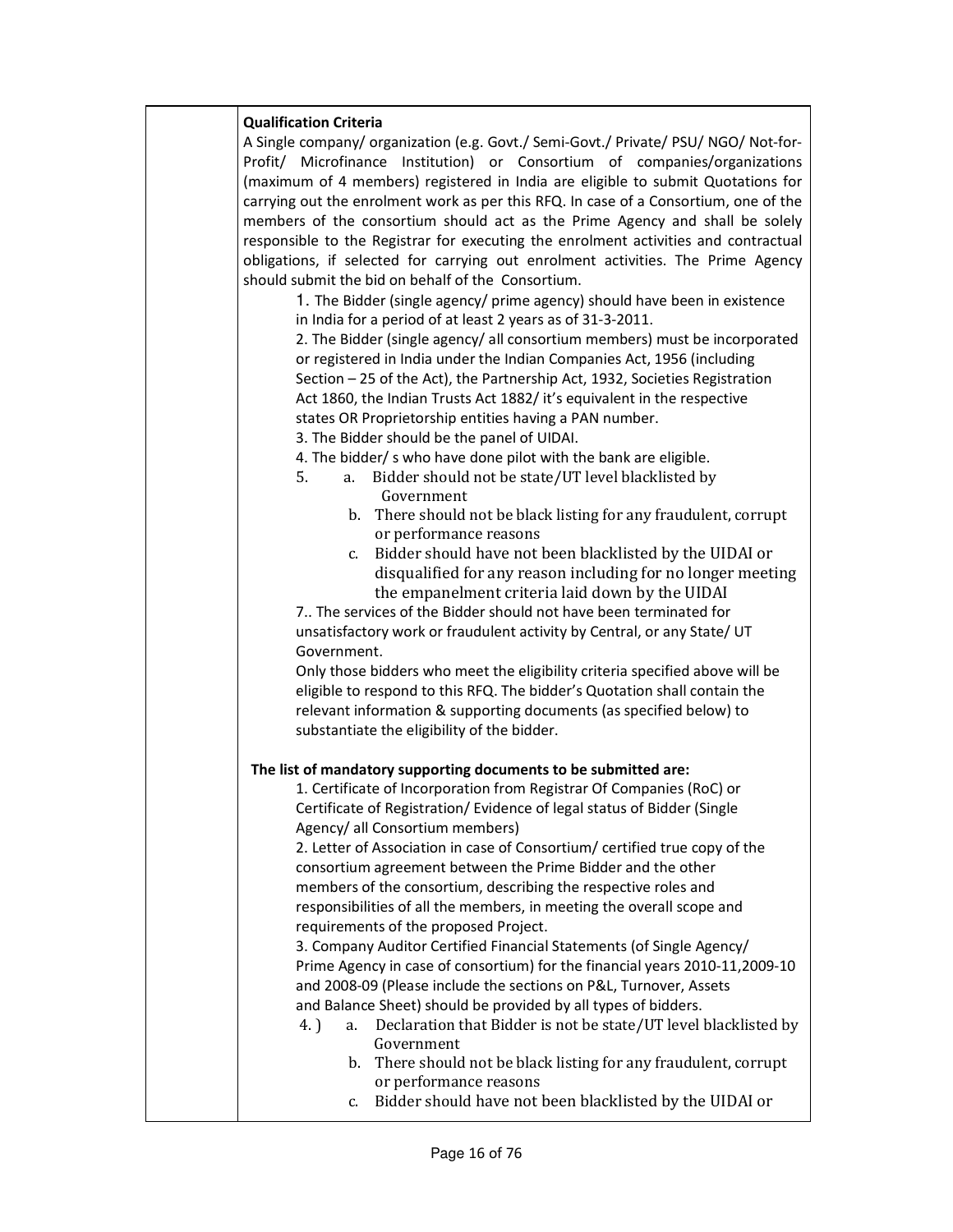| disqualified for any reason including for no longer meeting<br>the empanelment criteria laid down by the UIDAI                                                                                                                                                                                                                                                                                                                                                                                                                                                                                                                                                                            |
|-------------------------------------------------------------------------------------------------------------------------------------------------------------------------------------------------------------------------------------------------------------------------------------------------------------------------------------------------------------------------------------------------------------------------------------------------------------------------------------------------------------------------------------------------------------------------------------------------------------------------------------------------------------------------------------------|
| 5. Declaration from the Senior Management citing that the service of the<br>organization has not been terminated for unsatisfactory work or<br>fraudulent activity by any Central/ State/ UT Government.<br>6. In case of NGO/ Not-for-profit organizations, declaration from the<br>Senior Management citing that the organization is a non-political and<br>non-denominational organization with no affiliation to any political<br>party or religion.<br>7. Proof for Organization PAN number, VAT/ Service Tax number<br>8. Profile of the Organization giving relevant details of nature of work,<br>experience, infrastructure, resources etc.<br>9. Letter of empanelment of UIDAI |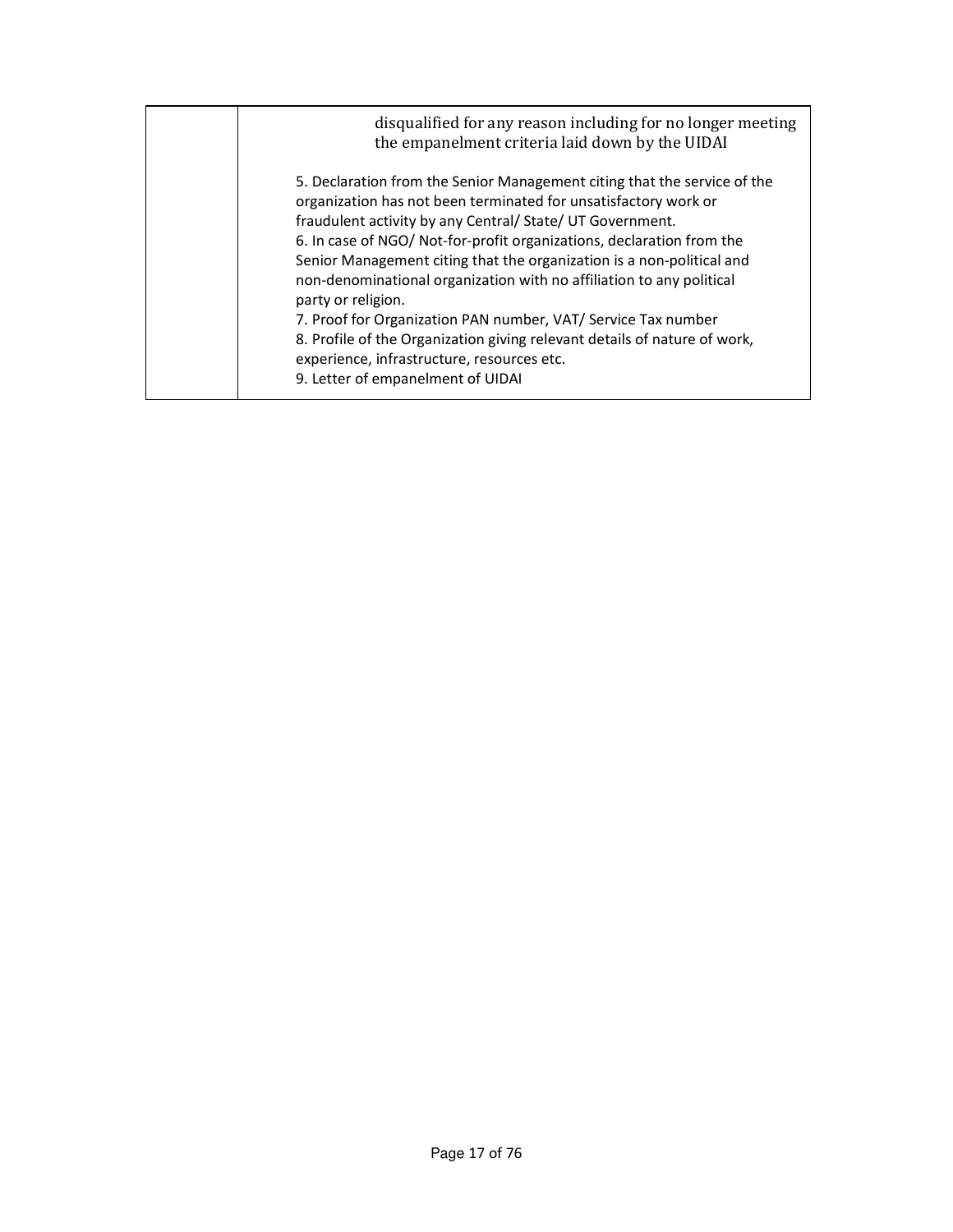#### **1**. SCOPE OF WORK

The scope of work of the Enrolling Agency (EA) is defined below

#### **1.1** Functional scope

The functional scope of this engagement shall include all the steps from setting up an enrolment station/center for enrolment of residents for the UID Project up to providing requisite MIS reports to Registrar and UIDAI on enrolments completed on a daily basis till the whole enrolment operation for the targeted population is completed. The functional scope shall also include the collection of demographic details as per the KYR+ data requirements of Punjab and Sind Bank. The Enrolling Agency shall also be responsible for delivering additional services as required by the Registrar through this RFQ.

#### **1.1.1** Procure Biometric Devices as per UIDAI Specifications

The enrolling agency should procure camera and biometric devices (for fingerprint and iris capture), used for capture of biometric data at the enrolling station, which conform to UIDAI specifications and certified by UIDAI appointed agencies.

#### **1.1.2 Setting up of Enrolment Stations and Enrolment Centre**

1. The number of enrolment stations/ centers and the duration shall be calculated and decided by EA in concurrence with the Registrar taking into account a number of factors like population density, geographical and topographical features, accessibility etc.

 The exact location and catchment area of the enrolment station shall be decided by the registrar in consultation with the Enrolment agency. A stationary enrolment station in this context would mean an enrolment station that shall be available at a particular location and address for a period more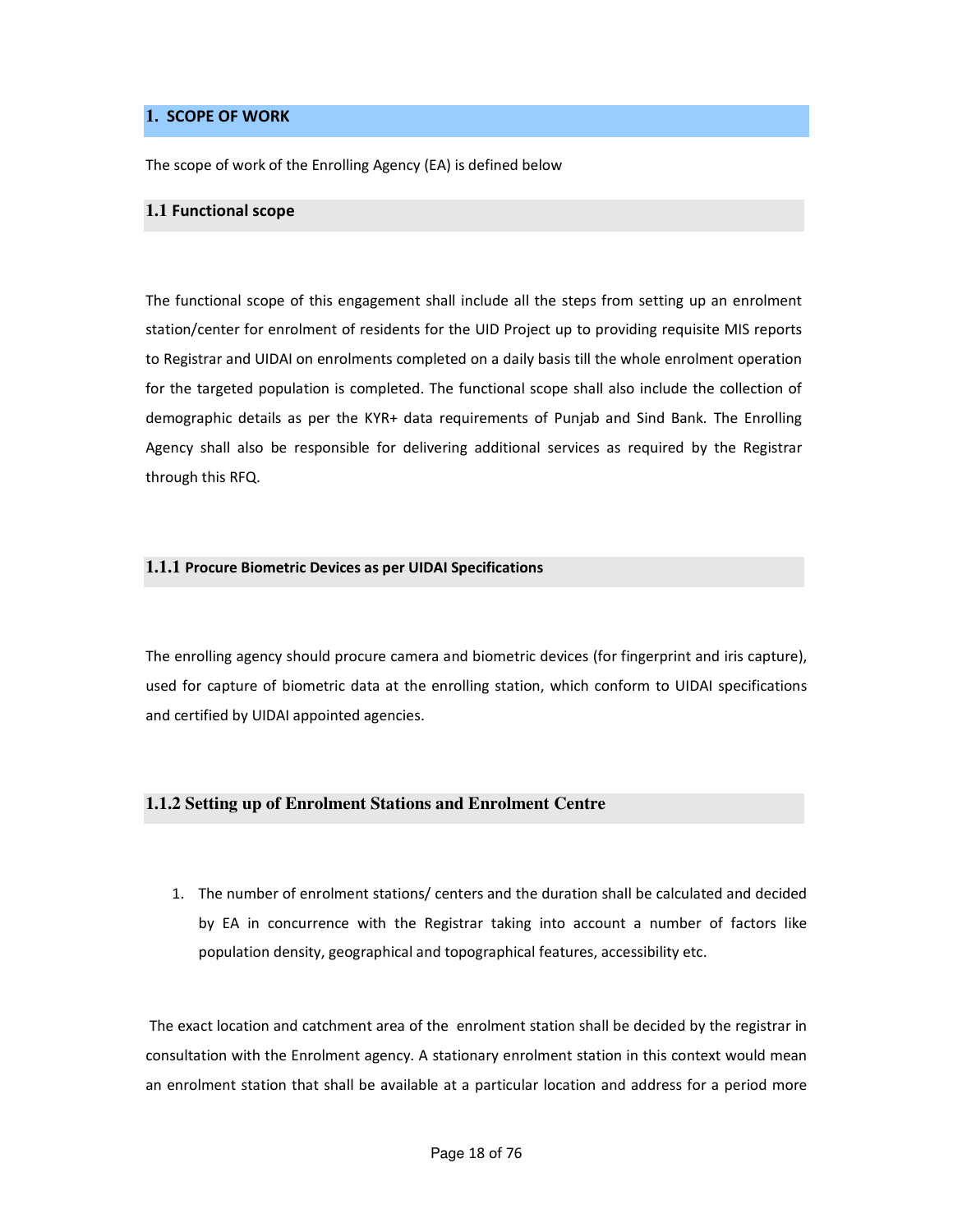than 7 days to complete enrolment of the population in the catchment area assigned. The Registrar may decide to provide the facilities to house the stationary enrolment station at these locations.

The process for setting up Enrolment centre, enrolment stations and the enrolment process flow is detailed out in Annexure I at the end of this document. The minimum facilities in the setup are as below.

#### a. Setting up of Enrolment station

Enrolment Station refers to an individual enrolment booth/enclosure inside the Enrolment Centre. The capture of Demographic and Biometric data is done in this Station.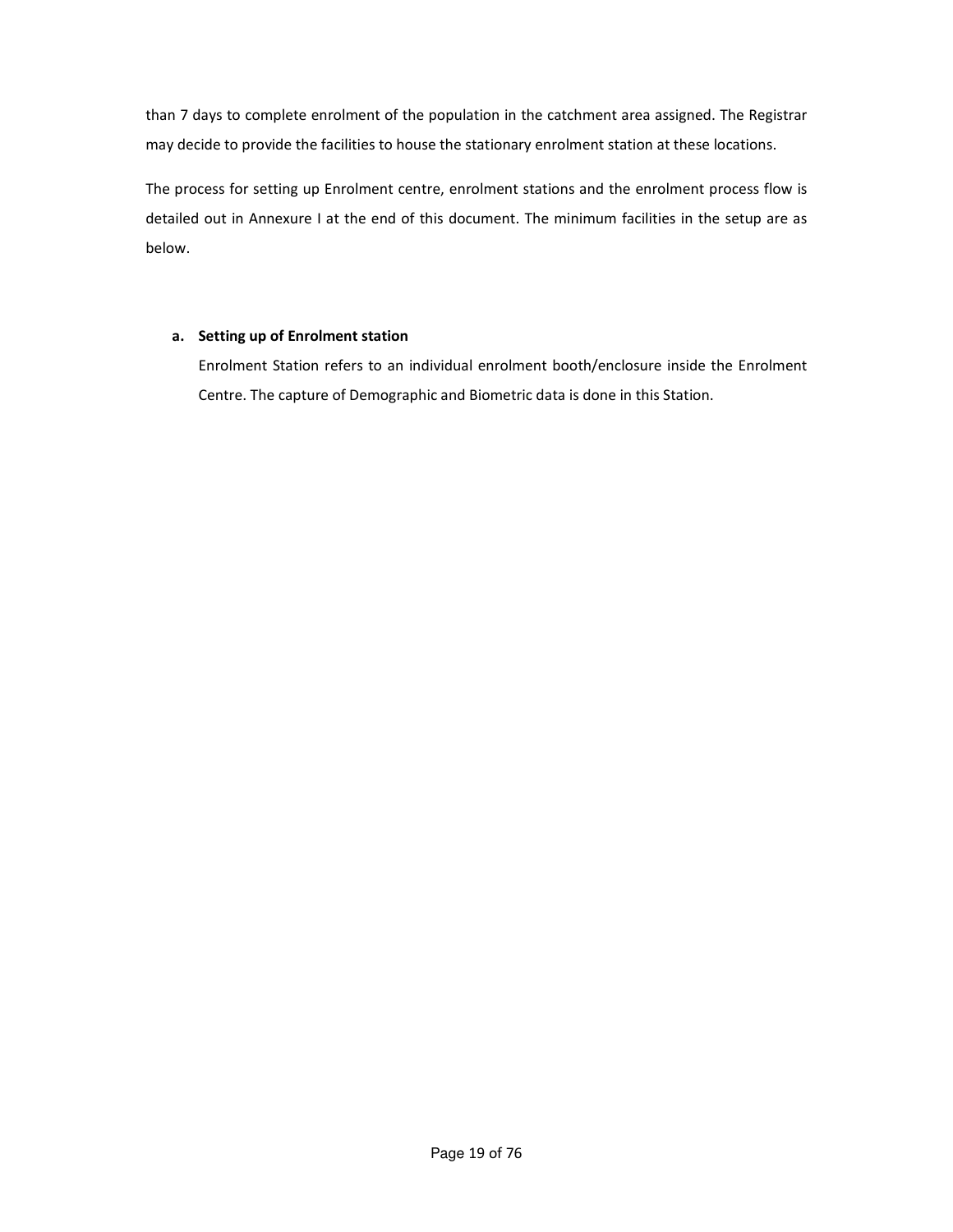|      | <b>Mandatory Requirements</b>                                                                                                                                                               |
|------|---------------------------------------------------------------------------------------------------------------------------------------------------------------------------------------------|
| A    |                                                                                                                                                                                             |
| A.1  | Laptop/Desktop available(The minimum system, Windows Operating System<br>requirement are defined in Aadhaar Installation Setup Manual; 4 USB / USB hub<br>for connecting biometric devices) |
| A.2  | UIDAI software installed, tested, configured, registered with CIDR as per<br>installation and configuration manual                                                                          |
| A.3  | List of Introducers loaded on laptop                                                                                                                                                        |
| A.4  | UIDAI standards compliant Iris capture devices duly certified by STQC (make &<br>model)                                                                                                     |
| A.5  | UIDAI standards compliant finger print capture devices duly certified by STQC<br>(make & model)                                                                                             |
| A.6  | UIDAI standards compliant digital camera as per UIDAI specifications.                                                                                                                       |
| A.7  | White back ground screen, non reflecting, opaque, ~3ft wide, and with stand<br>, available for taking photographs                                                                           |
| A.8  | Extra monitor for residents to verify their data (15-16" with a resolution above<br>1024x768)                                                                                               |
| A.9  | All devices as per UIDAI standards                                                                                                                                                          |
| A.10 | Working of all equipment at every station tested                                                                                                                                            |
| A.11 | Memory Stick for data transfer (4 GB pen drive sufficient for 1 centre/day i.e. ~5<br>stations. Enrolment Centre should maintain a stock of 20 days)                                        |
| A.12 | Printer (A4 laser printer; must print photo with good quality receipt)                                                                                                                      |
| A.13 | Printer Paper(Inventory for 5 stations for 10 days ~ 20 rims)                                                                                                                               |
| A.14 | Anti Virus / Anti Spyware checks                                                                                                                                                            |
| A.15 | Data Card /Internet connectivity for Enrolment Client to be online every 24-48 hrs                                                                                                          |
| A.16 | All Operators and Supervisors enrolled into AADHAAR and registered with CIDR                                                                                                                |
| A.17 | The pre-enrolment data from the Registrars, if used, is available for import on<br>laptops                                                                                                  |
| A.18 | If Registrar has additional fields to be captured, then the KYR+ software for<br>capturing the KYR+ fields is configured and tested                                                         |

A.17 Sponge for wetting and hand-cleaning cloth available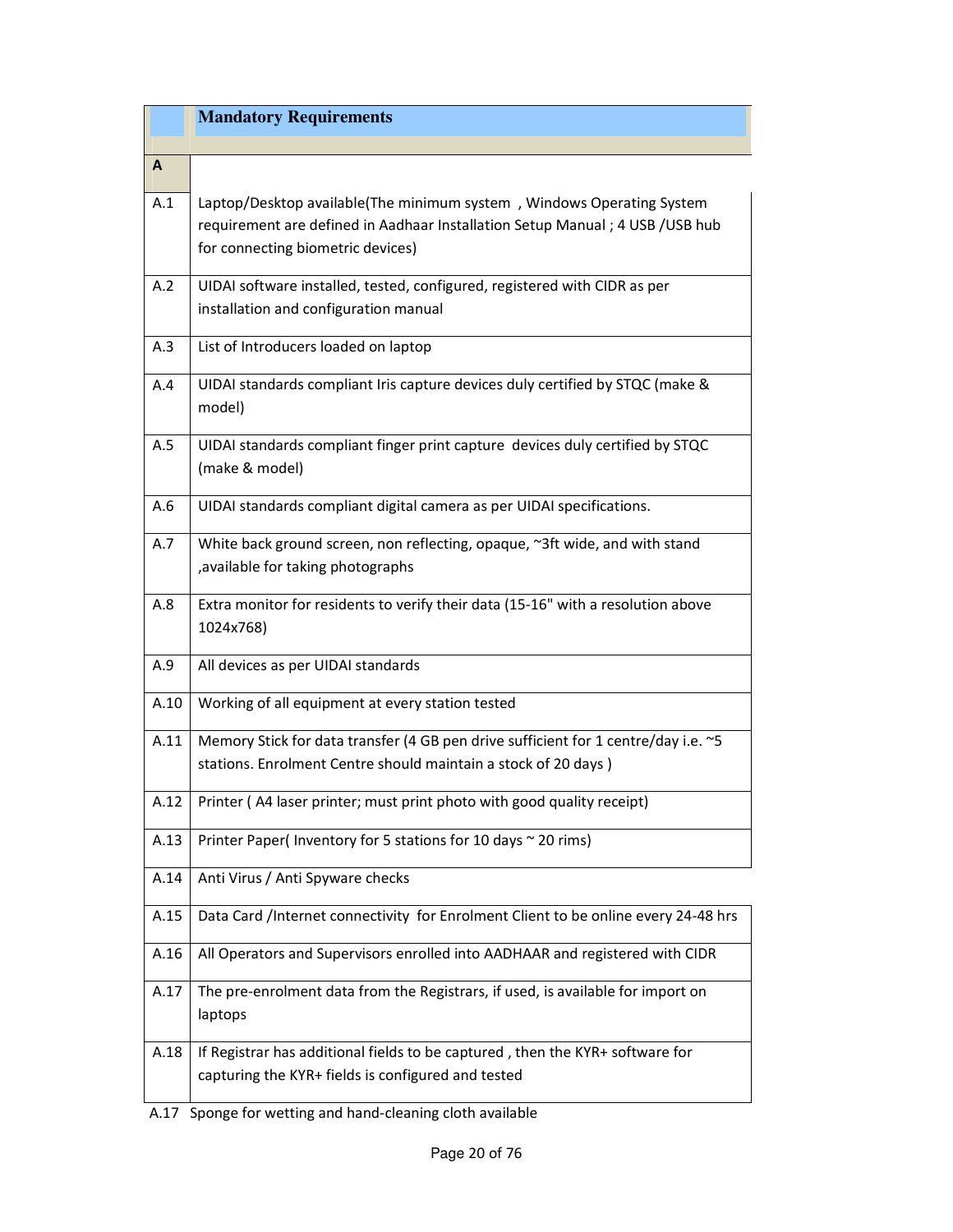#### b. Setting up of Enrolment Centre

Enrolment Centre refers to the premises located in the area where the enrolment is being carried out. The location for the enrolment center and number of enrolment stations per center shall be determined by the Enrolling agency and approved by the Registrar.

The process for setting up Enrolment centre is defined in 'Set up Enrolment centre sub process flow' in Annexure I at the end of this Volume II. The minimum facilities in the setup are as below.

The enrolment plan and schedule for the center shall be prepared by the Enrolment Agency and shared with the registrar. One Enrolment Centre can host a single or multiple Enrolment Stations. Following are the specifications for a stationary/mobile enrolment center.

|              | <b>Mandatory Requirements</b>                                                                                                                                                                  |
|--------------|------------------------------------------------------------------------------------------------------------------------------------------------------------------------------------------------|
| <sub>B</sub> | <b>Enrolment Centre</b>                                                                                                                                                                        |
|              |                                                                                                                                                                                                |
| B.1          | Backup power supply (generator) of 2 KVA capacity for every five enrolment<br>stations kept in a centre                                                                                        |
| B.2          | Fuel to run the generators                                                                                                                                                                     |
| B.3          | Printed enrolment forms for filling data available in sufficient numbers, if used                                                                                                              |
| B.4          | Bubble packed, water resistant, envelopes(CD mailer) for pen drive transfer to<br>CIDR via India Post (2 Envelopes/day/centre. Enrolment Centre should maintain<br>a minimum stock of 20 days) |
| B.5          | Preprinted pre-addressed labels for envelopes (2 /day/centre. Enrolment Centre<br>should maintain a minimum stock of 20 days)                                                                  |
| <b>B.6</b>   | Photocopier for xerox of resident's Pol, PoA documents                                                                                                                                         |
| B.7          | Data Backup of each station at least twice a day on an external hard disk (backup<br>should be maintained for a minimum period of 60 days).                                                    |
| <b>B.8</b>   | Adequate lighting, fans & power points for plugging various biometric devices<br>available                                                                                                     |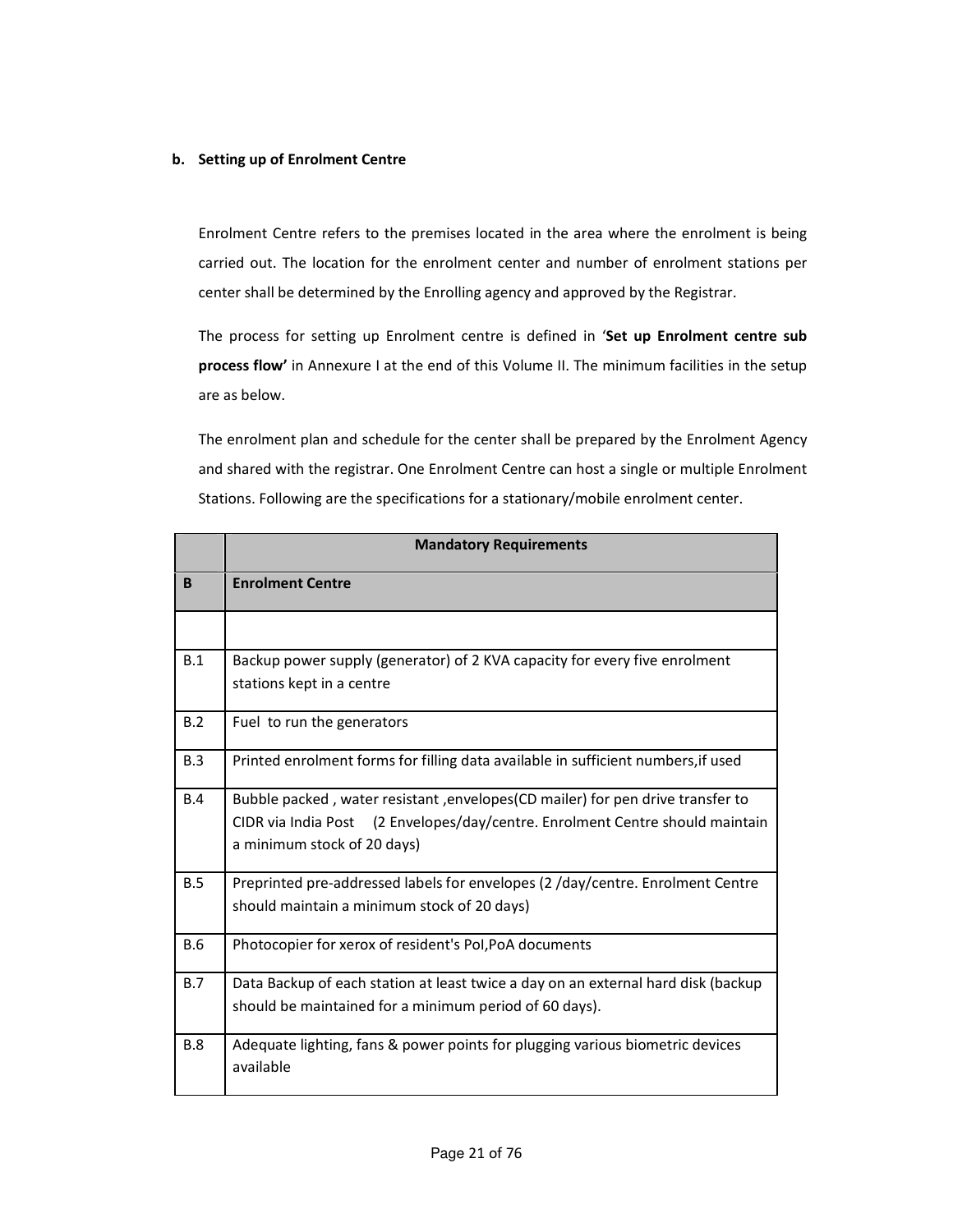| <b>B.9</b>  | Local authorities informed of enrolment schedule                                                                            |
|-------------|-----------------------------------------------------------------------------------------------------------------------------|
| <b>B.10</b> | Introducers informed of enrolment schedule                                                                                  |
| <b>B.11</b> | Banner for the Enrolment Centre placed at entrance                                                                          |
| <b>B.12</b> | Posters depicting enrolment process in English & the local language present in<br>visible places                            |
| <b>B.13</b> | Grievance handling Helpline Number and other important numbers displayed<br>prominently inside/outside the enrolment centre |
| <b>B.14</b> | The User Manual of the software available for ready reference & operators aware<br>of the same                              |
| <b>B.15</b> | Ink pad for taking thumb impressions on consent where resident/introducer is<br>unable to sign                              |
| <b>B.16</b> | External Hard disk for taking backup                                                                                        |
| <b>B</b> 17 | Mobile phone/ Land phone/Internet available for immediate communication with<br><b>UIDAI</b> / Registrars etc               |
| <b>B</b> 18 | GPS Receiver (USB/built in)                                                                                                 |
|             |                                                                                                                             |

# Other Requirements at Enrolment Centre are listed as below:

|     | <b>Desired</b>                                                                    |  |
|-----|-----------------------------------------------------------------------------------|--|
| C   | <b>Other Logistics</b>                                                            |  |
| C.1 | Extension box for Power Cord                                                      |  |
| C.2 | Water, soap and towel for cleaning hands                                          |  |
| C.3 | Drinking water facility available                                                 |  |
| C.4 | Sufficient number of tables and chairs for enrolment station operators            |  |
| C.5 | Chairs/benches available in shade for waiting enrolees                            |  |
| C.6 | Hall / room spacious & furniture organized to minimize movement of enrolee        |  |
|     | while capturing biometric information                                             |  |
| C.7 | At least one station is suitable for physically challenged, pregnant women, women |  |
|     | with infants and elderly enrolees. This station is clearly marked with a visible  |  |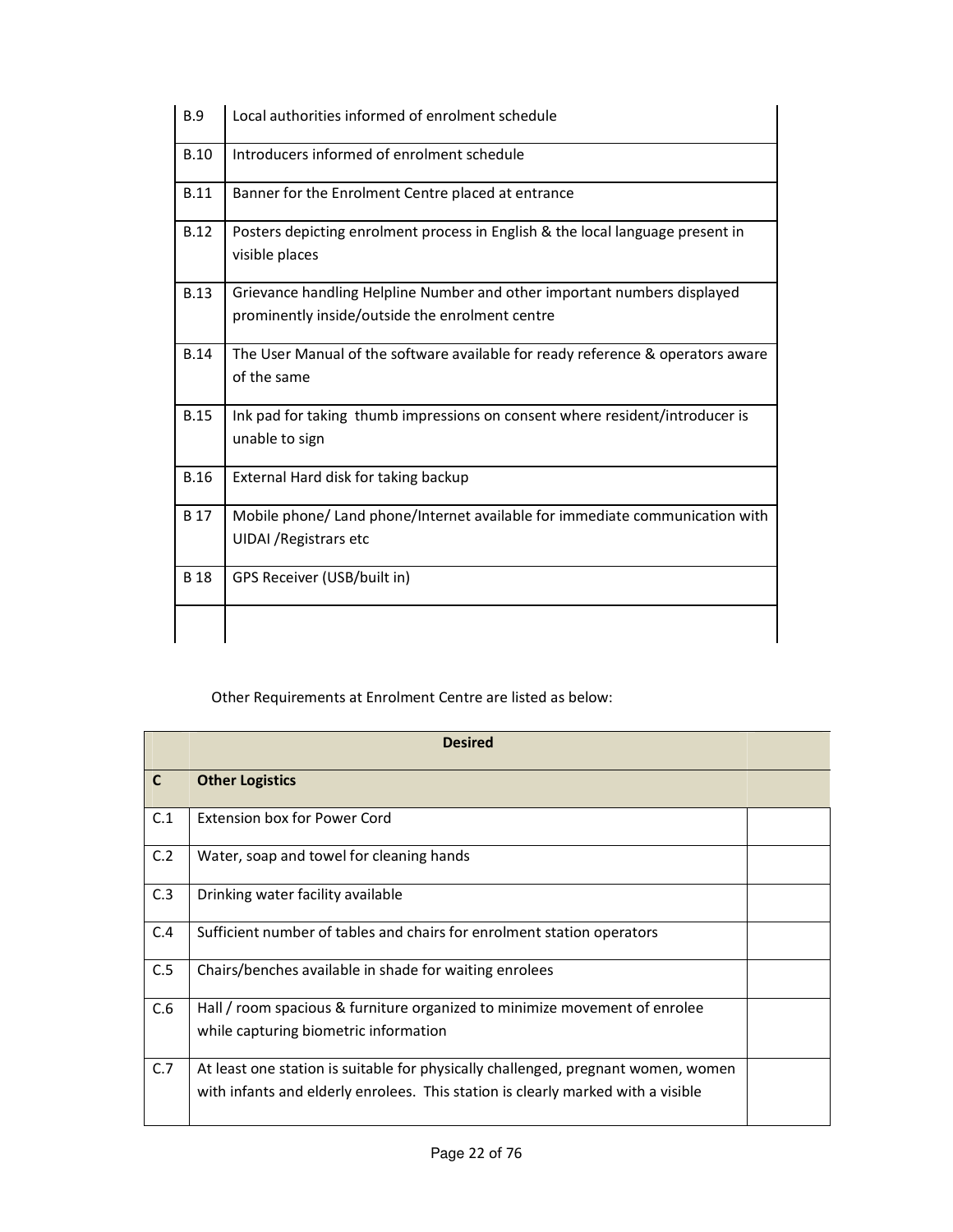|      | banner.                                                                                                                           |  |
|------|-----------------------------------------------------------------------------------------------------------------------------------|--|
|      |                                                                                                                                   |  |
| C.8  | Carry cases for all devices available                                                                                             |  |
| C.9  | Material for cleaning biometric instruments and laptops as specified by device<br>manufacturers                                   |  |
| C.10 | A separate enclosure to enrol "purdah-nasheen" women available                                                                    |  |
| C.11 | Sufficient no. of operators available for job rotation & preventing operator fatigue                                              |  |
| C.12 | Lady operators / volunteers to assist women enrolees                                                                              |  |
| C.13 | Security arrangement in place to stop enrolees from carrying bags / suitcases or<br>any other material into the enrolment centres |  |
| C.14 | A ramp is provided for disabled and old age people                                                                                |  |
| C.15 | First aid kit available                                                                                                           |  |
| C.16 | ORS kit available for areas in extreme heat conditions                                                                            |  |
| C.17 | Scanner (Optional as per Registrar's mandate)                                                                                     |  |
| C.18 | Bar Coded Stickers (Optional as per Registrar's mandate)                                                                          |  |
| C.19 | Bar Code Reader (Optional as per Registrar's mandate)                                                                             |  |
|      | <b>Enrolment Center - Health &amp; Safety Considerations</b>                                                                      |  |
| D.1  | All the electrical equipment are properly earthed                                                                                 |  |
| D.2  | All wiring on the floor or along the walls properly insulated                                                                     |  |
| D.3  | Wiring required for the generator backup and for connecting the various devices<br>used for enrolment neatly organized            |  |
| D.4  | Fuel for generator or any other inflammable material stored away from the<br>enrolment area                                       |  |
| D.5  | Fire safety equipment available handy                                                                                             |  |
| D.6  | Power generator kept sufficiently away from the enrolment stations                                                                |  |
| D.7  | Local Emergency Help numbers available at the center & operators aware of the<br>same                                             |  |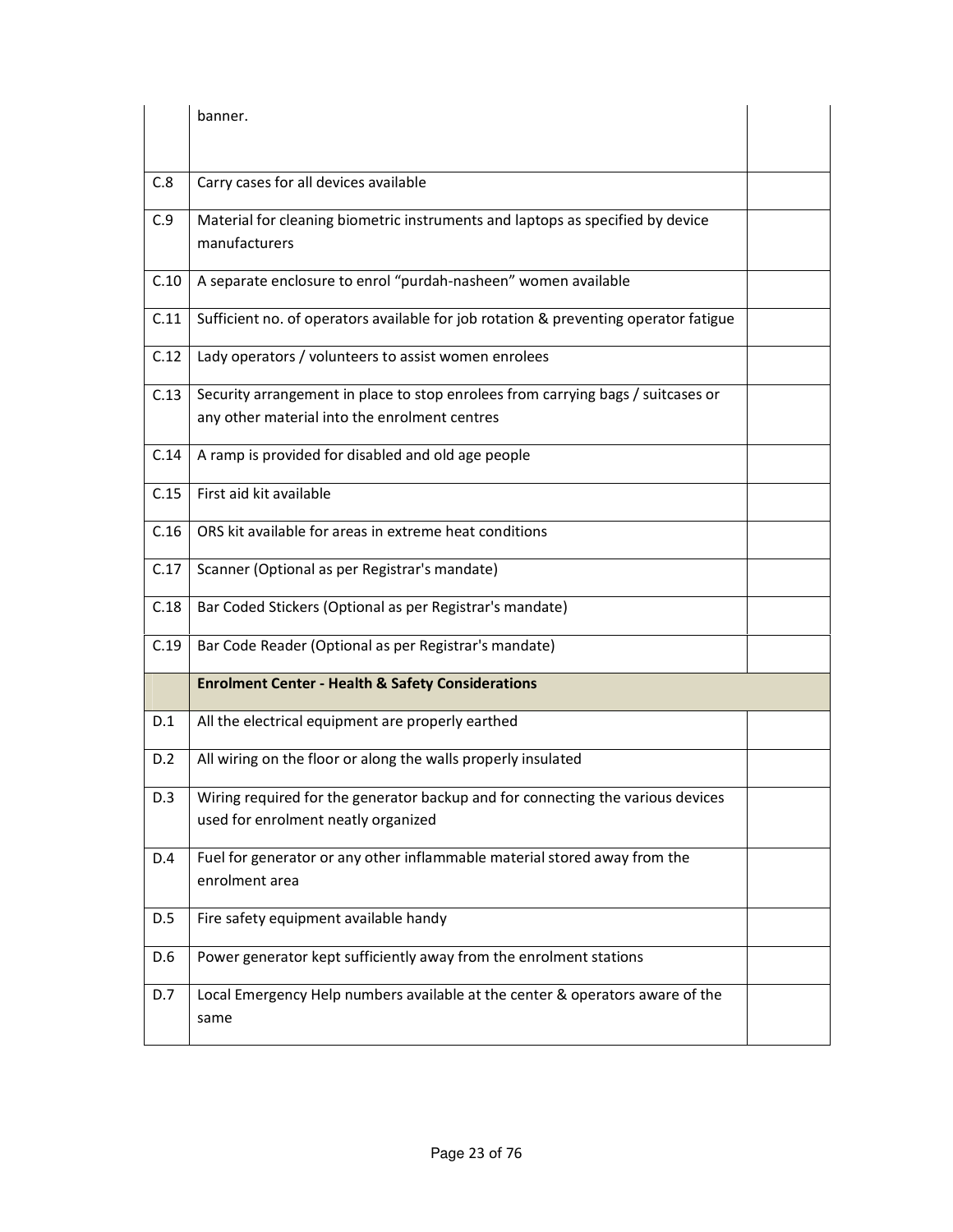- i. An enrolment center shall be manned by a supervisor and technical personnel in addition to the operators at the enrolling stations. A ratio of 5:1 operators to supervisors as well as operators to technical staff subject to a minimum of one supervisor per one enrolment centre should be maintained by the Enrolment Agency.
- ii. The premises of the enrolment center are expected to be provided by the Government authorities wherever available. However the enrolling agency shall ensure required infrastructure like connectivity, power (if not already available) etc with the help of the local body authorities. In cases where such facilities are not available, the enrolling agency shall be responsible for providing alternate arrangements like power generator etc.
- iii. An area in the enrolment center shall be clearly demarcated for enrollees waiting to be enrolled and facilities for seating should be provided.
- iv. In case of mobile enrolment centers/stations also, the decision on frequency/period of availability have to be decided by EA and approved by the Registrar based on density of population, geographical terrain etc.

#### **1.1.3 Hire & Train Manpower for Enrolment**

#### Hiring Manpower:

The Enrolling Agency shall hire manpower to operate the enrolment station/center as per the guidelines prescribed by UIDAI.

- i. Operator: The enrolling agency shall hire manpower (operator) to execute enrolment at the enrolment stations as per the criteria provided below
	- 1. The operator should have passed Matriculation
	- 2. The operator should have a basic understanding of operating a computer and should be comfortable using the computer.
	- 3. The operator should have undergone training on the various equipment and devices to be used during enrolment..
	- 4. The operator should have passed the Operator test for UID enrolment and certified from a testing and certifying agency authorized by UIDAI.
- ii. Supervisor: The enrolling agency shall hire Supervisors to supervise enrolment at the enrolment centers as per the criteria provided below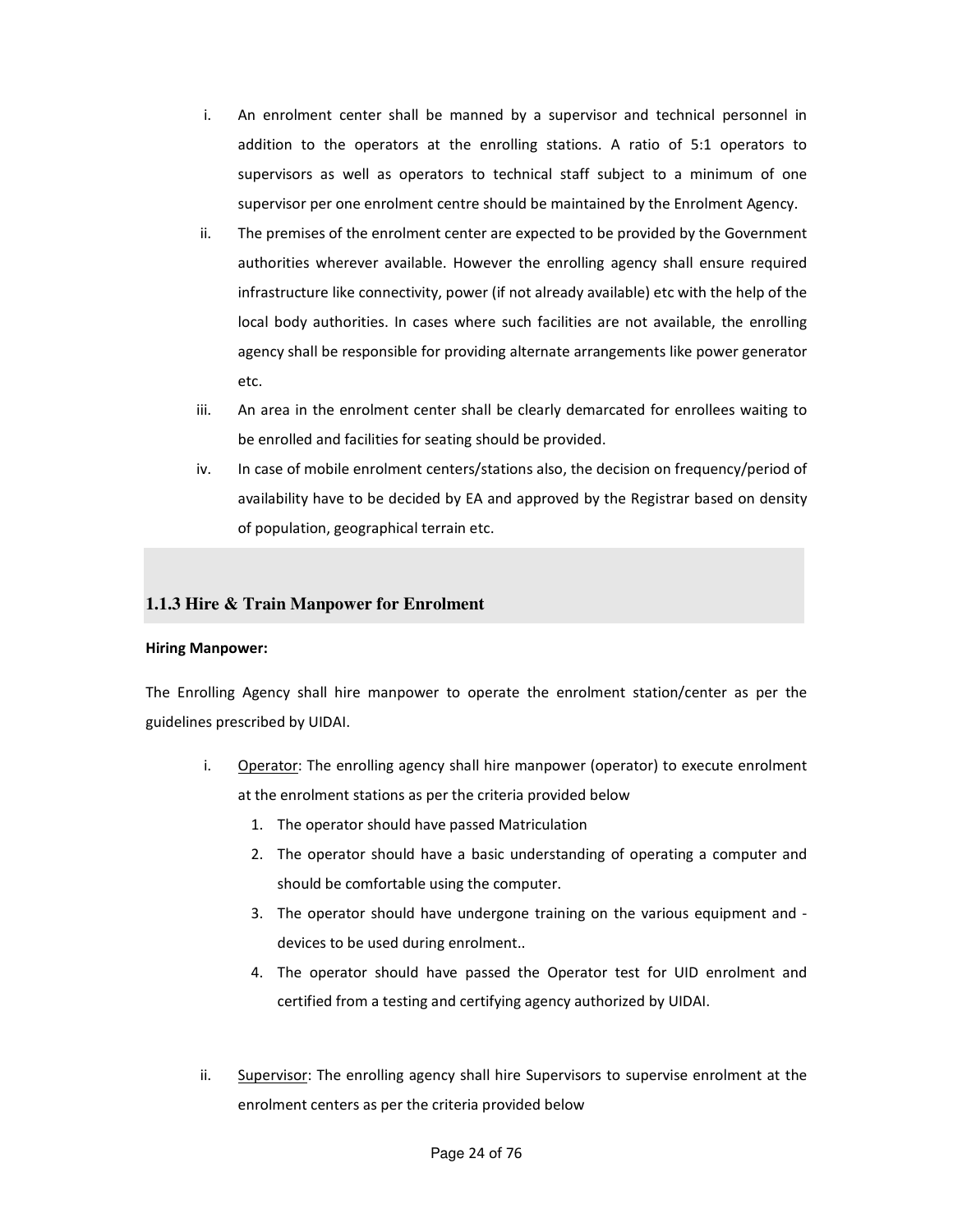- 1. The supervisor shall preferably a graduate
- 2. The supervisor shall have a good understanding and experience in using a computer.
- 3. The supervisor should have undergone training on the various equipment and devices to be used during enrolment.
- 4. The operator should have passed the Supervisor test and certified from a testing and certifying agency authorized by UIDAI.
- iii. Technical personnel: The enrolling agency shall hire Technical personnel to provide technical support during enrolment at the enrolment centers as per the criteria provided below
	- 1. The Technical personnel shall be a Graduate and have a certification/experience on hardware/software trouble shooting and maintenance
	- 2. The Technical personnel shall have a good understanding and experience in using a computer.
	- 3. The Technical personnel should have undergone training on the various equipment and -- devices to be used during enrolment.
	- 4. The Technical personnel should have passed the Technical personnel test and certified from a testing and certifying agency authorized by UIDAI.
- iv. Induction training: After hiring the personnel as described above, the Enrolment Agency should impart induction training on the various activities involved in the enrolment process to enable them to understand and adjust to the local situation. The induction training is to be given just before actual deployment of the personnel for enrolment operations and shall be compulsory. The period of induction training shall be from 10 to 15 days.

Training of Manpower: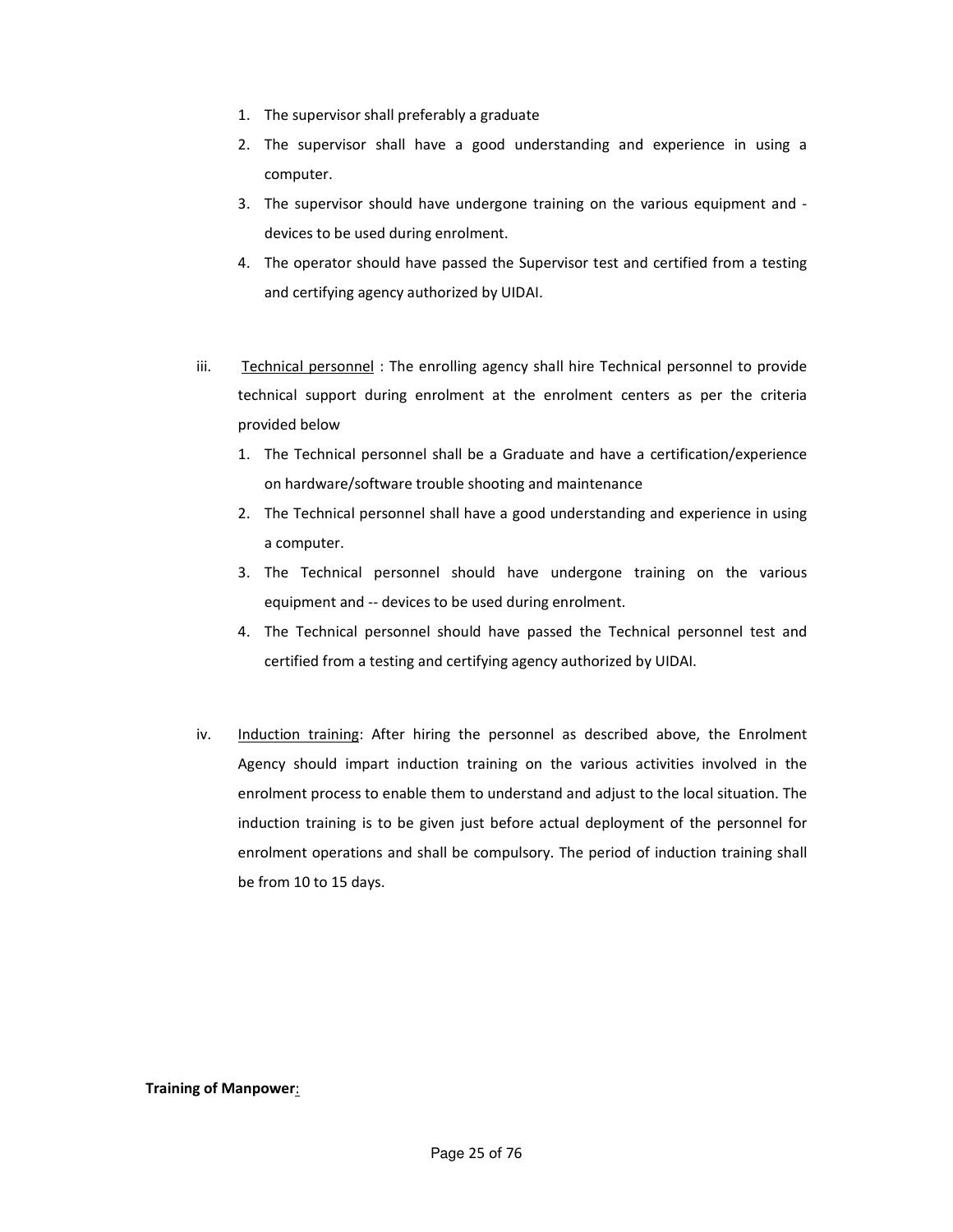The EA shall identify resources to employ in the Enrolment operations, get them trained and certified and then deploy them on the enrolment stations. UIDAI shall empanel training institutes to impart training in UIDAI prescribed enrolment operations. EAs may opt for engaging specialized training agencies (only those who have been empanelled with UIDAI) for providing training to its enrollment personnel. However the enrolling agencies may also train their own manpower subject to certain conditions as prescribed below.

- 1. The training schedule and content shall be as prescribed by UIDAI on its website.
- 2. The enrollment agency may prefer to have master trainers onboard. Master trainers shall be identified by the enrollment agency from its pool of trainers and get them trained by UIDAI/ its representative as per its schedule. Master trainers shall train the trainers.
- 3. The enrollment agency shall have the requisite number of trainers for training its personnel. Trainers have to be trained by the Master trainers and should have passed the certification exam.
- 4. The training and enrolment operations shall be separate activities.
- 5. Duration of the training will vary depending on the category/ level of the participant and shall be prescribed by UIDAI on its website.
- 6. The enrolling agency providing inhouse training shall translate the training material into local language and hand it over to the course participants.
- 7. The enrollment agency shall ensure the availability of the requisite infrastructure for imparting training which shall include
	- a. Availability of at least two sets of the equipment and gadgets listed in 1.1.2.aabove.
	- b. Certified trainers
- 8. The size of a batch for training shall not exceed 40 per batch.
- 9. The training schedule and contents for training shall be defined by UIDAI/its representative.
- 10. The manpower trained by the Enrolling Agency/Empanelled training agency shall be considered qualified only after passing the Certifying test conducted by a Testing and Certifying Agency authorized by UIDAI. Therefore the agency shall coordinate with the testing agency for testing and certifying its trainees.
- 11. The agency shall be subject to process audits for training from time to time by UIDAI/ its representative.

Indicative training modules and duration is provided in Annexure III B of Volume II. Alternatively an individual can undergo self training based on the content provided on the UIDAI website and attend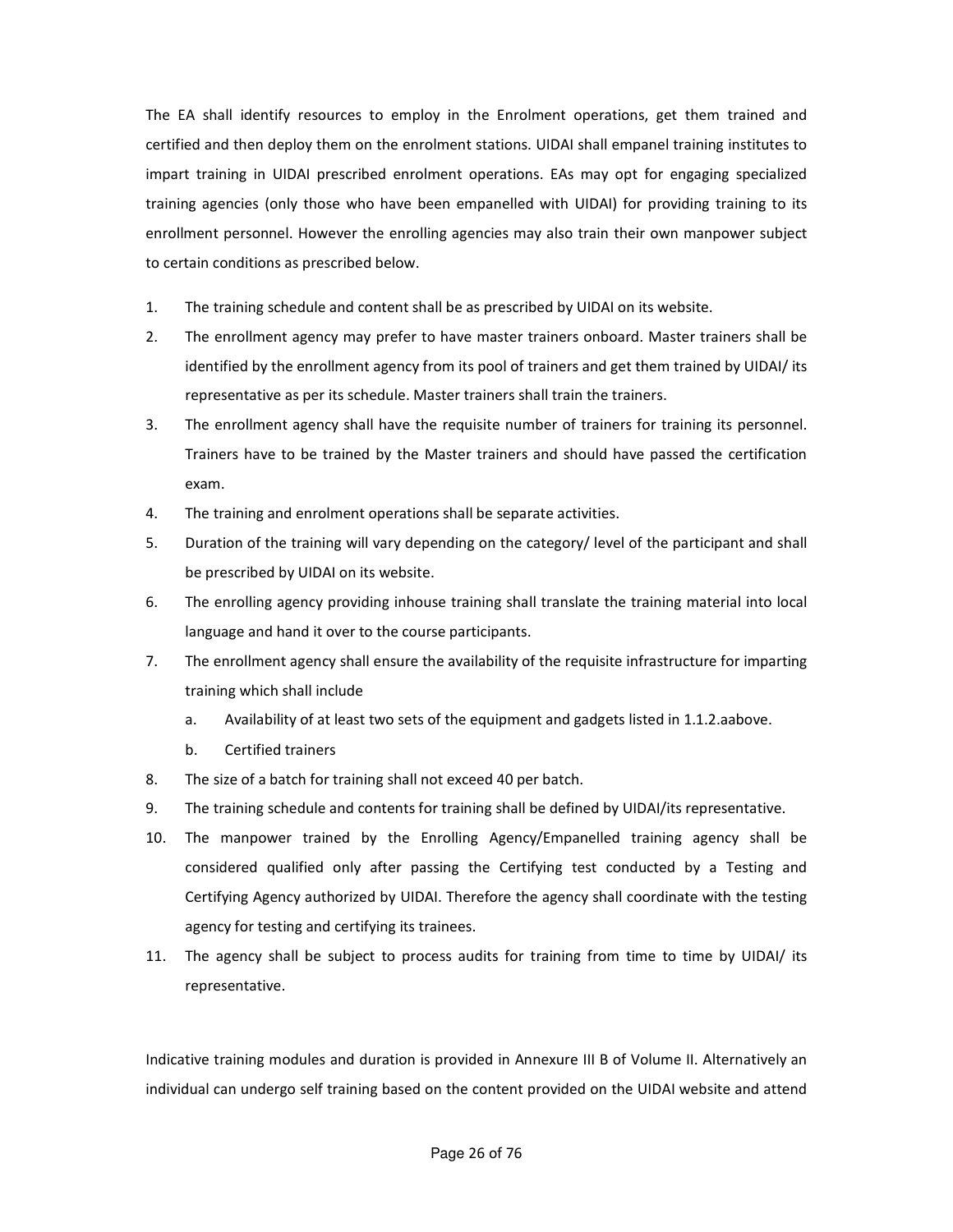the certification test. Upon successful certification the individual is deemed competent to perform in the role he is certified and can be hired by the Enrolment agencies for enrolment operations.

# **1.1.4 Conduct Enrolment Operations as per Standard Processes specified by UIDAI/Registrar**

Prior to the commencement of the Enrolment operations the Enrollment Agency shall work closely with the local governing bodies, key introducers in publicizing the UID, its importance and schedule for UID registration in that location. During the enrolment operation also publicity and awareness shall be done in coordination with the local authorities to encourage UID registrations. All content and material for such publicity will be jointly worked by UIDAI/Registrar and shall conform to specifications laid down by UIDAI.

UIDAI has defined clear-cut standard processes for enrolment as mentioned hereunder.

The Enrolment Agencies would use the software provided by the UIDAI/Registrar for the collection of demographic data and the biometric data. The software will be supported by a User Manual. The Registrar will provide pre enrolled data to agencies.

#### Step 1: Collect demographic data after due verification as prescribed by UIDAI

Please refer to Annexure I of Volume II for detailed standards and guidelines for demographic data collection. Please refer to Resident Enrolment Process document for the detailed process flow and description of capturing Demographic and Biometric data capture.

#### Step 2: Collect Biometric data from the enrollees as prescribed by the UIDAI.

Please Refer to Annexure I of Volume II for detailed standards and guidelines for capture of Biometric data.

#### Step 3: Get consent letter and generate acknowledgement receipt.

After the demographic and biometric details are captured the enrolment operator shall show the demographic data to the enrollee and get his consent. If needed any corrections are made to the data and signed off by the operator by providing his finger prints. All exceptions need to be signed off by the Supervisor. A consent letter has to be printed and the signature/ thumb impression of the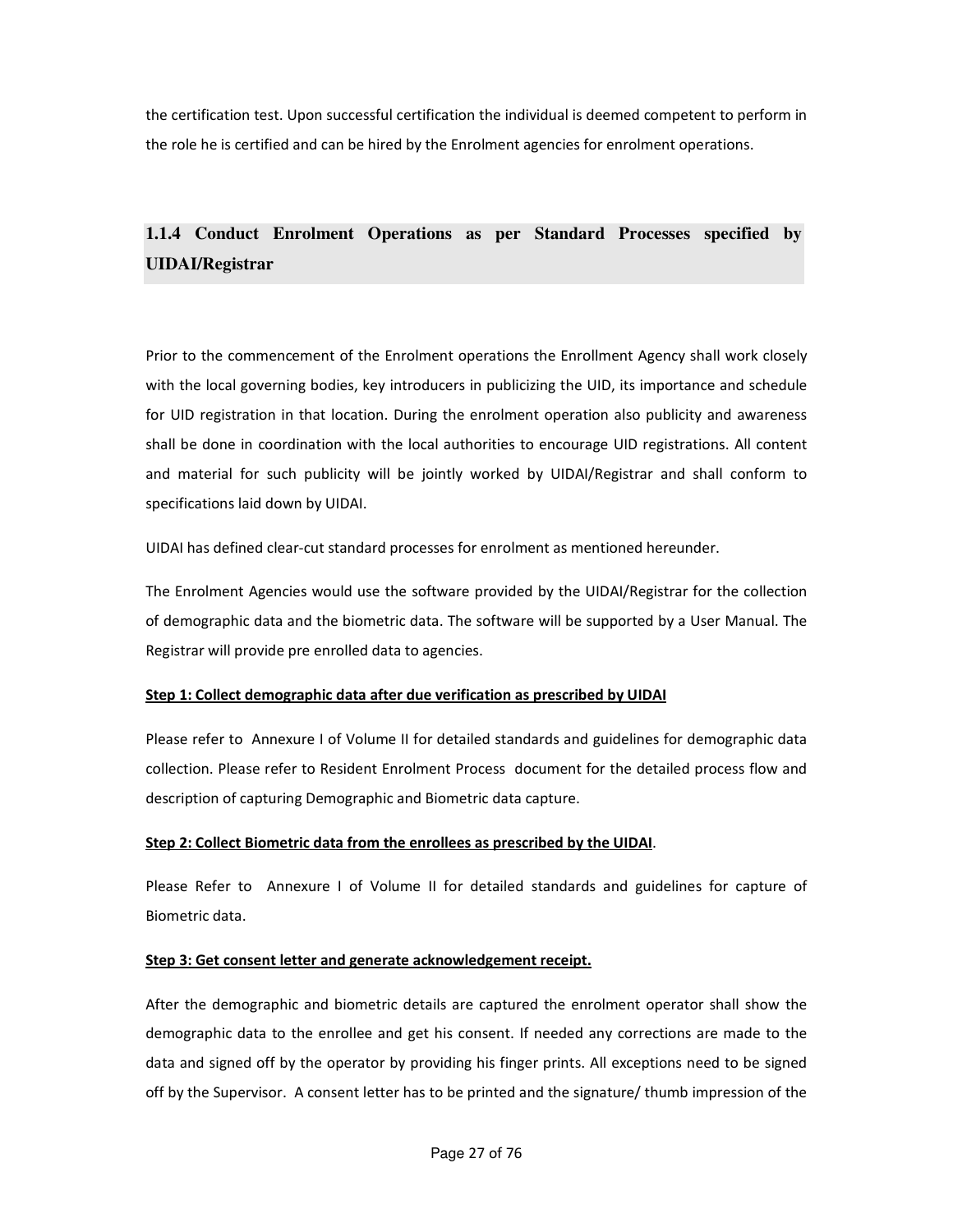enrollee obtained and the letter filed. An acknowledgement receipt is simultaneously printed and which is provided to the enrollee as a reference.

#### Step 4: Data backup and transfer:

The data thus collected would be transmitted to the UIDAI for a process of de-duplication and allotment of the AADHAAR Number.

Please refer to the Guidelines for enrolment for detailed process flows of the various activities in the Enrolment process as prescribed by UIDAI. Process flow for Enrolment operations is as given below: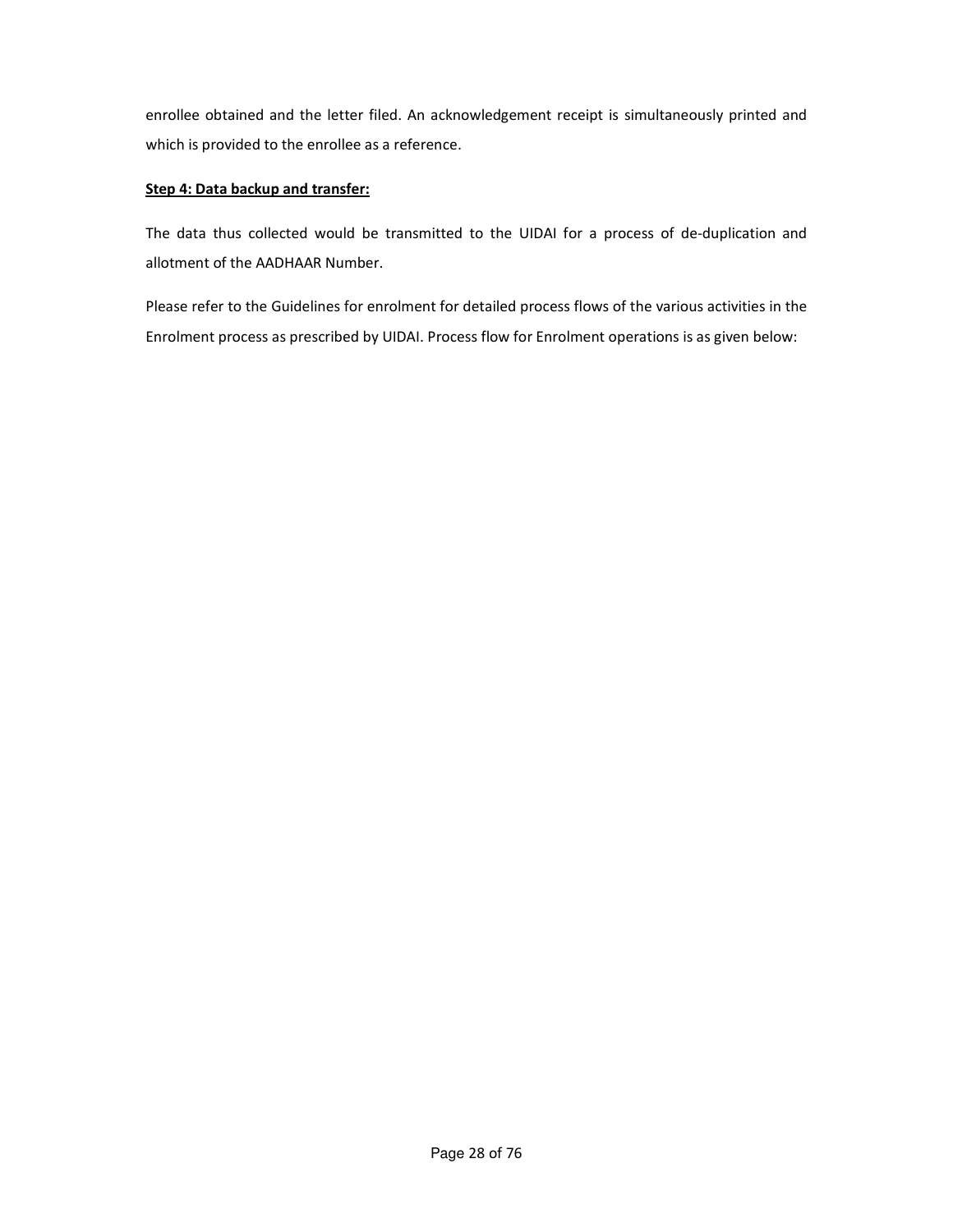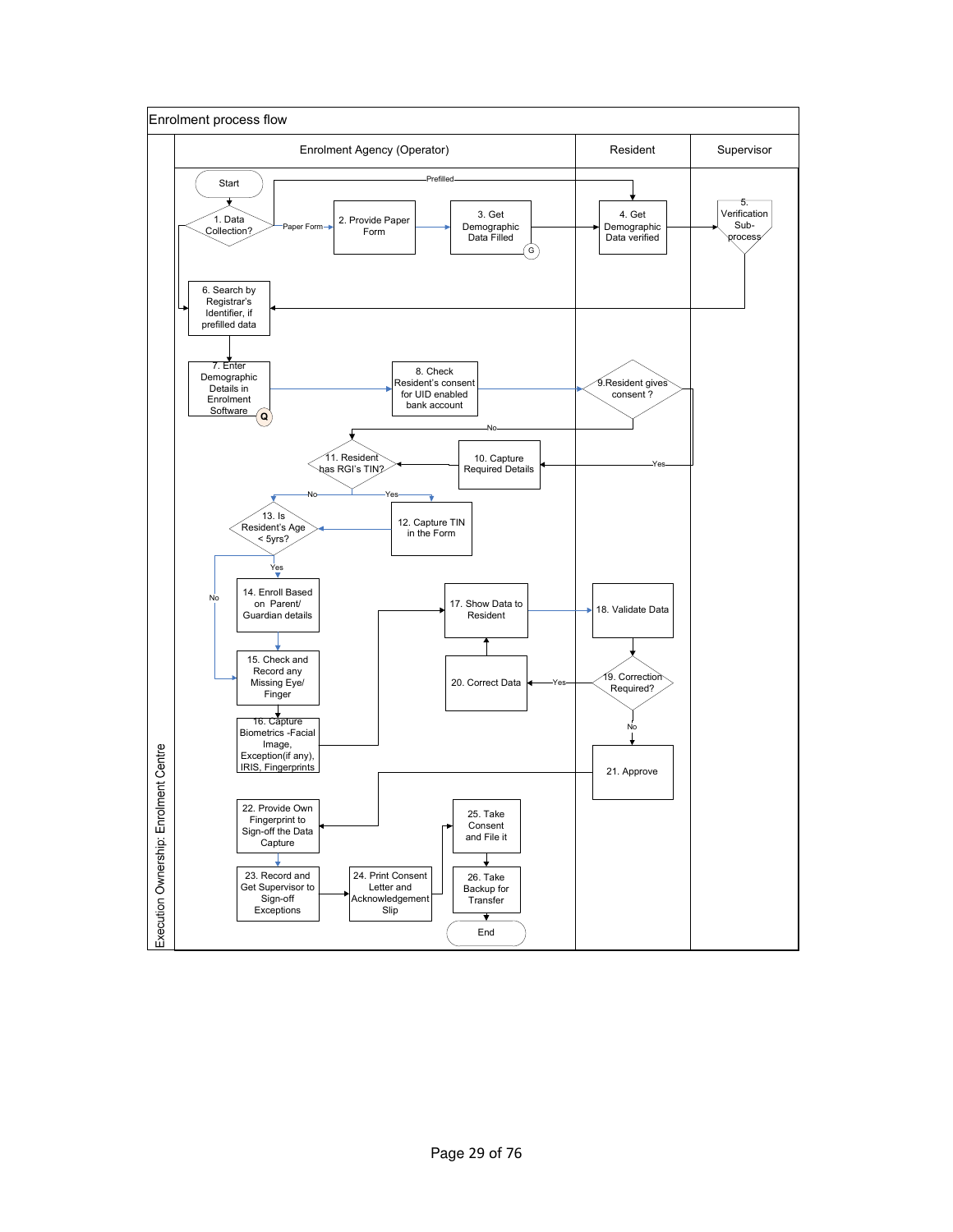The UIDAI will separately prescribe the methods by which the data has to be transferred to the Authority for storage in Central Identities Data Repository (CIDR). The guidelines from UIDAI will relate to the transfer of data into specific memory devices and transporting them through a secure network or physically by the postal or courier services to the address which will be specified. The enrolling agencies are therefore advised to obtain these instructions before they proceed to collect the demographic and Biometric Data of the willing enrollees. The UIDAI will also issue separate instructions on the form of capture and storage for the PoI and PoA documents. UIDAI will make arrangements to store the documents; till such time Registrar / EAs need to maintain the documents.

#### **1.1.7 Privacy & Security**

Enrolling agencies are responsible to make sure that the data is kept in a very secure and confidential manner and under no circumstances, shall they neither use the data themselves nor part with the data to any other agency other than the UIDAI and / or Registrar in case of KYR+ data. Mechanisms to ensure the same have to be put in place by the Enrolling agency and shall be subject to audit by UIDAI/Registrar/their representative from time to time.

#### **1.1.8 Provide Electronic MIS Reports on Enrolment Status Daily**

Operator shall send enrollment statistics on enrolment status to Registrar/UIDAI on a daily basis. The formats and contents of the MIS reports shall be decided by the UIDAI/Registrar.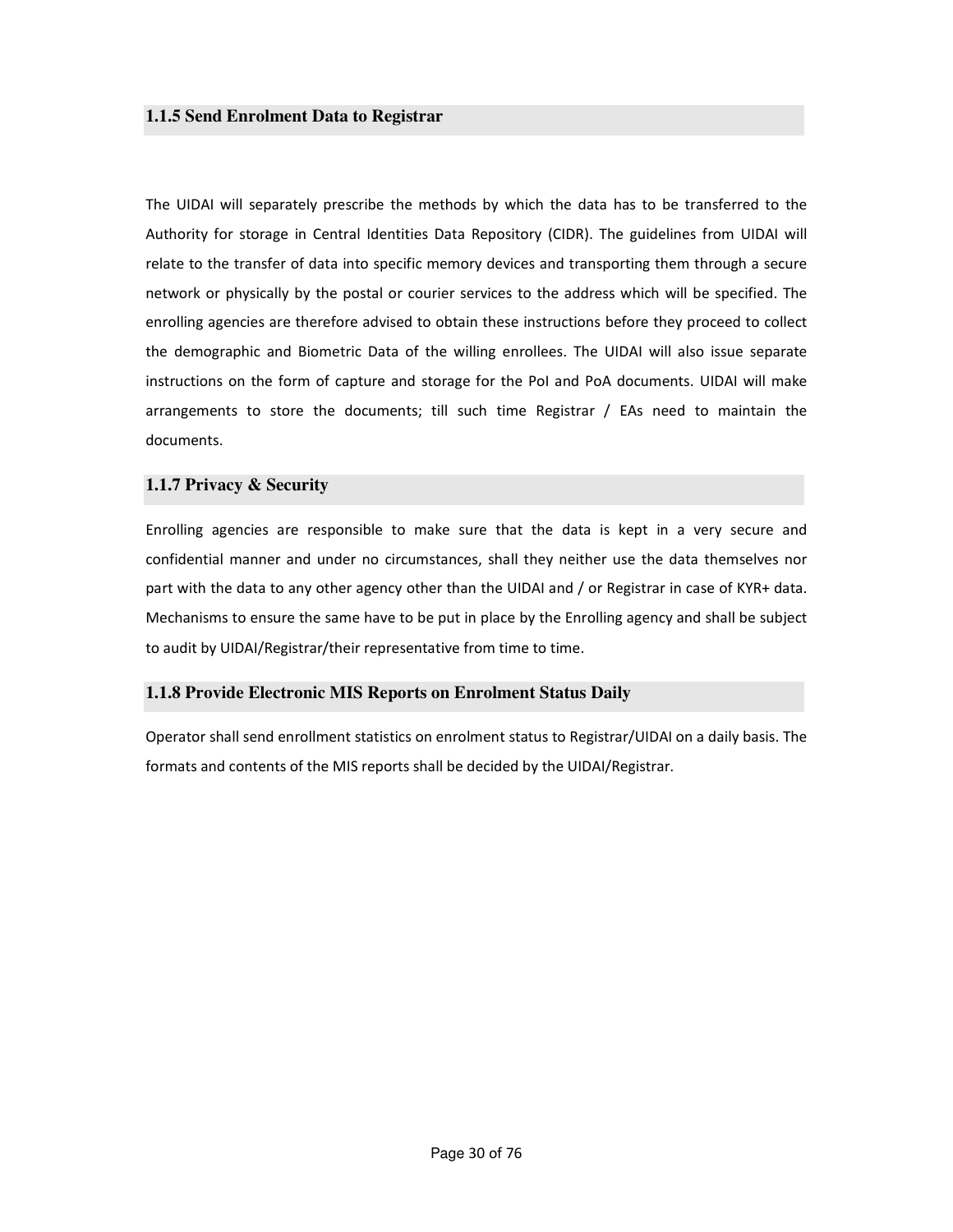# **1.4 Roles and Responsibilities**

The roles and responsibilities of the various parties involved in the Enrolment process are defined below:

| Role      | Responsibilities                                                                                                                                            |
|-----------|-------------------------------------------------------------------------------------------------------------------------------------------------------------|
| Enrolment | Procure certified biometric devices<br>$\bullet$                                                                                                            |
| Agency    | Procure other hardware and infrastructure for enrolments<br>٠                                                                                               |
|           | Ensure enrolment software is installed on required laptops / desktops<br>$\bullet$                                                                          |
|           | Ensure pre enrolment data is loaded on enrolment stations laptop,<br>$\bullet$<br>where applicable. Ensure KYR+ software integration is done and<br>tested. |
|           | Ensure UIDAI processes and standards are followed<br>$\bullet$                                                                                              |
|           | Assist Registrar develop enrolment schedules<br>$\bullet$                                                                                                   |
|           | Work closely with the Registrar in enrolment publicity and awareness<br>٠<br>at grass-root level                                                            |
|           | Ensure availability of certified operators and supervisors at enrolment<br>$\bullet$<br>centres                                                             |
|           | Ensure adequate stationary and other logistics available at centre<br>$\bullet$                                                                             |
|           | Ensure adequate backup arrangement at enrolment centre<br>$\bullet$                                                                                         |
|           | Take remedial / corrective action in case of process / quality<br>$\bullet$<br>deviations and grievances addressal                                          |
|           | Installation and configuration of Aadhaar Enrolment Client<br>$\bullet$                                                                                     |
|           | Avail Enrolment auth user and auth code and Register Enrolment<br>$\bullet$<br>Client                                                                       |
|           | Maintain credentials of Operators and Supervisors and share<br>$\bullet$<br>Operator , Supervisor enrolment ID/UID with CIDR                                |
|           | Load pre-enrolment residents data on enrolment stations laptop,<br>$\bullet$<br>where applicable and test KYR+ application integration                      |
|           | Setup enrolment station<br>$\bullet$                                                                                                                        |
|           | Supervise enrolment process<br>$\bullet$                                                                                                                    |
|           | Handle issues and concerns of operators and residents<br>$\bullet$                                                                                          |
|           | Ensure checklists are filled and signed<br>$\bullet$                                                                                                        |
|           | Ensure audit feedback, if any, incorporated in process                                                                                                      |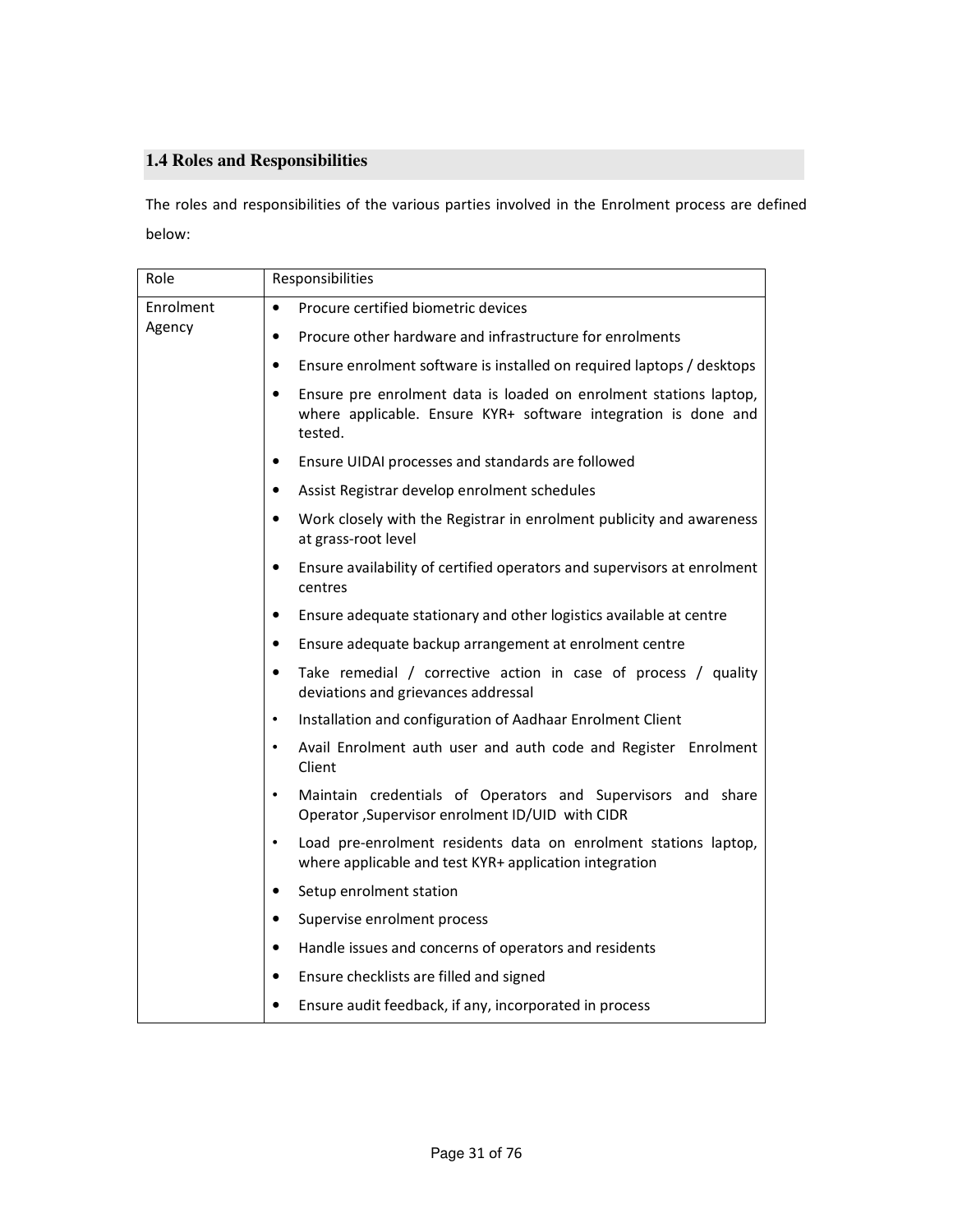|           | ٠         | Manage data export to memory stick and data backup to external<br>hard disk. Take enrolment data to a designated location for transfer<br>to CIDR / Registrar                                                                          |
|-----------|-----------|----------------------------------------------------------------------------------------------------------------------------------------------------------------------------------------------------------------------------------------|
|           | ٠         | File, back up and store enrolment data as per UIDAI guidelines                                                                                                                                                                         |
|           |           | Ensure safe handling and storage of documents and transfer of same<br>to Registrar. / UIDAI                                                                                                                                            |
|           | ٠         | Verify Pol, PoA, DoB documents in case of document based<br>verification.                                                                                                                                                              |
|           | ٠         | Capture demographic and biometric data                                                                                                                                                                                                 |
|           |           | Capture demographic and biometric data                                                                                                                                                                                                 |
|           |           | Handle exception cases during capture of data                                                                                                                                                                                          |
|           | $\bullet$ | Obtain consent for enrolment and make corrections in data recorded,<br>if required                                                                                                                                                     |
|           | ٠         | Provide acknowledgement slips to Residents                                                                                                                                                                                             |
|           | $\bullet$ | Store Consent Letter, Pol, PoA for Registrar/UIDAI till handed over                                                                                                                                                                    |
| Registrar | $\bullet$ | Audit of Enrolment Centres' readiness                                                                                                                                                                                                  |
|           | ٠         | Audit of enrolment agency processes and their effectiveness                                                                                                                                                                            |
|           | $\bullet$ | Verify Pol, PoA, DoB documents in case of document<br>based<br>verification. Alternatively, if due to any constraints, the Registrars<br>needs to appoint somebody else, they can do so even from amongst<br>EA operators/supervisors. |
|           |           | Define enrolment plan including locations and timeframe                                                                                                                                                                                |
|           | ٠         | Identify suitable locations for setting up enrolment centres                                                                                                                                                                           |
|           | $\bullet$ | Setup mechanism for document verification either by Registrar's own<br>personnel or by EA Supervisor/Personnel.                                                                                                                        |
|           | ٠         | Ensure pre-enrolment data, where applicable, is available to<br><b>Enrolment Agency</b>                                                                                                                                                |
|           |           | Ensure list of Introducers is available with their demographic,<br>biometric details and UID numbers                                                                                                                                   |
|           |           | Ensure communication reaches the target beneficiaries / residents                                                                                                                                                                      |
|           |           | Provide template for paper-based enrolment form containing KYR<br>and KYR+ fields                                                                                                                                                      |
|           |           | Setup mechanism for periodic process and data quality audit                                                                                                                                                                            |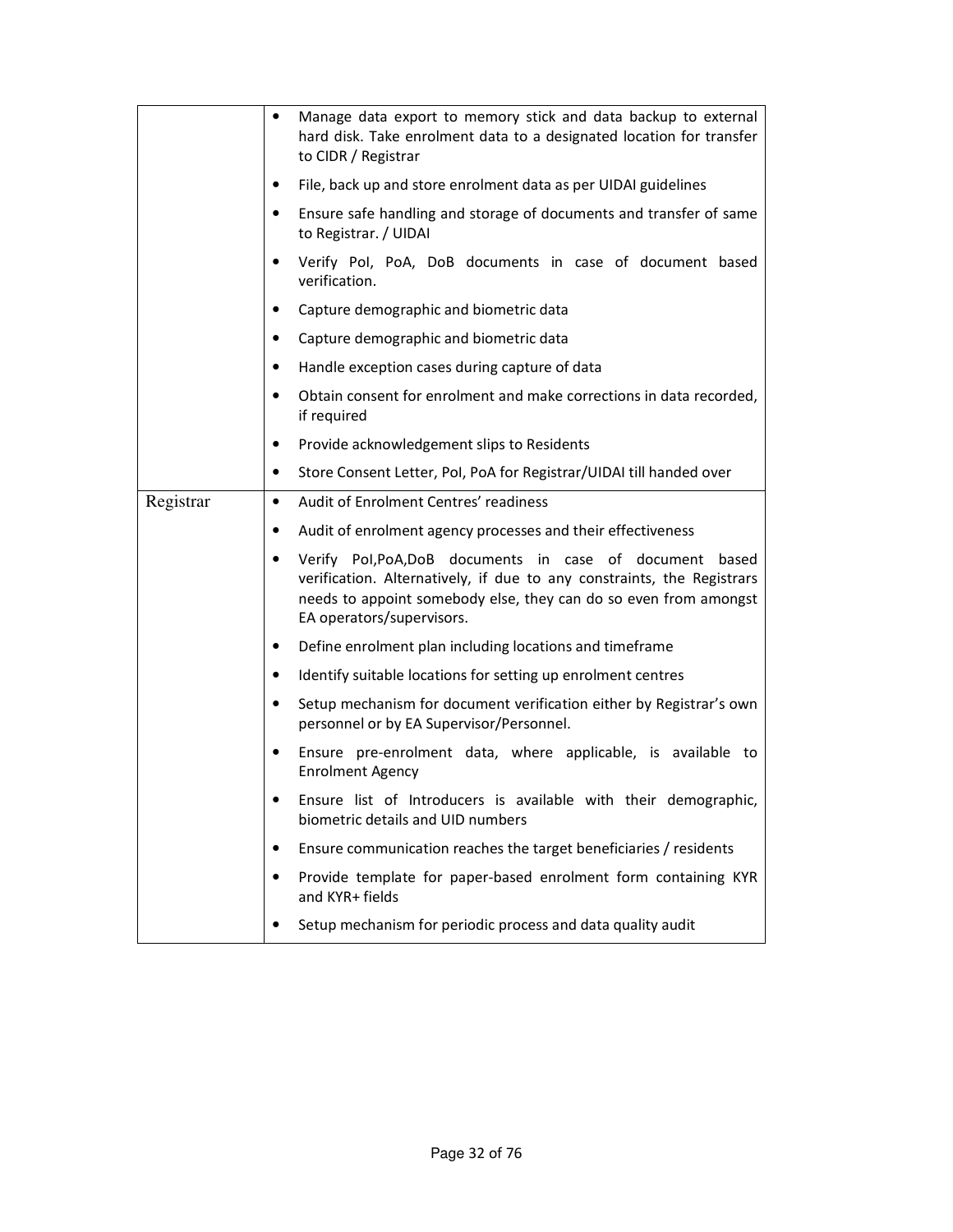| Make Enrolment software available<br>$\bullet$                                                                                                               |
|--------------------------------------------------------------------------------------------------------------------------------------------------------------|
| Make process documents available<br>٠                                                                                                                        |
| Empanel Enrolment Agencies to facilitate speedy onboarding of<br><b>Enrolment Agencies by Registrars</b>                                                     |
| Facilitate certification of biometric devices<br>$\bullet$                                                                                                   |
| Provide training content<br>٠                                                                                                                                |
| Appoint a training and certification agency and provide testing<br>content to this agency                                                                    |
| Provide required standards and guidelines                                                                                                                    |
| Vet awareness and publicity content                                                                                                                          |
| Provide solution for document storage (Registrar/EA should store the<br>٠<br>documents safely till the time UIDAI makes arrangement for<br>document storage) |

# **1.5 Service Levels**

| SI. | No.                                                                                                                                                                    | <b>Performance Indicator</b><br><b>Service Level Metric</b>                                                                                                  | Penalty on breach<br>of service level<br>(imposed<br>monthly) |
|-----|------------------------------------------------------------------------------------------------------------------------------------------------------------------------|--------------------------------------------------------------------------------------------------------------------------------------------------------------|---------------------------------------------------------------|
| 1.  | Availability of Enrollment<br>Station (ES) at the particular<br>locality identified for setting<br>up of ES as per the Work Plan                                       | The ES should be<br>operational within 10 days<br>from date of<br>finalization of plan by Bank<br>or at a specified later date<br>as per Bank's Requirement. | Rs.2000/-per<br>instance of<br>violation.                     |
| 2.  | Transfer<br>Data<br>the<br>to<br>Registrar/agency nominated<br>by Registrar (excluding the<br>data related to residents<br>getting enrolled<br>through<br>Introducers) | 3 days from the date of<br>Enrolment                                                                                                                         | Rs. 500/- for<br>every day of delay                           |
| 3   | Data packets rejected / hold<br>by CIDR due to enrolment<br>through<br>unregistered<br>stations,<br>operators,<br>supervisors and introducers                          | EAs are expected to carry<br>enrolment<br>trough<br>stations,<br>registered<br>supervisors<br>operators,<br>and introducers                                  | Rs. 50 per instance                                           |
| 4   | Data Quality - Enrolment<br>rejected / complaint received<br>due to incorrect gender                                                                                   | EA<br>must<br>data<br>ensure<br>accuracy                                                                                                                     | Rs.200 per instance                                           |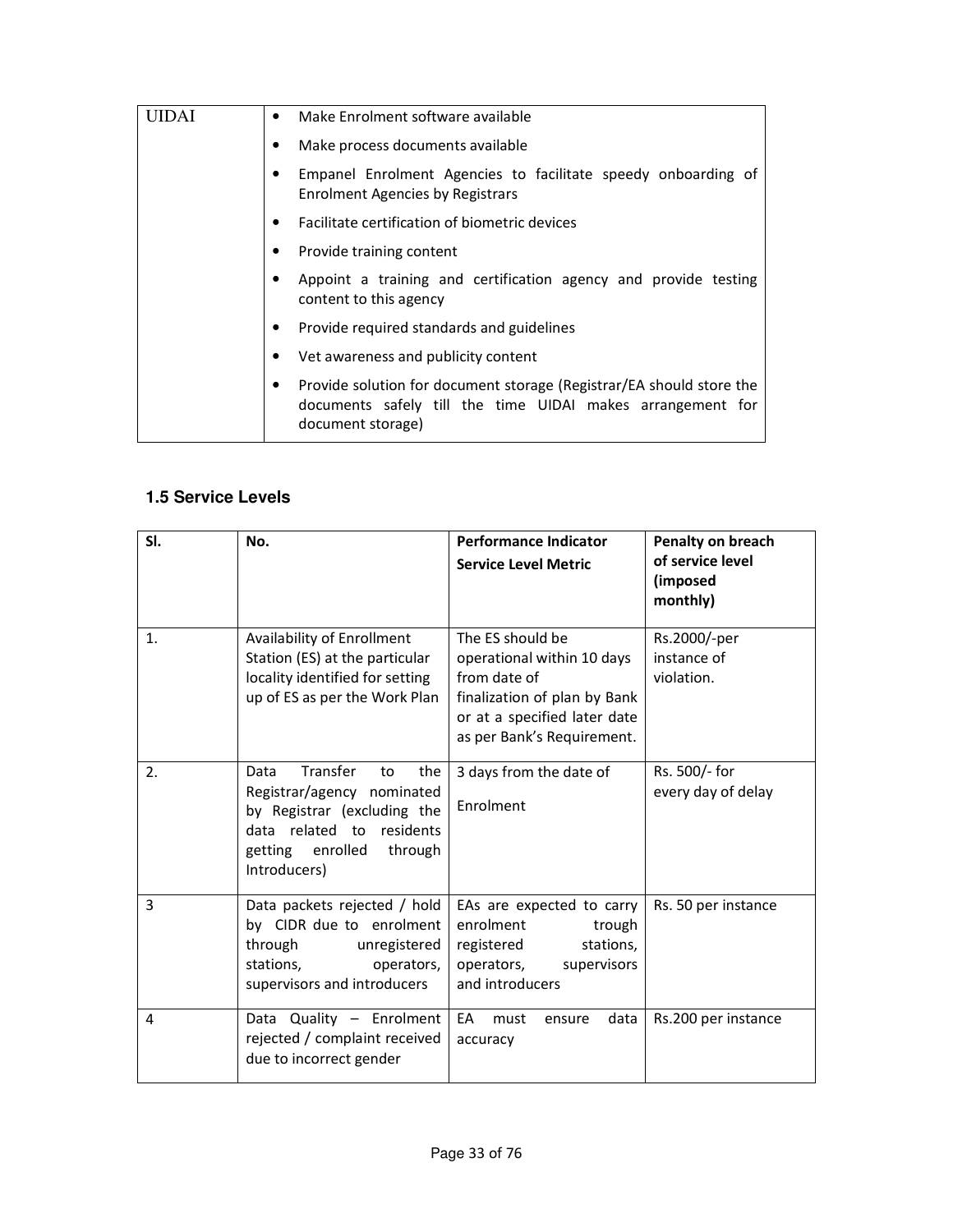| Data Quality – Enrolment   EA must ensure data   Rs.200 per instance<br>rejected / complaint received<br>due to incorrect photograph | accuracy |  |  |
|--------------------------------------------------------------------------------------------------------------------------------------|----------|--|--|
| Data Quality – Enrolment   EA must ensure data   Rs.100 per instance<br>rejected / complaint received<br>due to incomplete address.  | accuracy |  |  |

# **1.6 Payment to the Enrolment Agency**

Payments shall be made to the Enrolment Agency by the Registrar on a monthly basis based on the number of AADHAAR generated and coverage of the scope of work. This payment shall be subject to adherence to the Service Level Agreements.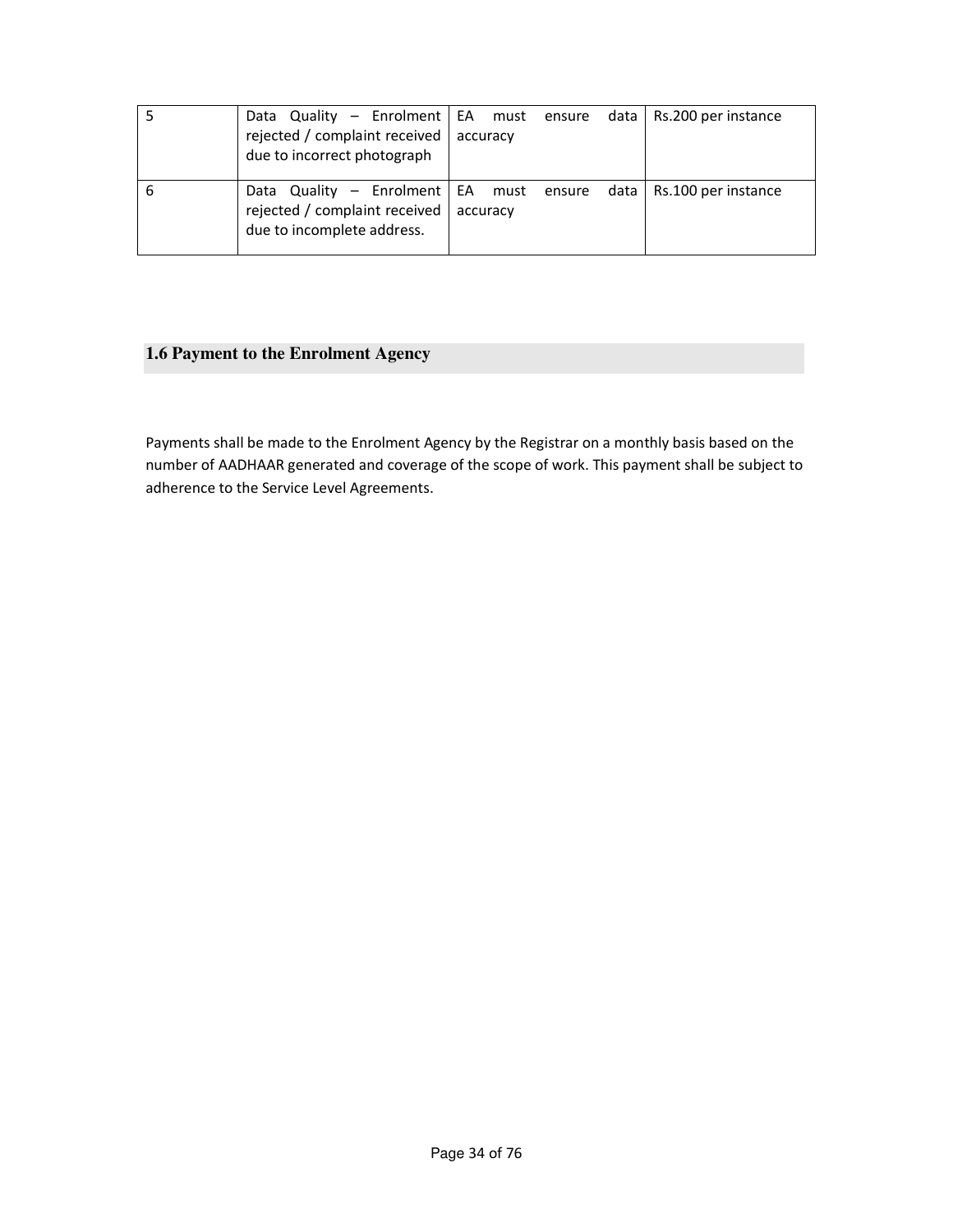(To be submitted on the Letter head of the applicant)

To,

<Insert Address of Registrar>

Dear Sir,

Ref: Request for Quotation Notification dated dd-mm-yyyy

- 1. Having examined the RFQ document, we, the undersigned, herewith submit our response to your RFQ Notification dated dd/mm/yyyy for UID Project, in full conformity with the said RFQ document. (in case of consortium, the names of the consortium partners shall be provided here)
- 2. We, the undersigned, offer to provide services to Punjab and Sind Bank for carrying out the enrolment functions for the UID Project of Government of Punjab, Haryana, Delhi and Western Uttar Pradesh in accordance with your RFQ.
- 3. We have read the provisions of the RFQ document and confirm that these are acceptable to us. Hence, we are hereby submitting our Financial Bid.
- 4. We agree to abide by this RFQ, consisting of this letter, financial bid and all attachments, for a period of 60 days from the closing date fixed for submission of bid as stipulated in the RFQ document.
- 5. We hereby declare that we are interested in participating in the following Schedules and have submitted the financial bids for each Schedule specified below:
	- a. Schedule –
	- b. Schedule –
	- c. ……
	- d. Schedule N
	- 6.. We declare that we are not black-listed at state/UT level blacklisted by Government
	- 6. We are not blacklisted by the UIDAI or disqualified for any reason including for no longer meeting the empanelment criteria laid down by the UIDAI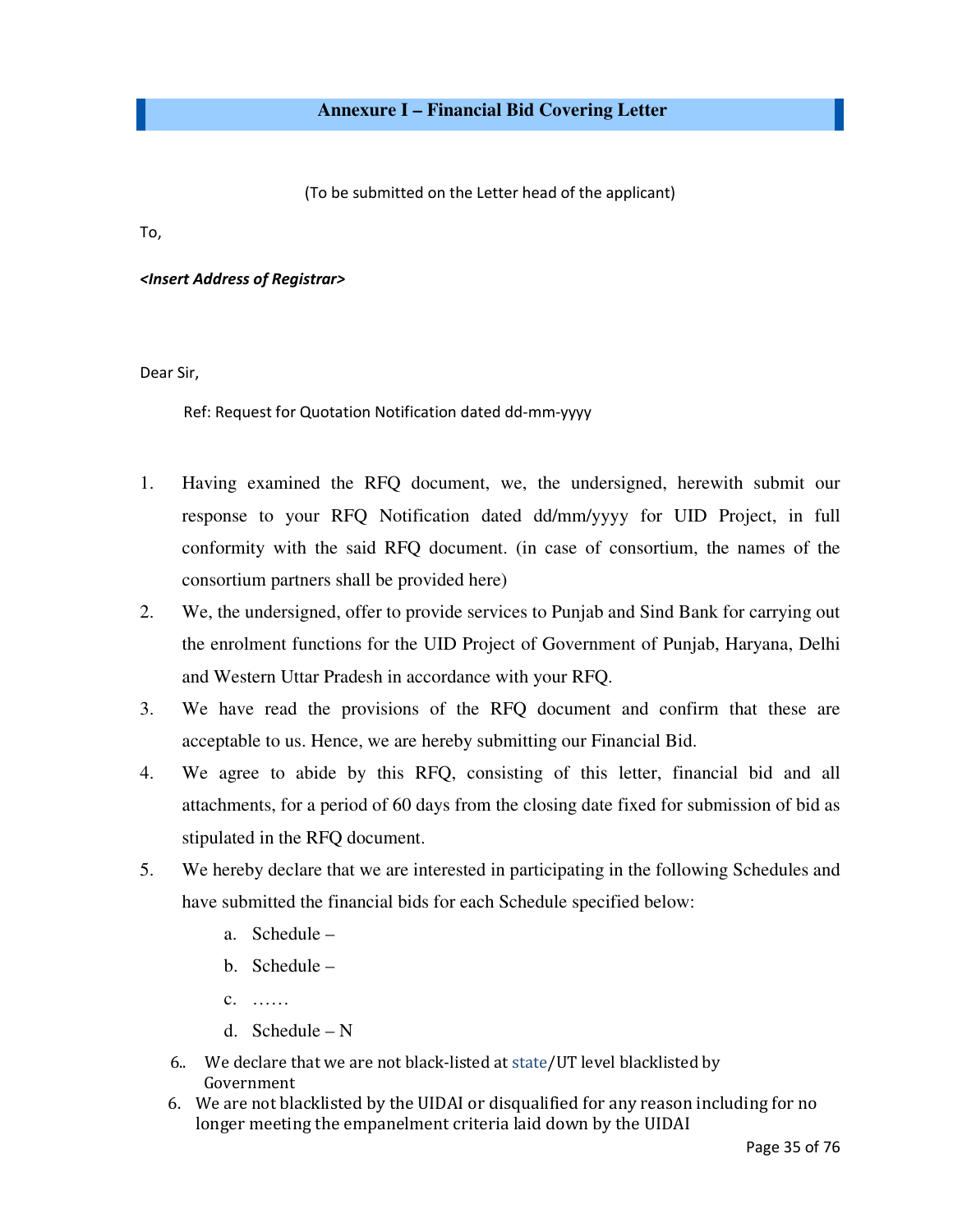- 7. We hereby declare that we have not been charged with any fraudulent activities by any Central/ State/ UT Government.
- 8. We hereby certify that we have taken steps to ensure that no person acting for us or on our behalf will engage in bribery.
- 9. We undertake that, in competing for (and, if the award is made to us, in executing) the above contract, we will strictly observe the laws against fraud and corruption in force in India namely "Prevention of Corruption Act, 1988".
- 10. We understand that the Punjab and Sind Bank *is* not bound to accept any bid received in response to this RFQ.
- 11. In case we are engaged by the Punjab and Sind Bank as an Enrolling Agency, we shall provide any assistance/cooperation required by Punjab and Sind Bank*,* UIDAI appointed auditing agencies/ UIDAI officials for performing their auditing and inspection functions. We understand that our non-cooperation for the same shall be grounds for termination of service.
- 12. In case we are engaged as an Enrolling Agency, we agree to abide by all the terms & conditions of the Contract that will be issued by Punjab and Sind Bank.
- 13. The financial bid includes the cost of setting up and operating enrolment stations, cost of providing additional services and performing all functions as per the scope of work defined in Volume II of the RFQ (provide one statement for each Schedule).
- 14. The details of the work award by other Registrars for UID enrolments are as under :

| Name of Registrars | Period of Contract | No. of Enrolments awarded |
|--------------------|--------------------|---------------------------|
|                    |                    |                           |
|                    |                    |                           |

Our correspondence details with regard to this RFQ are:

| No. | <b>Information</b>         | <b>Details</b> |
|-----|----------------------------|----------------|
|     | Name of the Contact Person |                |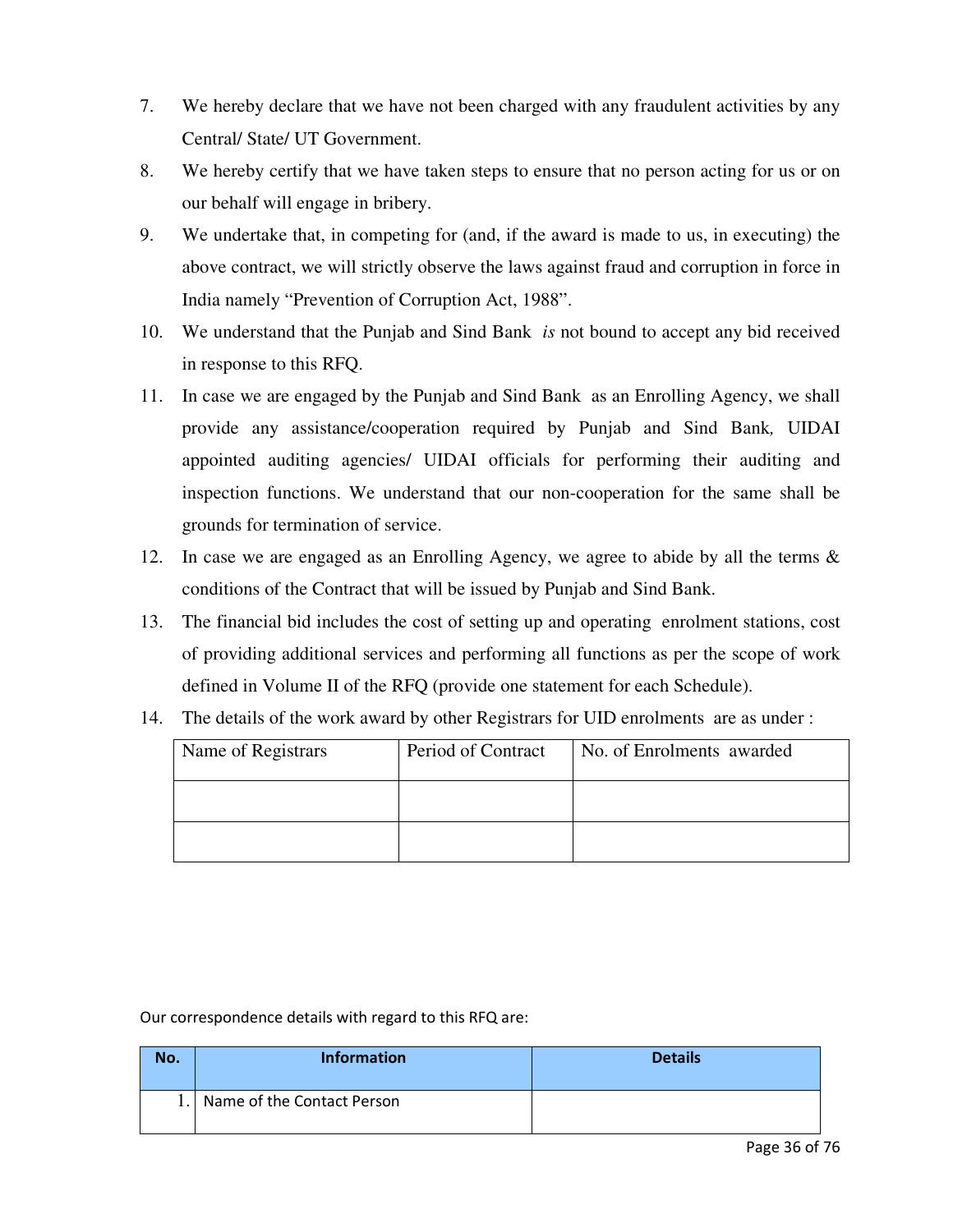| 2. | Address of the Contact Person                |  |
|----|----------------------------------------------|--|
| 3. | Name, designation and contact address of the |  |
|    | person to whom all references shall be made  |  |
|    | regarding this RFQ                           |  |
| 4. | Telephone number of the Contact Person       |  |
| 5. | Mobile number of the Contact Person          |  |
| 6. | Fax number of the Contact Person             |  |
| 7. | Email ID of the Contact Person               |  |
| 8. | Corporate website URL                        |  |

We remain,

Yours sincerely,

Authorized Signature [In full and initials]:

Name and Title of Signatory:

Name of Firm:

Address: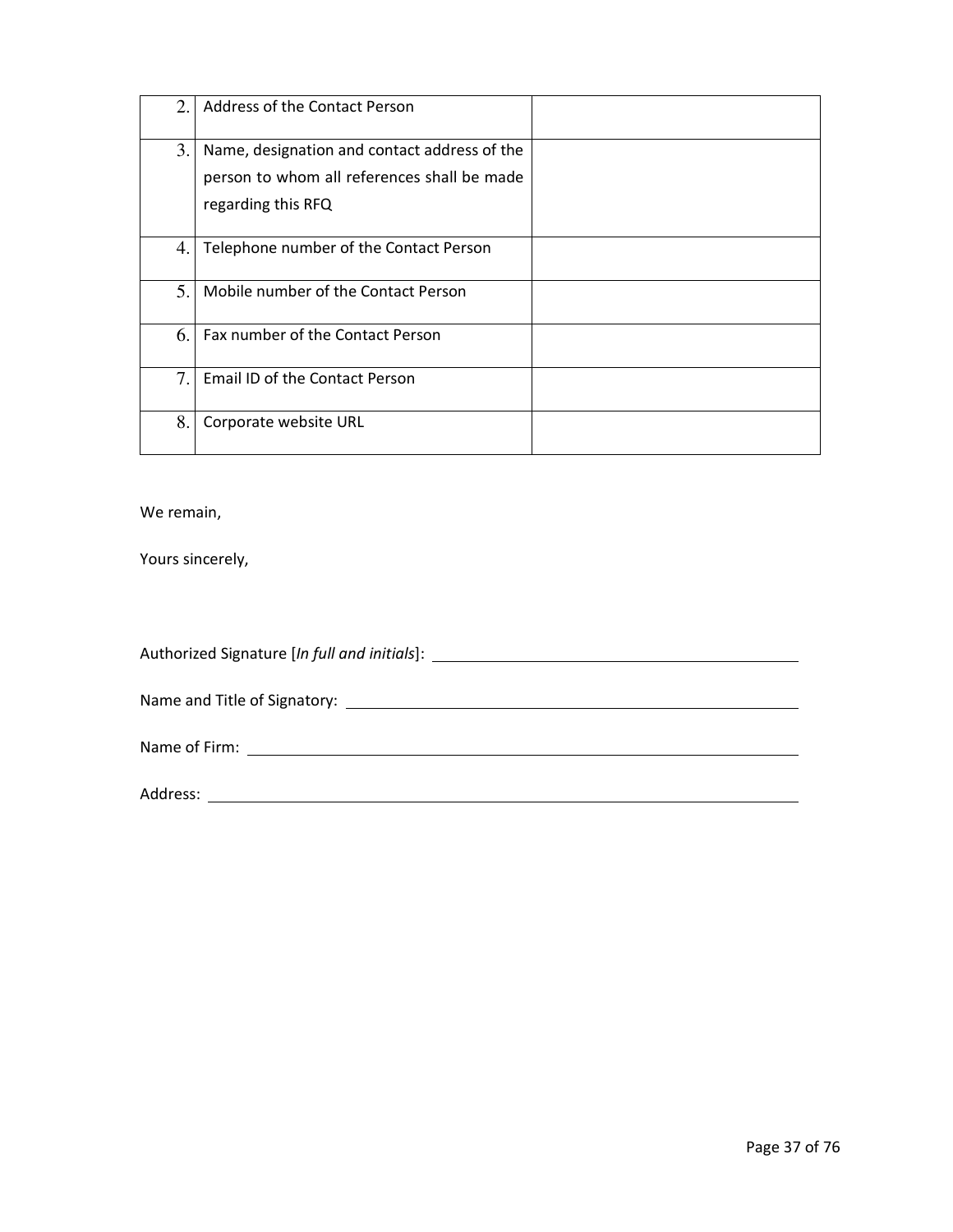**Annexure II – Financial Bid Form (Illustrative)** 

#### SCHEDULE - 1

Geographical areas covered under Schedule - 1: <To be inserted as per the Geographical Scope of Work given in Section 1.2 of Volume II>

#### Financial Bid for undertaking enrolment activities as per Schedule-1:

| <i>Item</i>                                                                                                                     | Costs<br>In INR |
|---------------------------------------------------------------------------------------------------------------------------------|-----------------|
| Total Cost* for undertaking demographic and biometric enrolment<br>activities and transfer of data to CIDR / State data centre. |                 |

\* The total cost shall include all costs like the equipment costs, manpower costs, logistics for transfer of data to CIDR / State data centre, vehicle costs, travel and lodging costs, taxes and duties and any other miscellaneous costs.

Note: The Contract Value shall be computed as:

Total Cost of the Schedule as per the Financial Bid x Target population for the Schedule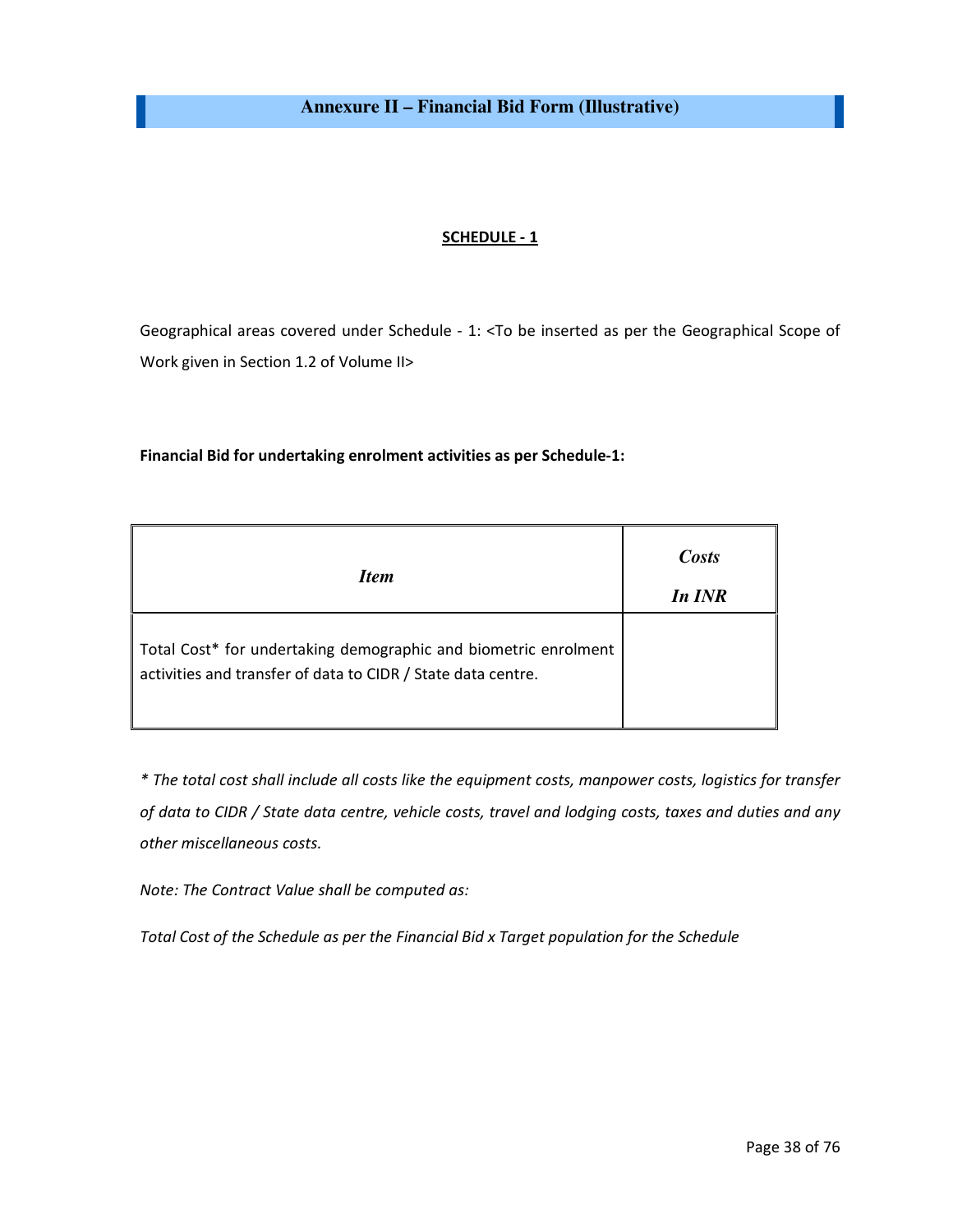#### SCHEDULE - 2

Geographical areas covered under Schedule - 2: <To be inserted as per the Geographical Scope of Work given in Section 1.2 of Volume II>

#### Financial Bid for undertaking enrolment activities as per Schedule-2:

| <b>Item</b>                                                                                                                    | Costs<br>In INR |
|--------------------------------------------------------------------------------------------------------------------------------|-----------------|
| Total Cost* for undertaking demographic and biometric enrolment<br>activities and transfer of data to CIDR/ State data centre. |                 |

\* The total cost shall include all costs like the equipment costs, manpower costs, logistics for transfer of data to CIDR / State data centre, , vehicle costs, travel and lodging costs, taxes and duties and any other miscellaneous costs.

Note: The Contract Value shall be computed as:

Total Cost of the Schedule as per the Financial Bid x Target population for the Schedule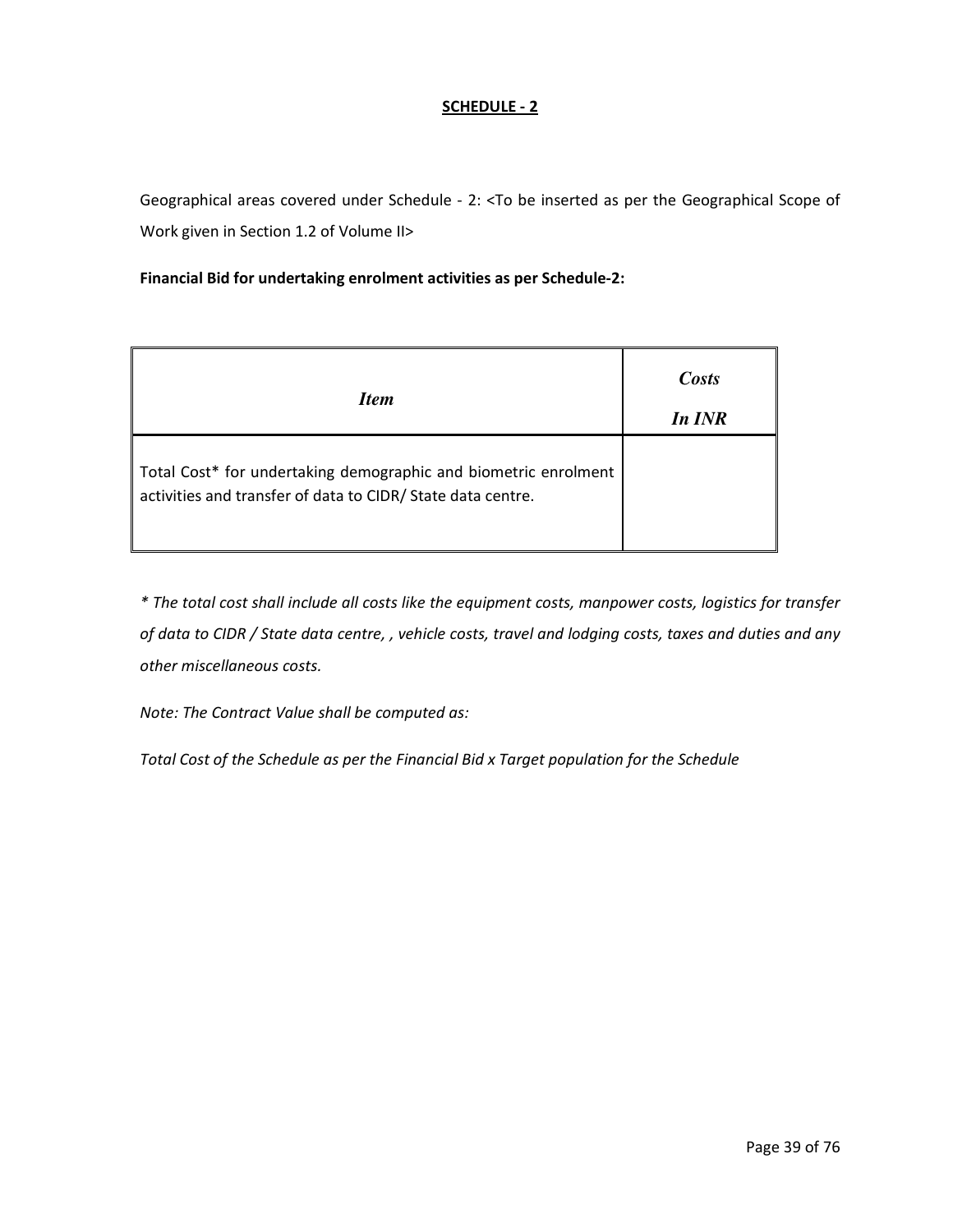#### SCHEDULE - 'N'

Geographical areas covered under Schedule - 'N': <To be inserted as per the Geographical Scope of Work given in Section 1.2 of Volume II>

#### Financial Bid for undertaking enrolment activities as per Schedule-N:

| <i>Item</i>                                                                                                                     | Costs<br>In INR |
|---------------------------------------------------------------------------------------------------------------------------------|-----------------|
| Total Cost* for undertaking demographic and biometric enrolment<br>activities and transfer of data to CIDR / State data centre. |                 |

\* The total cost shall include all costs like the equipment costs, manpower costs, logistics for transfer of data to CIDR / State data centre vehicle costs, travel and lodging costs, taxes and duties and any other miscellaneous costs.

Note: The Contract Value shall be computed as:

Total Cost of the Schedule as per the Financial Bid x Target population for the Schedule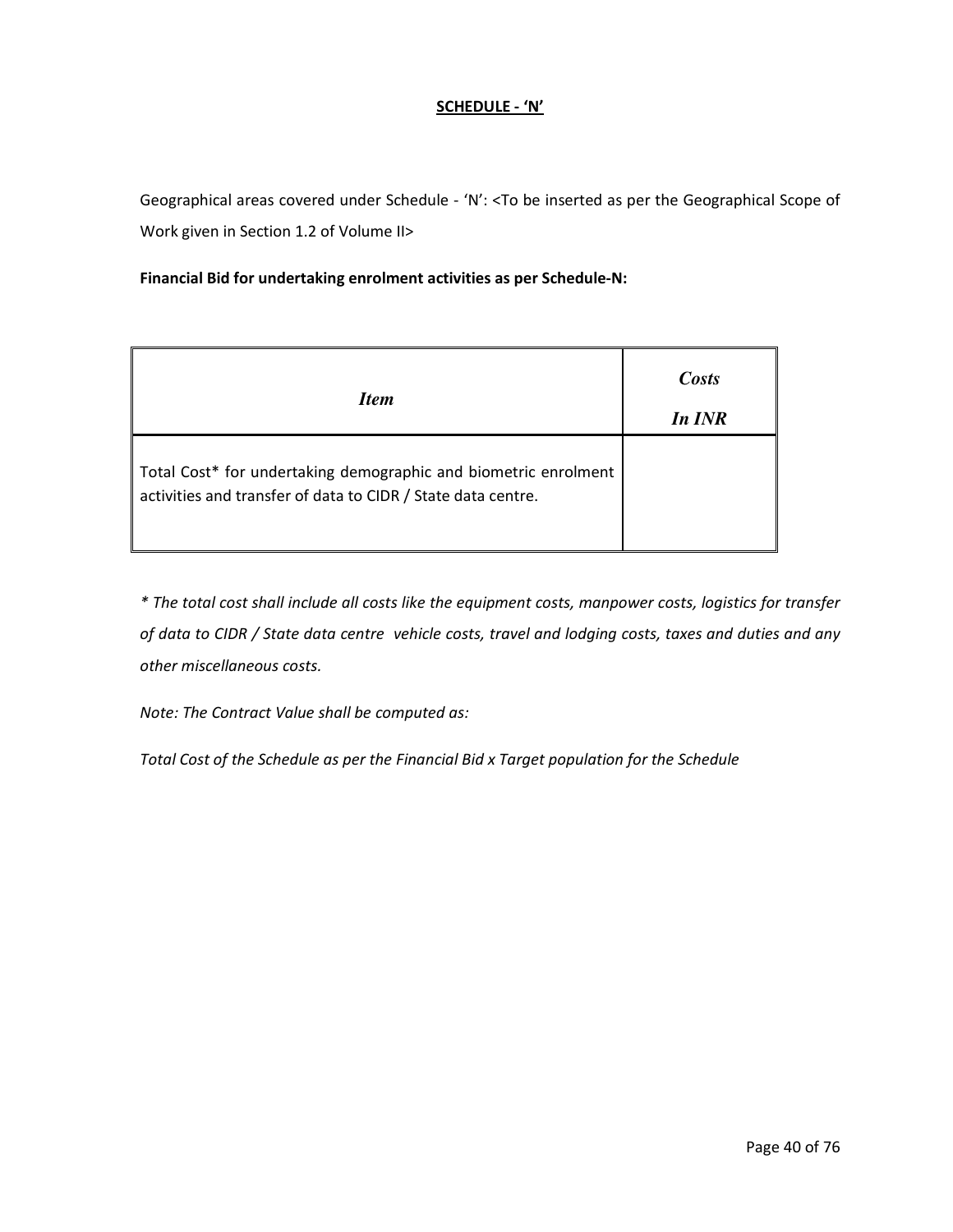## **1. Blank**

## **2. How to Read This Document**

This process document is organized into sections mentioned below:

- 1. Process Overview
	- $\alpha$ ) Goals and Objectives: The section provides a description of what this process document intends to accomplish. The objectives represent specific measurable outcomes of this process document.
	- β) Scope: This section lists the key activities covered in this process document.
	- χ) Prerequisites for Process: This section lists criteria that need to be fulfilled before the enrolment process covered in the scope of this document begins.
	- δ) End of Process: This section informs what is the output of the Resident Enrollment Process.
- 2. Process Details
	- $\alpha$ ) Process Flowcharts: Flowchart diagrams are used to define process in this document, showing the steps as boxes of various kinds, and their order by connecting these with arrows. This diagrammatic representation gives a step-bystep process flow. Process step is represented in these boxes, and arrows connecting them represent flow / direction of flow of data/information. Refer the Legends section to understand the significance of various symbols used in flowchart.
	- β) Process Description: Process description is used for each flowchart to convey to the reader, a detailed description of each process step and references to annexure/other processes and sub processes. Refer Abbreviations used section for deciphering abbreviations used in the descriptions.
- 3. Annexure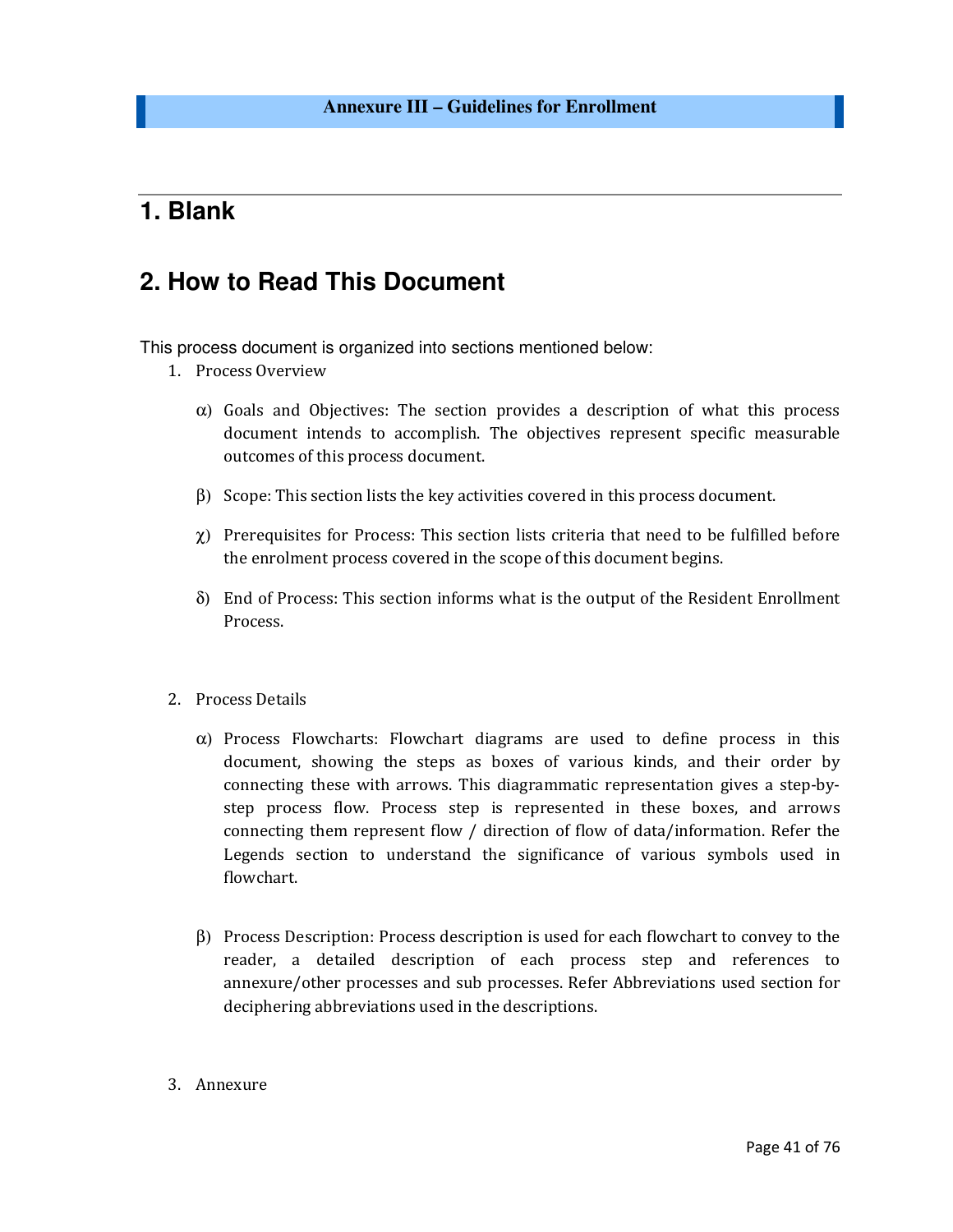- a) Standards and Guidelines: This section describes the standards recommended by UIDAI that need to be referred to during the enrolment process. Guidelines are provided to streamline the processes and help achieve better quality output.
- b) Formats, Templates and Checklists: This section consists of sample formats of various forms and checklists used in the scope of this process.

| Lugunuu |  |
|---------|--|
|         |  |
|         |  |

## **Legends**

| Signifies Start / End of Process                                                                                                   |
|------------------------------------------------------------------------------------------------------------------------------------|
| Signifies Activity/Task                                                                                                            |
| Signifies an off page reference of a Sub Process                                                                                   |
| Signifies a Decision Box                                                                                                           |
| Signifies a Reference to either a Guideline(G), Form(F) or Quality Check<br>point (Q) depending on the text used inside the circle |
| Signifies an external process being referred                                                                                       |

### **Abbreviations used**

- UID Unique Identification
- UIDAI Unique Identification Authority of India
- DDSVP Demographic Data Standards and Verification Procedure
- KYR Know Your Resident
- KYR+ Fields required in addition to KYR fields required by the Registrars
- PoI Proof of Identity
- PoA Proof of Address
- DoB Date of Birth
- RGI Registrar General of India
- TIN Temporary Identification Number provided by RGI
- NGO Non Government Organisation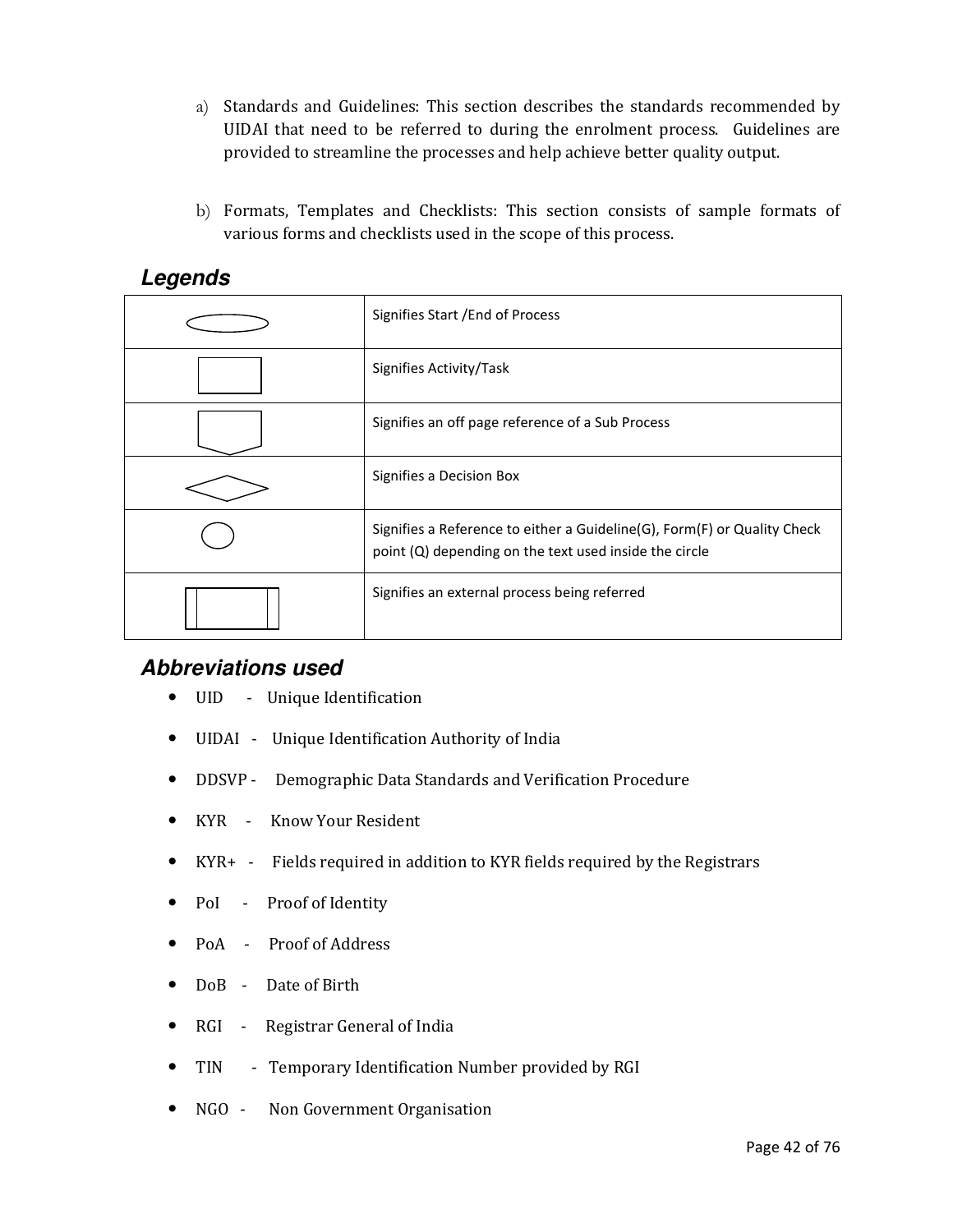- CSO Civil Society Outreach
- FI Financial Inclusion
- GNCTD Govt. of NCT of Delhi
- DUSIB Delhi Urban Shelter Improvement Board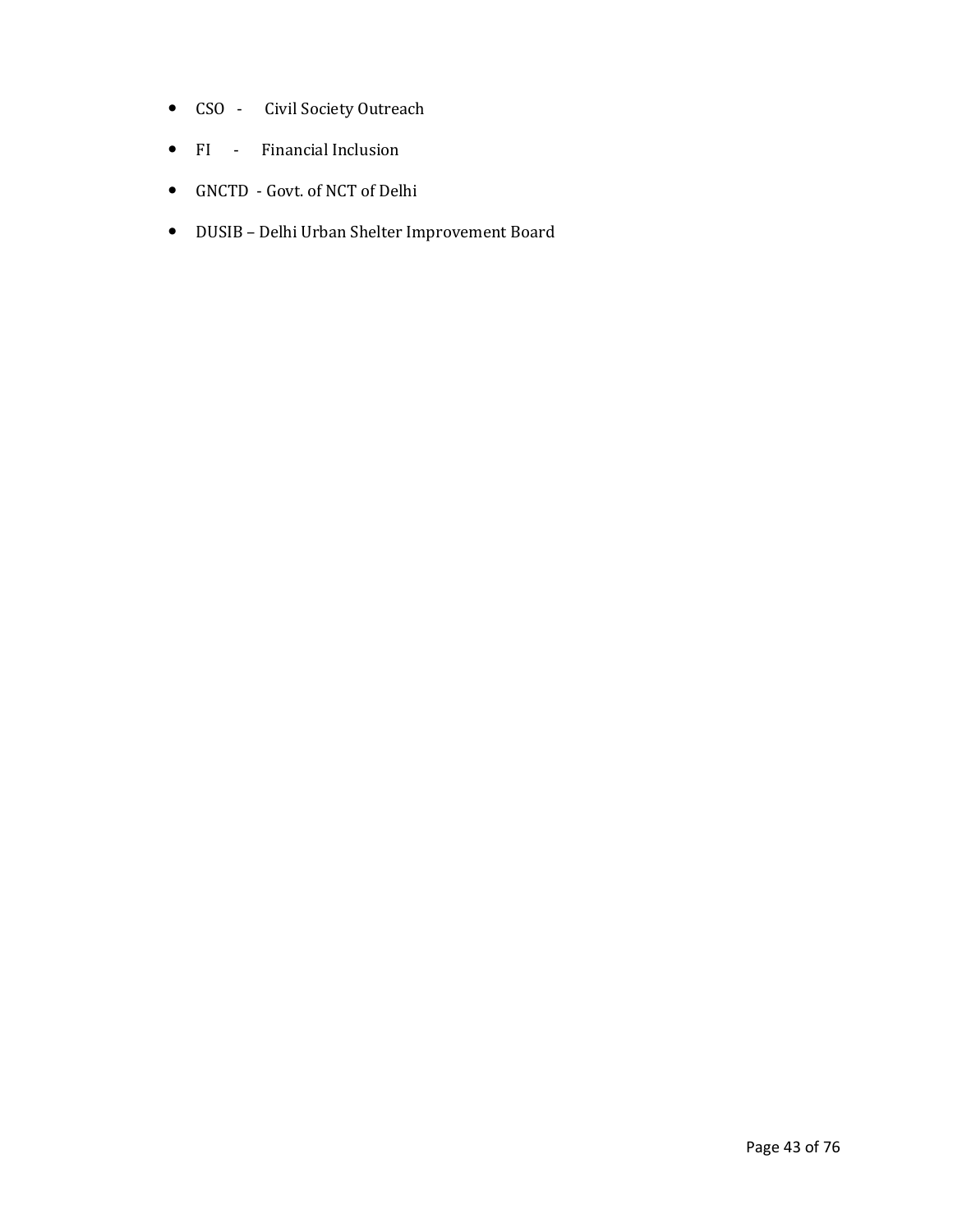# **3 Process Overview**

### **3.1 Goals and Objectives**

This document is intended to provide necessary inputs to the Enrollment Agency to make sure that the data capture is done in a proper manner and also the verification of the details given is done as prescribed for the process of issuing AADHAAR.

The objective is to provide detailed guidelines for the enrollment process which consists of setting up enrollment centres, capturing demographic data and biometric data, handling exceptions, and storage of data.

### **3.2 Scope**

- Readiness of Enrollment Centres in terms of logistics, devices, hardware, software and trained operators
- Verification of Resident's information according to prescribed verification procedure
- The exercise of collection of demographic data, biometric data and storage
- Readiness for submission of enrollment data by Enrollment Agencies

### **3.3 Prerequisites for Process**

- Enrollment Agencies appointed by Registrars
- Registration number provided to registrars, enrollment agencies and enrollment centre (Registrar On-Boarding Process)
- Introducers identified (Introducer Enrollment and Monitoring Process)
- Client enrollment software shared with enrollment agencies (Registrar On-Boarding Process)
- Grievance handling and technical support for enrollment agencies and residents in place (Grievance Handling Process)
- Training and certification modules for enrollment agencies in place
- Communication content and methodology for residents defined (Resident Awareness and Demand Generation Process)

## **3.4 End of Process**

• UID data and biometrics for residents captured and ready to be taken to a designated location for transfer to CIDR (1<sup>st</sup> Mile Logistics Process)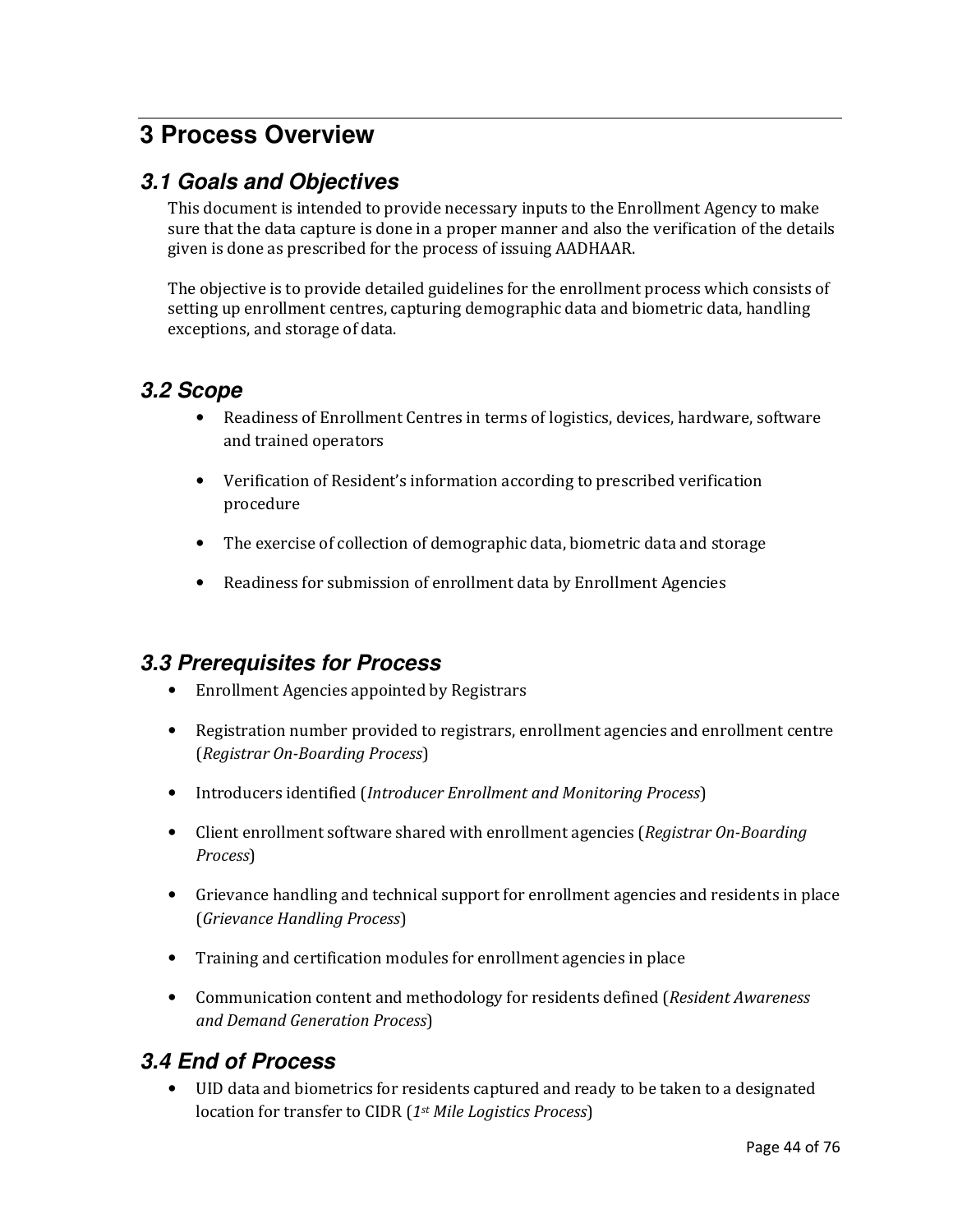# **3.5 Roles and Responsibilities**

| <b>Role</b>                                                           | Organization                                                          | <b>Responsibilities</b>                                                                                                      |  |  |
|-----------------------------------------------------------------------|-----------------------------------------------------------------------|------------------------------------------------------------------------------------------------------------------------------|--|--|
| Enrollment                                                            | Enrollment                                                            | Procure certified biometric devices<br>$\bullet$                                                                             |  |  |
| Agency<br>Point of<br>Contact                                         | Agency                                                                | other<br>hardware<br>infrastructure<br>Procure<br>and<br>for<br>$\bullet$<br>enrollments                                     |  |  |
|                                                                       |                                                                       | Ensure enrollment software is installed on required<br>$\bullet$<br>laptops / desktops                                       |  |  |
|                                                                       |                                                                       | Collection of demographic details from field, after due<br>$\bullet$<br>verification, as per KYR/KYR+ requirements of GNCTD. |  |  |
|                                                                       |                                                                       | pre-enrollment residents data on enrollment<br>Load<br>$\bullet$<br>stations laptop, where applicable                        |  |  |
|                                                                       |                                                                       | Ensure UIDAI processes and standards are followed<br>$\bullet$                                                               |  |  |
|                                                                       |                                                                       | Assist Registrar develop enrollment schedules<br>$\bullet$                                                                   |  |  |
|                                                                       |                                                                       | Work closely with the Registrar in enrollment publicity<br>٠<br>and awareness at grass-root level                            |  |  |
|                                                                       |                                                                       | Ensure availability of certified operators and supervisors<br>$\bullet$<br>at enrollment centres                             |  |  |
|                                                                       |                                                                       | Ensure adequate stationary is available<br>$\bullet$                                                                         |  |  |
|                                                                       |                                                                       | Ensure adequate backup arrangement at enrollment<br>$\bullet$<br>centre                                                      |  |  |
|                                                                       |                                                                       | Take remedial / corrective action in case of process /<br>quality deviations                                                 |  |  |
|                                                                       |                                                                       | Enable successful data transfer to CIDR                                                                                      |  |  |
| Enrollment                                                            | Enrollment                                                            | Setup enrollment station                                                                                                     |  |  |
| Centre<br>Supervisor                                                  | Agency                                                                | Supervise enrollment process<br>$\bullet$                                                                                    |  |  |
|                                                                       |                                                                       | Handle issues and concerns of operators and residents<br>$\bullet$                                                           |  |  |
|                                                                       |                                                                       | Act as an operator, when required<br>$\bullet$                                                                               |  |  |
|                                                                       |                                                                       | Ensure checklists are filled<br>$\bullet$                                                                                    |  |  |
|                                                                       |                                                                       | Ensure audit feedback, if any, incorporated in process<br>$\bullet$                                                          |  |  |
|                                                                       | Take enrollment data to a designated location for transfer<br>to CIDR |                                                                                                                              |  |  |
| ٠<br>quidelines                                                       |                                                                       | File, back up and store enrollment data as per UIDAI                                                                         |  |  |
| Enrollment                                                            | Enrollment                                                            | Capture demographic and biometric data<br>$\bullet$                                                                          |  |  |
| Operator<br>Agency<br>$\bullet$<br>$\bullet$<br>recorded, if required |                                                                       | Handle exception cases during capture of data                                                                                |  |  |
|                                                                       |                                                                       | Obtain consent letters and make corrections in data                                                                          |  |  |
|                                                                       |                                                                       | Provide acknowledgement slips to Residents<br>٠                                                                              |  |  |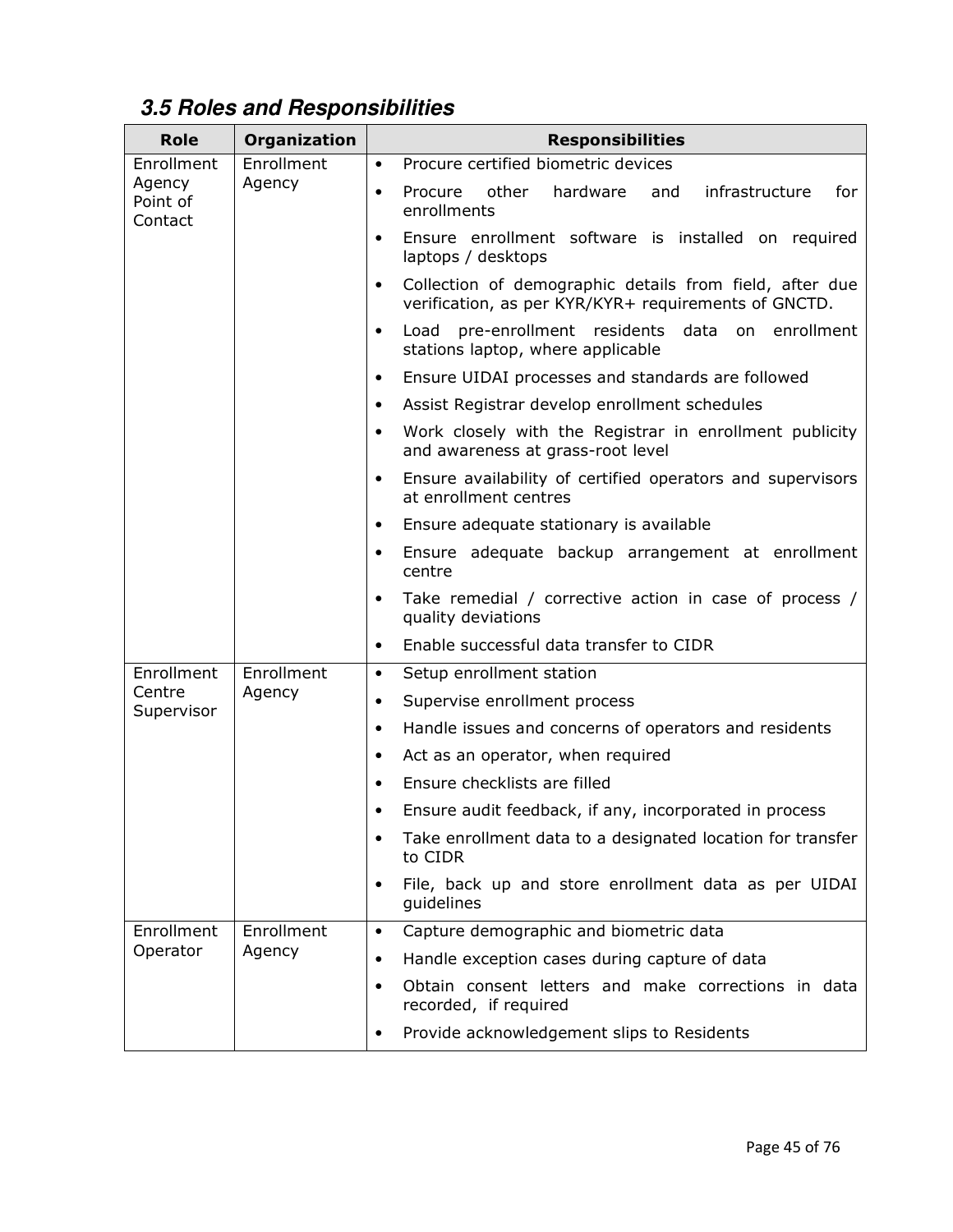| <b>Role</b>         | Organization | <b>Responsibilities</b>                                                                                      |  |  |
|---------------------|--------------|--------------------------------------------------------------------------------------------------------------|--|--|
| Registrar's         | Registrar    | Audit of Enrollment Centres' readiness<br>$\bullet$                                                          |  |  |
| Supervisor          |              | Audit of enrollment agency processes<br>their<br>and<br>effectiveness                                        |  |  |
|                     |              | Verify PoI, PoA, DoB documents in case of document<br>$\bullet$<br>based verification                        |  |  |
| Registrar           | Registrar    | Define enrollment plan including locations and timeframe<br>$\bullet$                                        |  |  |
| point of<br>contact |              | Identify suitable locations for setting up enrollment<br>$\bullet$<br>centres                                |  |  |
|                     |              | pre-enrollment data, where applicable,<br>Ensure<br><b>is</b><br>$\bullet$<br>available to Enrollment Agency |  |  |
|                     |              | Ensure list of Introducers is available with their<br>demographic, biometric details and UID numbers         |  |  |
|                     |              | Ensure communication reaches the target beneficiaries /<br>$\bullet$<br>residents                            |  |  |
|                     |              | Provide template for paper-based<br>enrollment form<br>$\bullet$<br>containing KYR and KYR+ fields           |  |  |
|                     |              | Setup mechanism for periodic process and data quality<br>audit                                               |  |  |
| UIDAI point         | <b>UIDAI</b> | Facilitate certification of biometric devices<br>$\bullet$                                                   |  |  |
| of contact          |              | Provide training content<br>$\bullet$                                                                        |  |  |
|                     |              | Appoint a training and certification agency and provide<br>$\bullet$<br>testing content to this agency       |  |  |
|                     |              | Provide required standards and guidelines<br>$\bullet$                                                       |  |  |
|                     |              | Vet awareness and publicity content                                                                          |  |  |
| Introducer          | Registrar    | Confirm the identity of the resident by giving his/her UID<br>$\bullet$<br>and fingerprints for verification |  |  |
| Resident            | $-$          | Provide demographic and biometric information<br>$\bullet$                                                   |  |  |
|                     |              | Provide authentic documentation or be introduced by an<br>Introducer                                         |  |  |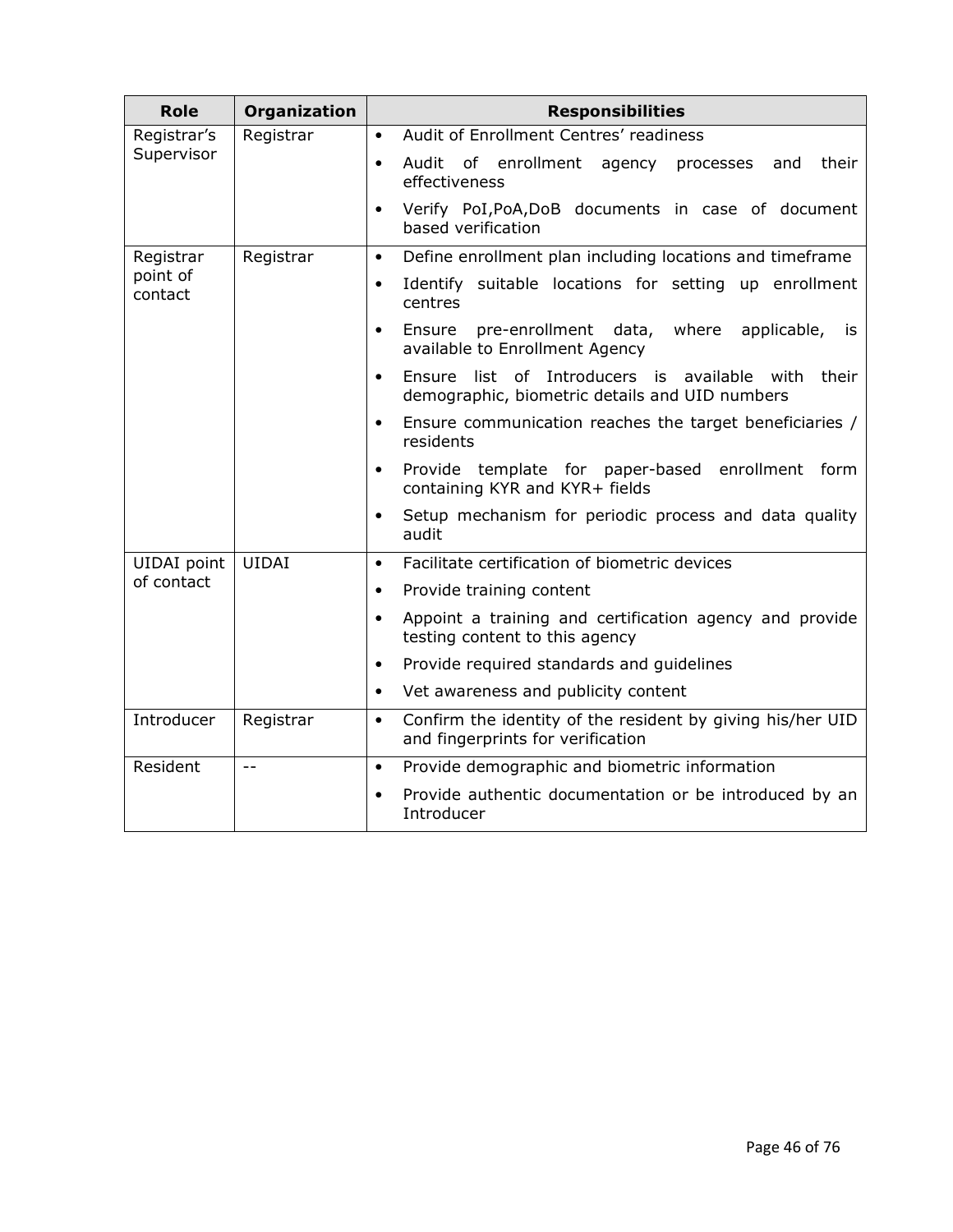# **4 Process Details**

## **4.1 Resident Enrollment Process Flow**

# Enrolment Process – L1 Flow



## **4.2 Resident Enrollment Process Description**

| S.No | <b>Step</b>                                                                                                                                                                                 | <b>Responsibility</b>    | Reference                                   |
|------|---------------------------------------------------------------------------------------------------------------------------------------------------------------------------------------------|--------------------------|---------------------------------------------|
|      | Start<br>This process begins when an Enrollment Agency is ready to<br>start enrolling residents. To begin enrollments, Enrollment<br>Agency needs to Setup Enrollment Centre. Go to Step 1. |                          |                                             |
|      | Setup Enrollment Centre<br>Initiate sub process 4.3 Setup Enrollment Centre. This<br>contains details on setting up an enrollment centre.                                                   | <b>Enrollment Agency</b> | 4.3<br><b>Setup</b><br>Enrollment<br>Centre |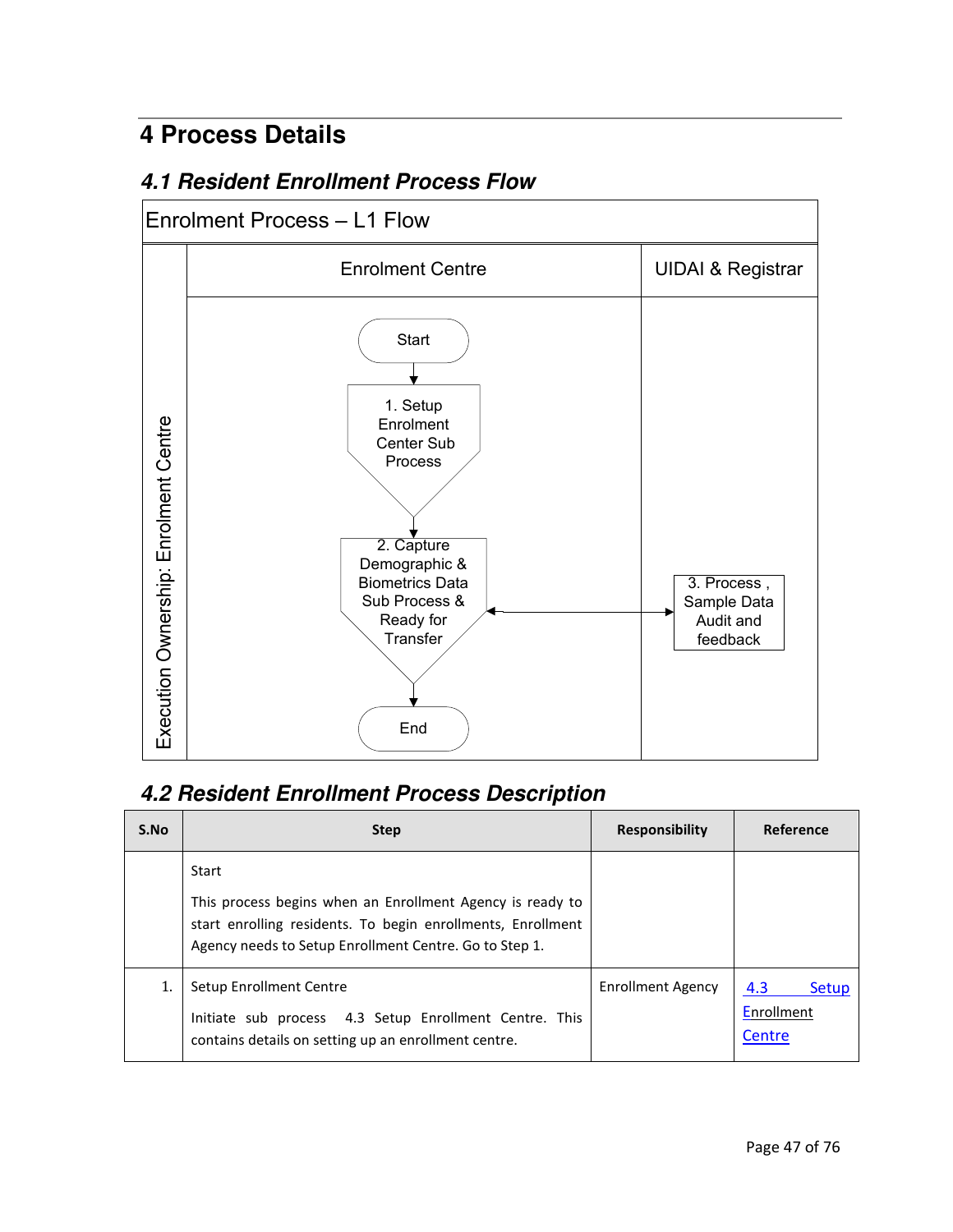| S.No | <b>Step</b>                                                                                                                                                                                                                                                                                                                                                                                                                                                                                                                                                                                                                                                                                                                                                                                                                                                                                                   | <b>Responsibility</b>      | Reference                                                                                                                                                                              |
|------|---------------------------------------------------------------------------------------------------------------------------------------------------------------------------------------------------------------------------------------------------------------------------------------------------------------------------------------------------------------------------------------------------------------------------------------------------------------------------------------------------------------------------------------------------------------------------------------------------------------------------------------------------------------------------------------------------------------------------------------------------------------------------------------------------------------------------------------------------------------------------------------------------------------|----------------------------|----------------------------------------------------------------------------------------------------------------------------------------------------------------------------------------|
| 2.   | Capture Demographic and Biometric Data and Ready for<br>Transfer<br>After an enrollment centre is ready, Enrollment Agencies can<br>begin the process of capturing residents' demographic and<br>biometric data. For details on how to capture data, go to sub<br>process 4.5 Capture Demographic and Biometric Data.<br>After Data Capture, Data files are to be ready at<br>identified/specified location for transfer to CIDR.<br>Refer external process for $1st$ Mile logistics which prescribes<br>the methods by which the data has to be transferred to the<br>Authority. The enrolling agencies are therefore advised to<br>obtain these instructions before they proceed to collect the                                                                                                                                                                                                             | <b>Enrollment Agency</b>   | 4.5<br>Capture<br>Demographic<br>and Biometric<br>Data<br>and<br>for<br>Ready<br>Transfer<br>Sub<br>Process<br>External process<br>1 <sup>st</sup><br>Mile<br>for<br>logistics Process |
|      | demographic and biometric data of the willing enrolees.<br>The Unique Identification Authority of India (UIDAI) accords<br>highest importance and primacy to the security of data<br>collected on the enrolees who enrol themselves to obtain<br>Unique Identification Numbers. It is the responsibility of the<br>enrolling agencies to make sure that the data is kept in a very<br>secure and confidential manner and under no circumstances<br>shall they use the data themselves nor part with the data to<br>any other agency than the UIDAI. Privacy of an individual's<br>data is accorded utmost importance by the UIDAI. If there is<br>any violation of privacy by the enrolling agency or through its<br>employees, contractual or otherwise, there shall be a breach<br>of contract, apart from attracting the penal provisions of the<br>Act which will govern the operations of the Authority. |                            |                                                                                                                                                                                        |
| 3.   | Process, Sample Data Audit and feedback<br>UIDAI may do sample data audits for quality. This will reduce<br>the chances of enrollment failures/rejections later due to<br>poor data quality.<br>Registrar should audit adherence to process by enrollment<br>agency to prevent malpractices. These audits may be<br>conducted by the Registrar, a $3^{rd}$ party appointed by the<br>Registrar or by any other party/mechanism deemed fit by the<br>Registrar.<br>UIDAI may also undertake sample process audit during<br>enrollment and also provide feedback on the audit conducted<br>by the Registrar.<br>Based on feedback, Enrollment Agency may need to make<br>some adjustments/changes in its process.                                                                                                                                                                                               | <b>UIDAI</b> and Registrar |                                                                                                                                                                                        |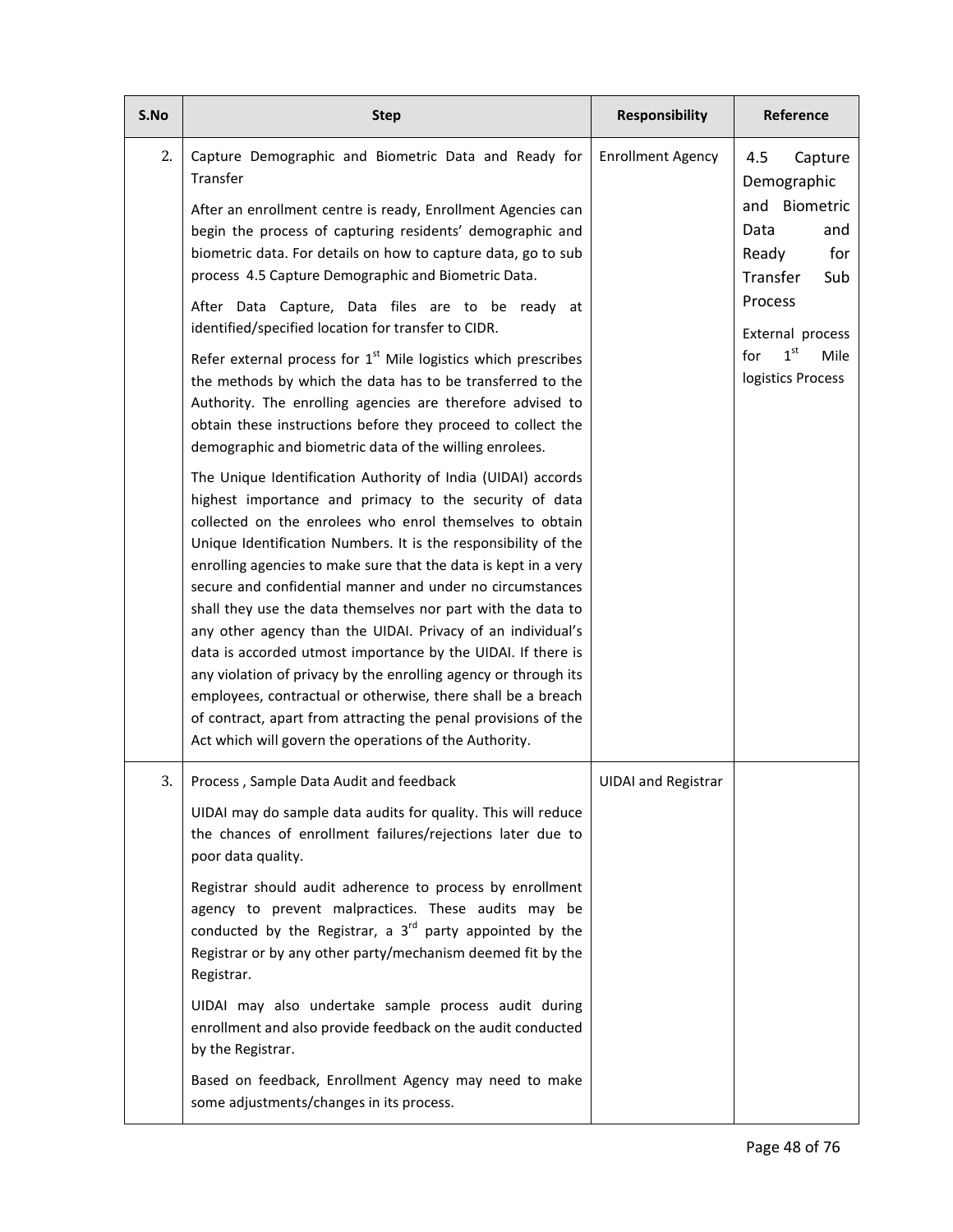| S.No | <b>Step</b> | Responsibility | Reference |
|------|-------------|----------------|-----------|
|      | End         |                |           |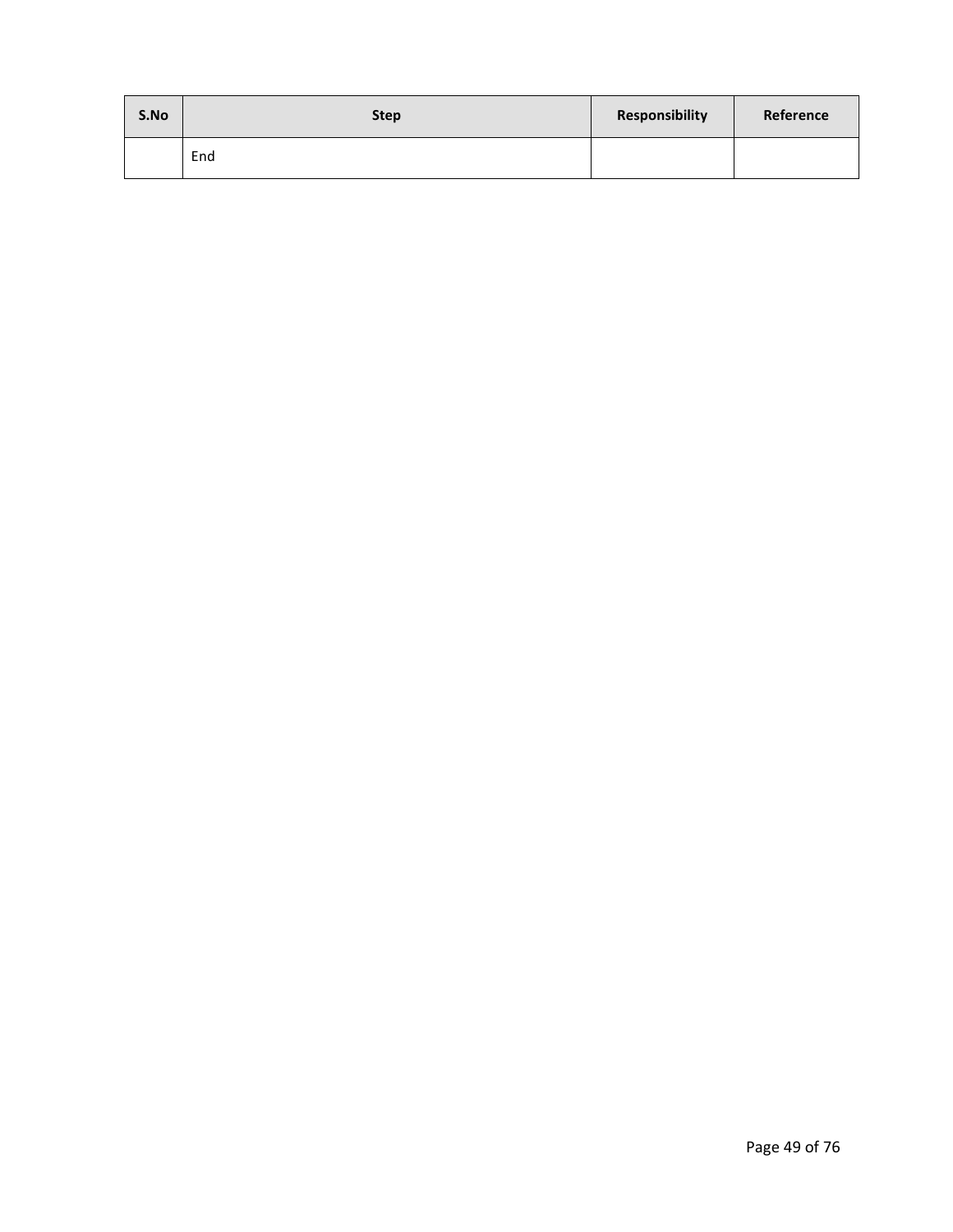

## **4.3 Setup Enrollment Centre Sub Process Flow**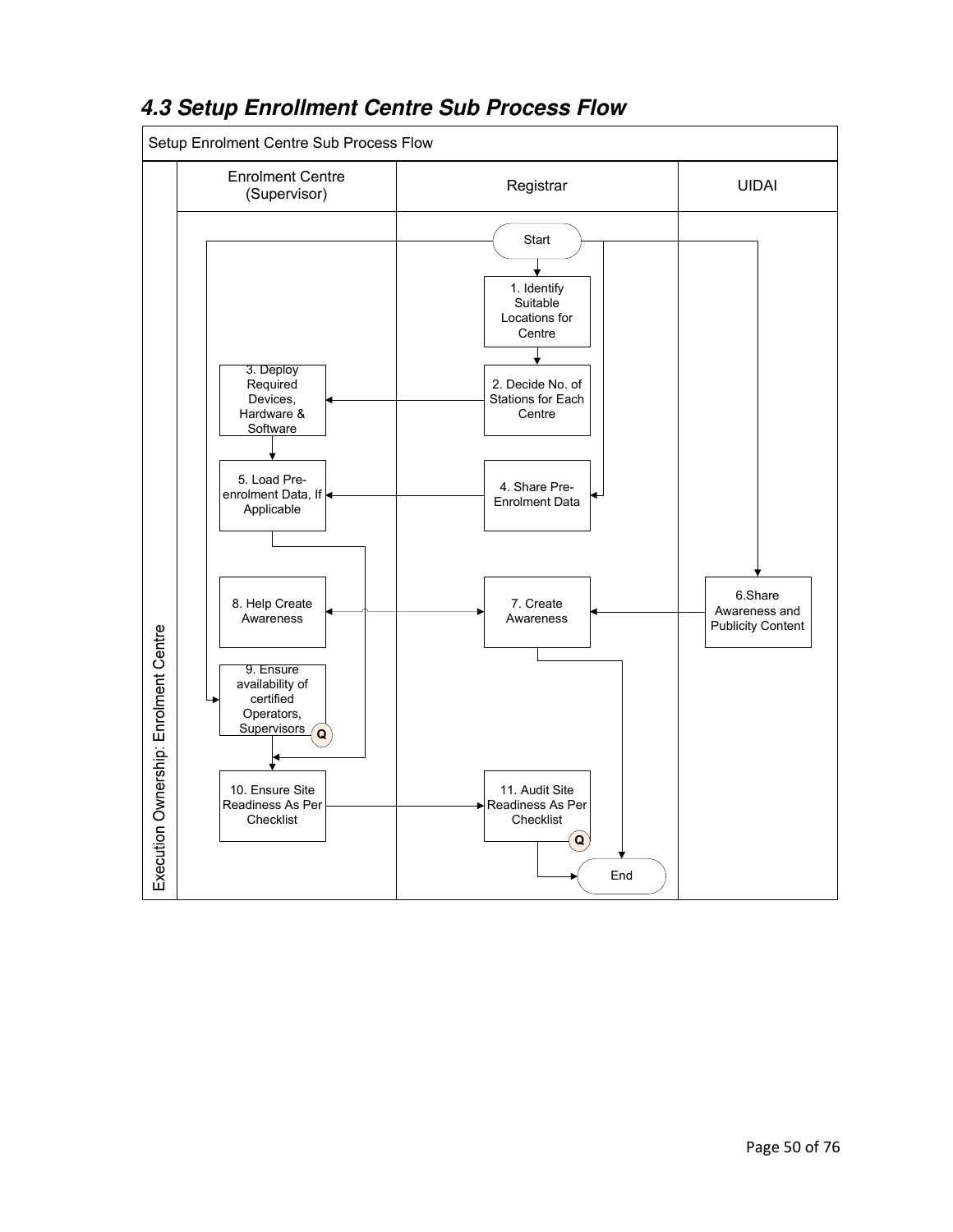# **4.4 Setup Enrollment Centre Sub Process Description**

| S.No         | <b>Step</b>                                                                                                                                                                                                                                                   | <b>Responsibility</b> | Reference |
|--------------|---------------------------------------------------------------------------------------------------------------------------------------------------------------------------------------------------------------------------------------------------------------|-----------------------|-----------|
| $\mathsf{C}$ | Start                                                                                                                                                                                                                                                         |                       |           |
|              | To setup enrollment centres, activities that need to be<br>initiated are:                                                                                                                                                                                     |                       |           |
|              | Step 1 Identify suitable locations for Enrollment                                                                                                                                                                                                             |                       |           |
|              | Step 4 Share Pre-Enrollment Data, if used                                                                                                                                                                                                                     |                       |           |
|              | Step 6 Ensure Availability of Certified Operators,<br>Supervisors                                                                                                                                                                                             |                       |           |
|              | Step 7 Share Awareness and Publicity Content                                                                                                                                                                                                                  |                       |           |
| 1.           | Identify Suitable Locations for Centre                                                                                                                                                                                                                        | Registrar             |           |
|              | Registrar identifies suitable locations where enrollment<br>centres may be setup as follows:                                                                                                                                                                  |                       |           |
|              | Assess details of the area including the terrain,<br>$\bullet$<br>local weather conditions, law and order situation,<br>logistics support etc.                                                                                                                |                       |           |
|              | The enrollment Centre selected must be secured<br>$\bullet$<br>and protected from the natural elements so that<br>there is no damage or loss to the devices and data.                                                                                         |                       |           |
|              | Co-ordinate with the local district administration<br>$\bullet$<br>right from the planning stage to the actual roll-<br>out of the enrollment.                                                                                                                |                       |           |
|              | In order to cover the difficult-to-reach areas and<br>$\bullet$<br>villages where proper premises are not available,<br>it may be necessary to have mobile enrollment<br>centres. The list of difficult areas will be available<br>with the State Government. |                       |           |
|              | In case of mobile enrollment centres/stations, the<br>$\bullet$<br>decision on frequency/period of availability shall<br>be decided by the Registrar based on density of<br>population, geographical terrain etc.                                             |                       |           |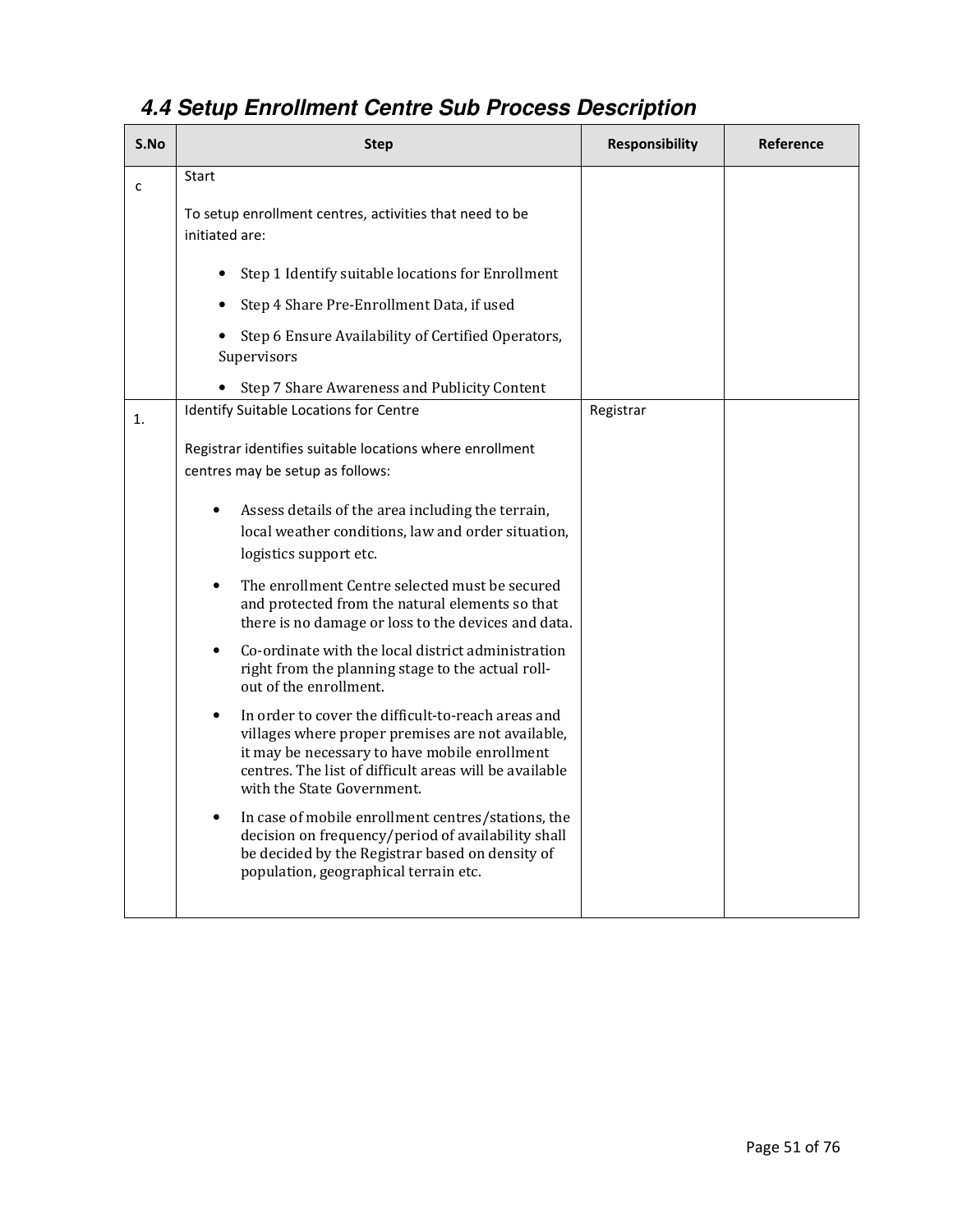| S.No | <b>Step</b>                                                                                                                                                                                                                                                                                                                                           | <b>Responsibility</b>    | Reference                                                     |
|------|-------------------------------------------------------------------------------------------------------------------------------------------------------------------------------------------------------------------------------------------------------------------------------------------------------------------------------------------------------|--------------------------|---------------------------------------------------------------|
| 2.   | Decide Number of Stations for Each Centre                                                                                                                                                                                                                                                                                                             | Registrar                |                                                               |
|      | The number of stations can be decided based on the target<br>number of days for completion of enrollment in the<br>particular area or the district and the expected number of<br>enrolees in the area. It should be borne in mind that only 60-<br>70 enrollments can be done by one station in a day.                                                |                          |                                                               |
|      | Typically, the Enrollment Centres set up in an area / district<br>should be able to complete the coverage in $20 - 25$ days.<br>This would help focus the efforts of the district/ area<br>administration in the area and also ramp up the publicity in<br>all the modes so as to bring the residents to the Enrolling<br>Centres for the enrollment. |                          |                                                               |
| 3.   | Deploy Hardware, Software for Enrollment                                                                                                                                                                                                                                                                                                              | <b>Enrollment Agency</b> | 5.2.1 Checklist                                               |
|      | Ensure all hardware and software as mentioned in the 5.2.1<br>are deployed at the enrollment centre. Test the hardware /<br>software for proper working.                                                                                                                                                                                              |                          | for Setting up<br><b>Enrollment</b><br>Centre                 |
| 4.   | Share Pre-enrollment Data Available, if Used                                                                                                                                                                                                                                                                                                          | Registrar                | 5.1.1                                                         |
|      | Where applicable, share the pre-enrollment data /<br>beneficiary database with Enrollment Agencies for carrying<br>out the enrollments. The details of the database need to be<br>discussed and sent to UIDAI in advance in prescribed format<br>and aligned to UIDAI requirements as per technology<br>integration toolkit.                          |                          | <b>KYR Standards</b><br>for Collecting<br>Demographic<br>Data |
| 5.   | Load Pre-enrollment Residents Data on the Enrollment<br><b>Station Laptop</b>                                                                                                                                                                                                                                                                         | <b>Enrollment Agency</b> |                                                               |
|      | Load and test beneficiary database on enrollment centre<br>laptops / desktops and ensure it is accessible / searchable.                                                                                                                                                                                                                               |                          |                                                               |
| 6.   | Share Awareness and Publicity Content                                                                                                                                                                                                                                                                                                                 | <b>UIDAI</b>             |                                                               |
|      | Share awareness and publicity content, as detailed in the<br>external process, with the Registrar. Guide them in adapting<br>the content / communication.                                                                                                                                                                                             |                          |                                                               |
| 7.   | Create Awareness in Target Beneficiaries / Residents                                                                                                                                                                                                                                                                                                  | Registrar                |                                                               |
|      | Ensure right communication reaches the target resident<br>groups with respect to timing and location for enrollment<br>centres, benefits of enrolling etc.                                                                                                                                                                                            |                          |                                                               |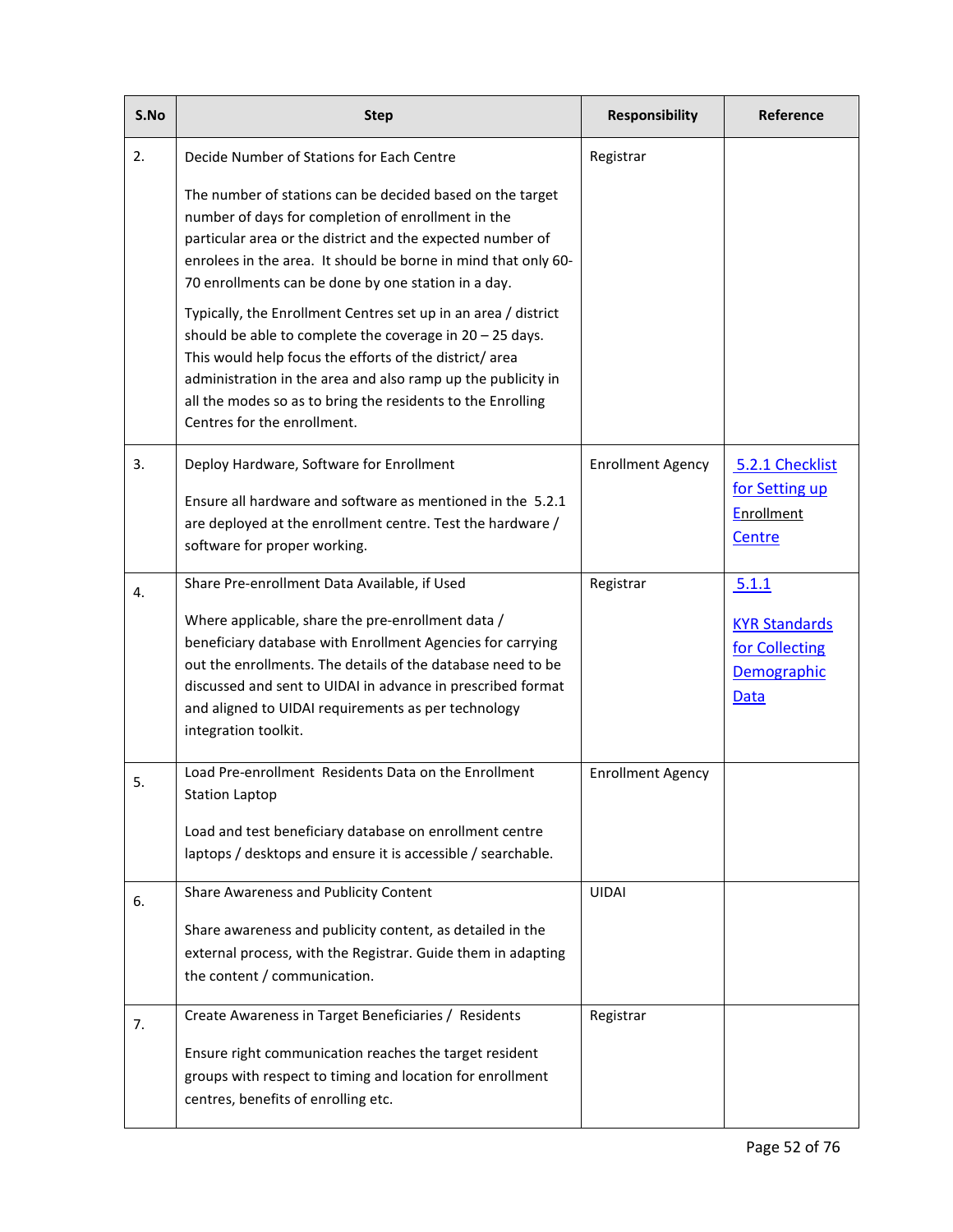| S.No | <b>Step</b>                                                                                                                                                                                                                                                                                                                                                                                                                                                                                                                                                                                                                                                                                                                                                                                                              | <b>Responsibility</b>    | Reference                                     |
|------|--------------------------------------------------------------------------------------------------------------------------------------------------------------------------------------------------------------------------------------------------------------------------------------------------------------------------------------------------------------------------------------------------------------------------------------------------------------------------------------------------------------------------------------------------------------------------------------------------------------------------------------------------------------------------------------------------------------------------------------------------------------------------------------------------------------------------|--------------------------|-----------------------------------------------|
| 8.   | <b>Help Create Awareness</b>                                                                                                                                                                                                                                                                                                                                                                                                                                                                                                                                                                                                                                                                                                                                                                                             | <b>Enrollment Agency</b> |                                               |
|      | Enrollment Agency needs to assist the Registrar in<br>communication and generating resident awareness. The role<br>of the enrollment agency should be limited to publicising the<br>content provided by the UIDAI/ Registrars. The EA should not<br>add to / modify /delete the content provided by Registrar/<br>UIDAI.                                                                                                                                                                                                                                                                                                                                                                                                                                                                                                 |                          |                                               |
| 9.   | Ensure Availability of Certified Operators, Supervisors                                                                                                                                                                                                                                                                                                                                                                                                                                                                                                                                                                                                                                                                                                                                                                  | <b>Enrollment Agency</b> |                                               |
|      | Although training is not mandatory, certification is<br>mandatory for Operators. Ensure certified Operators and<br>Supervisors are available at enrollment centres. The no. of<br>certified Operators should be more than the no. of stations<br>for job rotation and avoiding Operator fatigue.<br>The supervisor is required to handle any situation that<br>requires immediate attention and handle exceptions at the<br>enrollment centre itself and inform the Registrar<br>subsequently.<br>Technical personnel for attending power /system / biometric<br>instrument related maintenance problems should be<br>available on call in a centrally located place covering about<br>six enrollment centres so that the downtime can be<br>minimized.<br>Proceed to Step 10. Ensure Site Readiness and Fill Checklist. |                          |                                               |
| 10.  | <b>Ensure Site Readiness and Fill Checklist</b>                                                                                                                                                                                                                                                                                                                                                                                                                                                                                                                                                                                                                                                                                                                                                                          | <b>Enrollment Agency</b> | 5.2.1 Checklist                               |
|      | Ensure the enrollment centre is setup as per 5.2.1 Checklist<br>for Setting up Enrollment Centre. Document exceptions, if<br>any, and sign-off the checklist.                                                                                                                                                                                                                                                                                                                                                                                                                                                                                                                                                                                                                                                            |                          | for Setting up<br><b>Enrollment</b><br>Centre |
| 11.  | <b>Audit Site Readiness</b>                                                                                                                                                                                                                                                                                                                                                                                                                                                                                                                                                                                                                                                                                                                                                                                              | Registrar                |                                               |
|      | Audit enrollment centre for readiness using 5.2.1 Checklist<br>for Setting up Enrollment Centre. The Registrar's<br>supervisor will also sign-off the checklist.                                                                                                                                                                                                                                                                                                                                                                                                                                                                                                                                                                                                                                                         | (Supervisor)             |                                               |
|      | End                                                                                                                                                                                                                                                                                                                                                                                                                                                                                                                                                                                                                                                                                                                                                                                                                      |                          |                                               |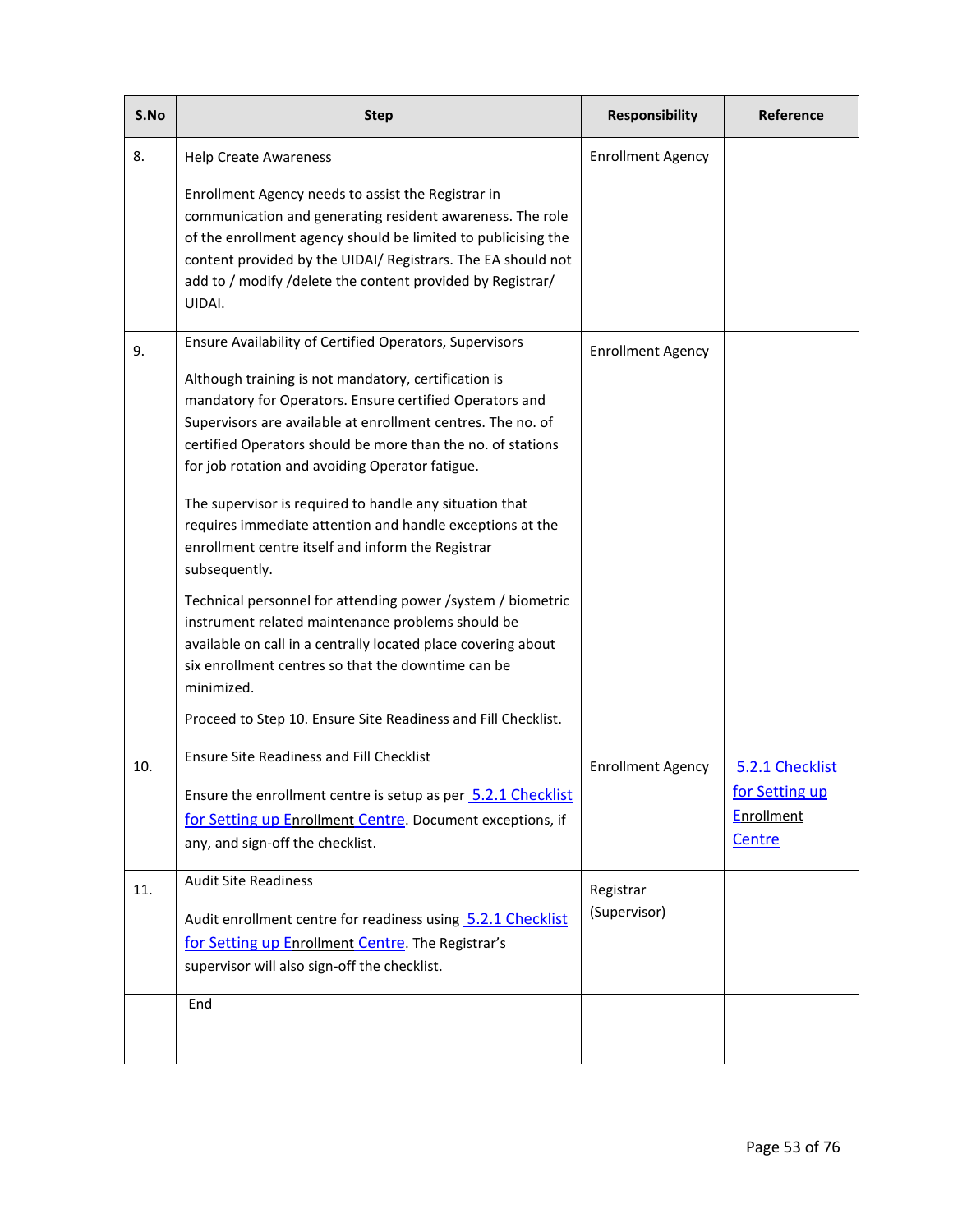## **4.5 Capture Demographic and Biometric Data and Ready for Transfer Sub Process Flow**

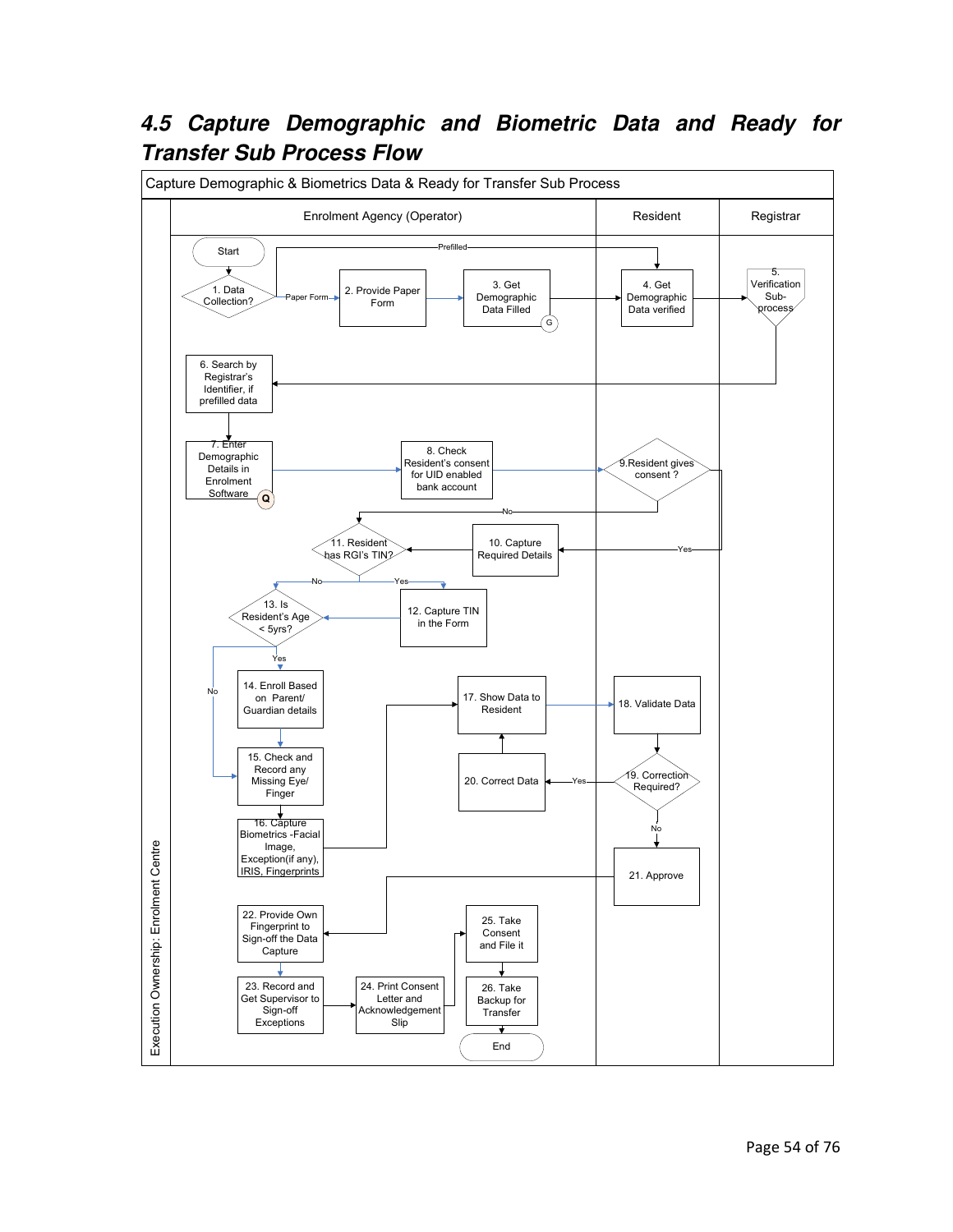# **4.6 Capture Demographic and Biometric Data and Ready for Transfer Sub Process Description**

| S.No | <b>Step</b>                                                                                                                                                                                                                                                                                                                                                                                                                                                          | <b>Responsibility</b>              | Reference                                                                                                                                                                    |
|------|----------------------------------------------------------------------------------------------------------------------------------------------------------------------------------------------------------------------------------------------------------------------------------------------------------------------------------------------------------------------------------------------------------------------------------------------------------------------|------------------------------------|------------------------------------------------------------------------------------------------------------------------------------------------------------------------------|
|      | Start<br>This is the sub-process where actual resident enrollment<br>begins. This process begins when a resident approaches an<br>Enrollment Centre for enrollment.                                                                                                                                                                                                                                                                                                  |                                    |                                                                                                                                                                              |
| 1.   | Pre-Filled Data?<br>Initial collection of demographic data can happen via<br>multiple channels. The data can be either extracted from a<br>pre-filled database OR the data can be filled in a paper-<br>based form when a resident approaches an enrollment<br>centre.<br>If pre-filled data is not available, proceed to Step 2. Provide<br>Paper Form<br>Else go to step no. 4.                                                                                    | Enrollment<br>Agency<br>(Operator) |                                                                                                                                                                              |
| 2.   | Provide Paper Form<br>Enrollment forms (containing KYR fields) must be filled up at<br>the enrollment centre along with Resident's signature. A<br>Registrar can choose to have the Enrollment form as a part<br>of their enrollment form OR to have separate forms for<br>capturing KYR and KYR+ fields.<br>These paper-based forms are to be maintained at<br>enrollment centres.                                                                                  | Enrollment<br>Agency<br>(Operator) | 5.2.2 Enrollment<br>Form                                                                                                                                                     |
| 3.   | Get Demographic Data Filled Up<br>Guide resident in filling up and signing the form. If the<br>Resident is unable to fill the form himself / herself, operator<br>may take assistance from local support such as (but not<br>limited to) Village Accountant, Field Inspector, Introducer,<br>NGOs / CSOs etc.<br>Refer standard 5.1.1 for details on capturing the KYR field.<br>Refer guideline 5.1.2 for details on capturing resident<br>demographic information. | Enrollment<br>Agency<br>(Operator) | 5.1.1. KYR<br><b>Standards for</b><br><b>Collecting</b><br>Demographic<br><b>Data</b><br>5.1.2. Detailed<br><b>Guidelines for</b><br><b>Recording</b><br>Demographic<br>Data |
| 4.   | Get demographic data verified.                                                                                                                                                                                                                                                                                                                                                                                                                                       | Resident                           |                                                                                                                                                                              |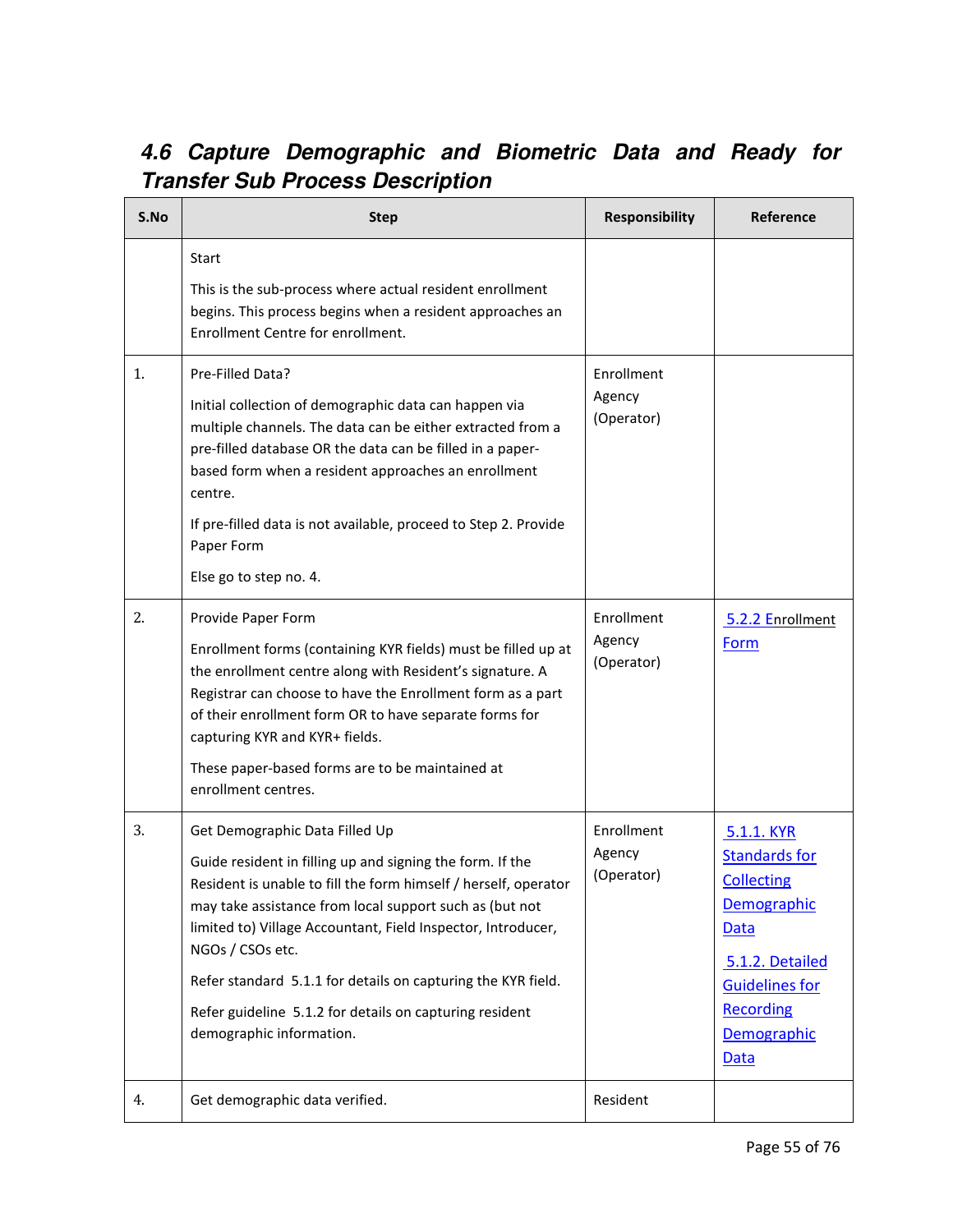| Refer Verification Sub Process Flow for details                                                                                                                                                                                                                                 | Registrar                                                                                                                                                                   |                            |
|---------------------------------------------------------------------------------------------------------------------------------------------------------------------------------------------------------------------------------------------------------------------------------|-----------------------------------------------------------------------------------------------------------------------------------------------------------------------------|----------------------------|
| 2 Distinct methods of verification are discussed in this                                                                                                                                                                                                                        | (Supervisor)                                                                                                                                                                |                            |
| document                                                                                                                                                                                                                                                                        |                                                                                                                                                                             |                            |
| Based on supporting documents<br>٠                                                                                                                                                                                                                                              |                                                                                                                                                                             |                            |
| Based on introducer system<br>٠                                                                                                                                                                                                                                                 |                                                                                                                                                                             |                            |
| Retrieve by Registrar's Identifier, if prefilled data                                                                                                                                                                                                                           | Enrollment                                                                                                                                                                  |                            |
| If the resident is already a part of the Registrar's beneficiary<br>database, retrieve resident's demographic details using the<br>Registrar's Identifier. Some examples are (but not limited to)                                                                               | (Operator)                                                                                                                                                                  |                            |
| Ration card no (Food and Civil Supplies<br>Department as Registrar)                                                                                                                                                                                                             |                                                                                                                                                                             |                            |
| Job card no (Rural Development Department as<br>Registrar)                                                                                                                                                                                                                      |                                                                                                                                                                             |                            |
| Policy no (LIC as Registrar)                                                                                                                                                                                                                                                    |                                                                                                                                                                             |                            |
| TIN (RGI as Registrar)                                                                                                                                                                                                                                                          |                                                                                                                                                                             |                            |
| EPIC no (Election Commission as Registrar)                                                                                                                                                                                                                                      |                                                                                                                                                                             |                            |
| PAN no (Income Tax Department as Registrar)                                                                                                                                                                                                                                     |                                                                                                                                                                             |                            |
| Enter Demographic Details in Enrollment Software                                                                                                                                                                                                                                | Enrollment                                                                                                                                                                  |                            |
| Enter the verified demographic details in the enrollment<br>software. The software has built-in features to ensure<br>completion of mandatory data fields.                                                                                                                      | (Operator)                                                                                                                                                                  |                            |
| In case data has been retrieved using Registrar's identifier,<br>then check and correct/complete the demographic data.                                                                                                                                                          |                                                                                                                                                                             |                            |
| Check Resident's Consent to participate in FI?                                                                                                                                                                                                                                  | Enrollment                                                                                                                                                                  |                            |
| Check with resident if he/she wants to participate in the<br>scheme of financial inclusion (FI) by linking his current Bank<br>A/C to his UID or by opening a new Bank A/C on the basis of<br>his UID.                                                                          | (Operator)                                                                                                                                                                  |                            |
| Resident gives consent                                                                                                                                                                                                                                                          | Resident                                                                                                                                                                    |                            |
| If the resident has consented with a "Yes" to participate in<br>financial inclusion and linking/opening a bank A/C with his<br>UID, proceed to step 10 to Capture Required Details. If<br>resident does not give his/her consent, proceed to step 11<br>Resident has RGI's TIN? |                                                                                                                                                                             |                            |
|                                                                                                                                                                                                                                                                                 | Resident needs to get the demographic data provided by<br>him/her verified. Resident need to carry Original documents<br>and a photocopy of Pol, PoA, DoB for verification. | Agency<br>Agency<br>Agency |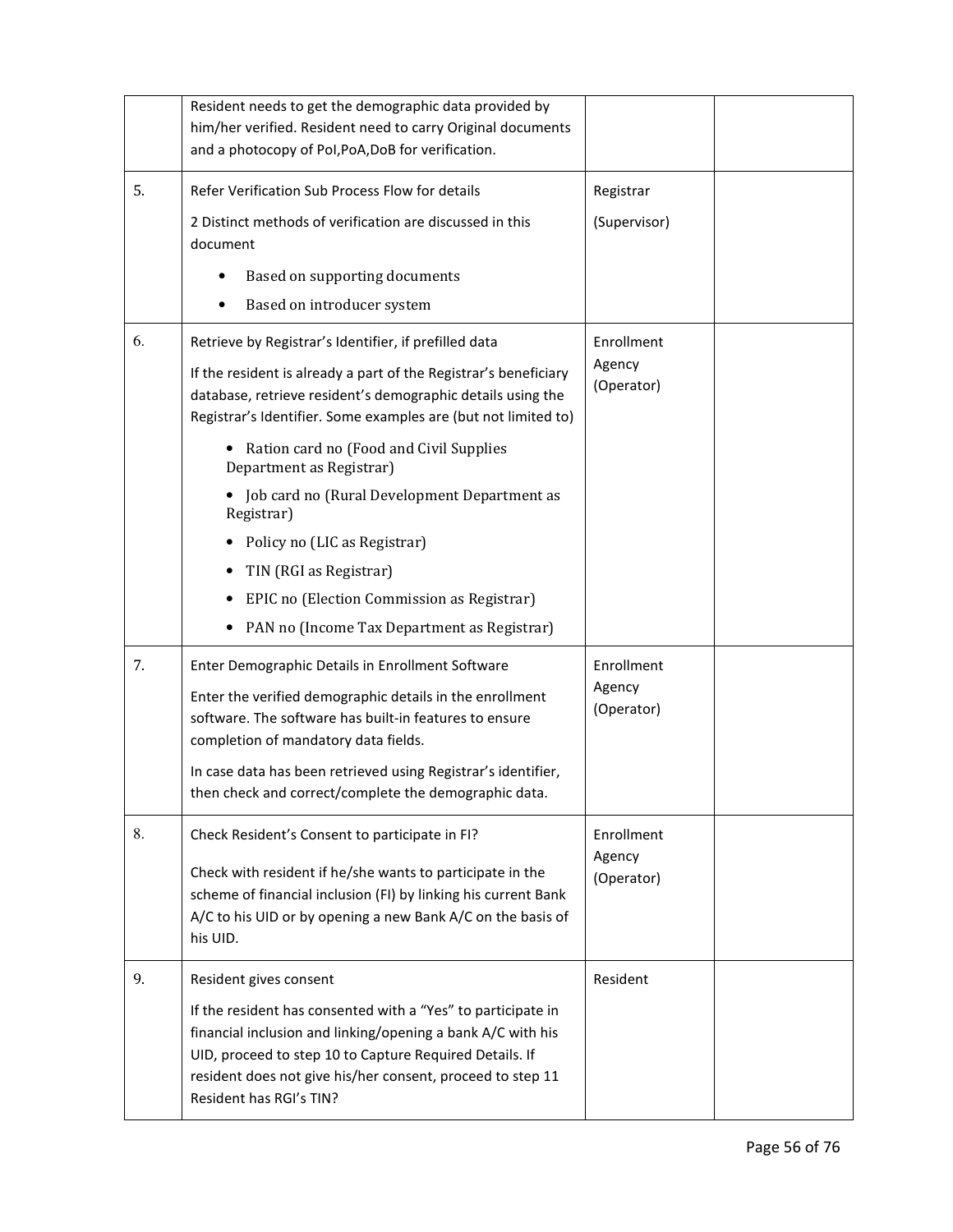| 10. | <b>Capture Required Details</b>                                                                                                                                                                                                                                                                                                                                         | Enrollment                         |  |
|-----|-------------------------------------------------------------------------------------------------------------------------------------------------------------------------------------------------------------------------------------------------------------------------------------------------------------------------------------------------------------------------|------------------------------------|--|
|     | If the resident has an existing bank A/C, the following details<br>must be procured:                                                                                                                                                                                                                                                                                    | Agency<br>(Operator)               |  |
|     | Name, Bank, Bank Branch, A/C Number and IFSC Code(to be<br>filled in by the enrollment operator from the dropdown he'll<br>have access to, in case the resident is unaware of the same).                                                                                                                                                                                |                                    |  |
|     | Irrespective of the registrar being a bank or non-bank, the<br>above details have to be mandatorily filled in the enrollment<br>form. Any additional information that a bank registrar would<br>want to process may well be done after the above<br>requirements are fulfilled.                                                                                         |                                    |  |
|     | If a resident has consented to participate in FI, and doesn't<br>have an existing bank A/C, then the enrollment station must<br>procure from the resident his preferred bank in which he<br>wants to open a UID enabled bank account from the list of<br>banks available with the enrollment station, and fill in the<br>BIN (Bank Identification Number) for the same. |                                    |  |
|     | If the Registrar involved in enrollment is a bank, determine if<br>the resident has an existing A/C in this Registrar's bank. In<br>such a case, an existing A/C in any other bank will mean the<br>same as having 'No' bank account.                                                                                                                                   |                                    |  |
|     | If the registrar is a bank, then their own BIN must be<br>entered. This is subject to the approval of the resident's<br>consent to open a new account with the registrar bank. If<br>the resident denies doing so, proceed to check in step 11.                                                                                                                         |                                    |  |
| 11. | Resident has RGI's TIN?<br>The Operator should check with the resident if the RGI<br>(census) officials have visited his / her household for the<br>census survey.                                                                                                                                                                                                      | Enrollment<br>Agency<br>(Operator) |  |
|     | • If yes, proceed to Step 12. Capture TIN in the<br>Form<br>If no, proceed to next check in Step 13. Is<br>Resident's Age< 5yrs?                                                                                                                                                                                                                                        |                                    |  |
| 12. | Capture TIN in the Form                                                                                                                                                                                                                                                                                                                                                 | Enrollment                         |  |
|     | The RGI official would have provided a TIN / schedule no. to<br>the household / individual. Capture the same in the<br>enrollment software. Operator can inform the resident that<br>this will be used for sharing resident's AADHAAR number<br>with RGI. The resident may already have an AADHAAR prior<br>to RGI process.                                             | Agency<br>(Operator)               |  |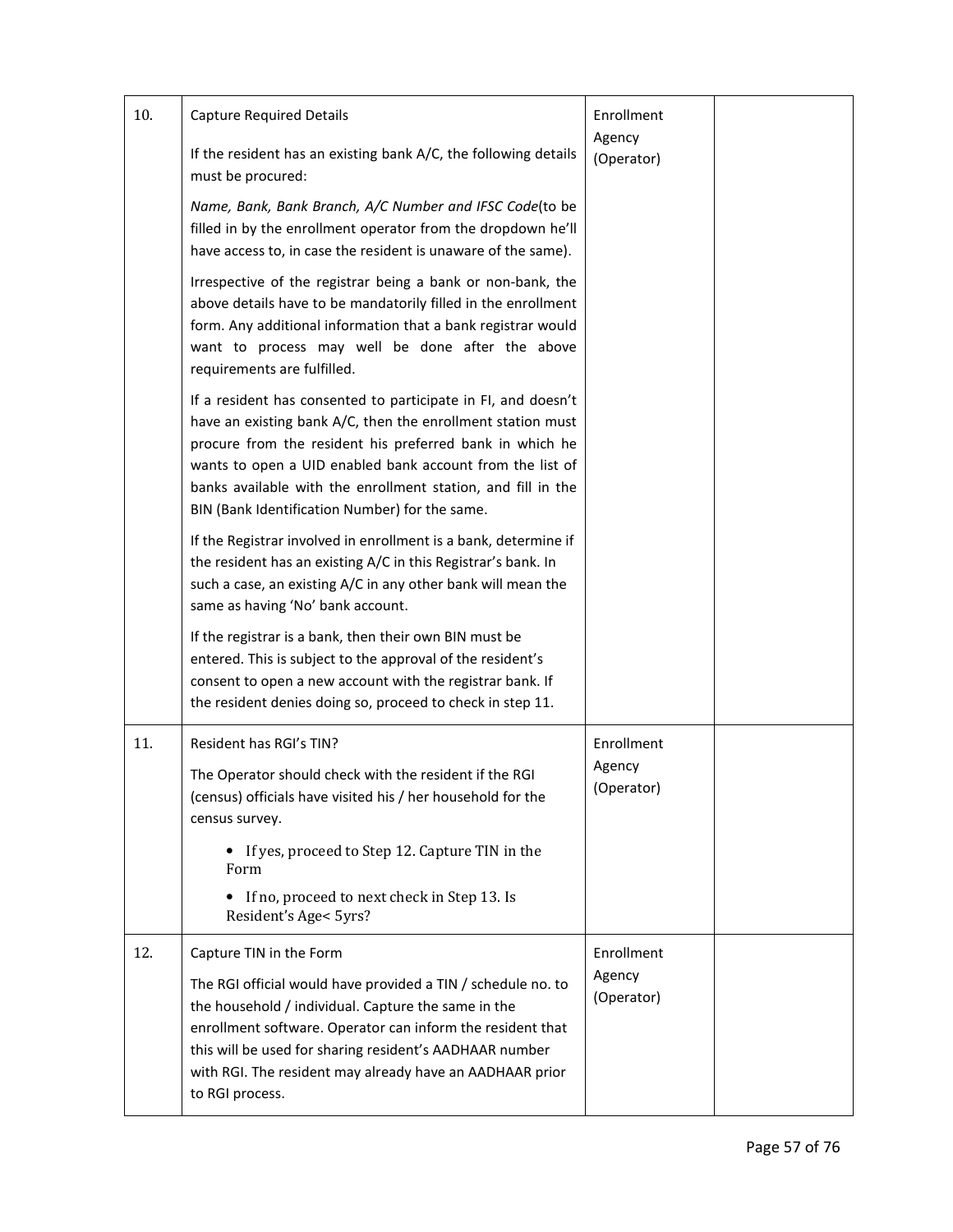| 13. | Is Resident's Age< 5yrs?<br>Check if the resident's age is less than 5 years.<br>If yes, proceed to Step 14. Enrol based on Parent/Guardian<br>Details<br>If no, proceed to Step 15. Check and Record for                                               | Enrollment<br>Agency<br>(Operator) |                                                               |
|-----|---------------------------------------------------------------------------------------------------------------------------------------------------------------------------------------------------------------------------------------------------------|------------------------------------|---------------------------------------------------------------|
|     | any Eye/ Finger Missing                                                                                                                                                                                                                                 |                                    |                                                               |
| 14. | Enrol based on Parent/Guardian Details<br>In case of children below the age of 5 years one of the<br>parents' or guardian's name shall be recorded and UID or<br>Enrollment Number (either of the two numbers) shall be<br>recorded. This is mandatory. | Enrollment<br>Agency<br>(Operator) |                                                               |
|     | If the child is being enrolled along with his father / mother /<br>guardian, first enrol the parent / guardian and record the<br>parent's enrollment no. in the child's form.                                                                           |                                    |                                                               |
|     | If the father /mother / guardian of the child has either not<br>enrolled or does not possess AADHAAR number at the time<br>of enrollment, the enrollment of that child cannot be done<br>unless the above requirements are fulfilled.                   |                                    |                                                               |
| 15. | Check and Record for any Eye/ Finger Missing<br>Check resident's eyes and fingers for fitness<br>(missing/amputated). If the resident has any<br>deformities, these also have to be captured on<br>the Demographic screen.                              | Enrollment<br>Agency<br>(Operator) |                                                               |
|     | Enter Details of "Missing Eye Indication" or<br>"Missing Finger Indication" as appropriate.                                                                                                                                                             |                                    |                                                               |
|     | In such a case, the operator shall assist the<br>resident in the fingerprint capture to avoid<br>capture of the extra finger/s.                                                                                                                         |                                    |                                                               |
| 16. | Capture Biometrics - Facial Image, IRIS and<br>Fingerprints                                                                                                                                                                                             | Enrollment<br>Agency<br>(Operator) | 5.1.4<br><b>Biometric</b><br>Data Capture<br><b>Standards</b> |
|     | Guide the resident to occupy the chair in front of<br>the enrollment station. The resident should be<br>instructed to be seated properly with their back<br>upright and their face towards the camera.                                                  |                                    | <u>5.1.5</u><br><b>Detailed</b><br><b>Guidelines for</b>      |
|     | The images of all the ten fingers are to be<br>captured. The fingerprints must be captured in                                                                                                                                                           |                                    | Collecting<br><b>Biometric</b>                                |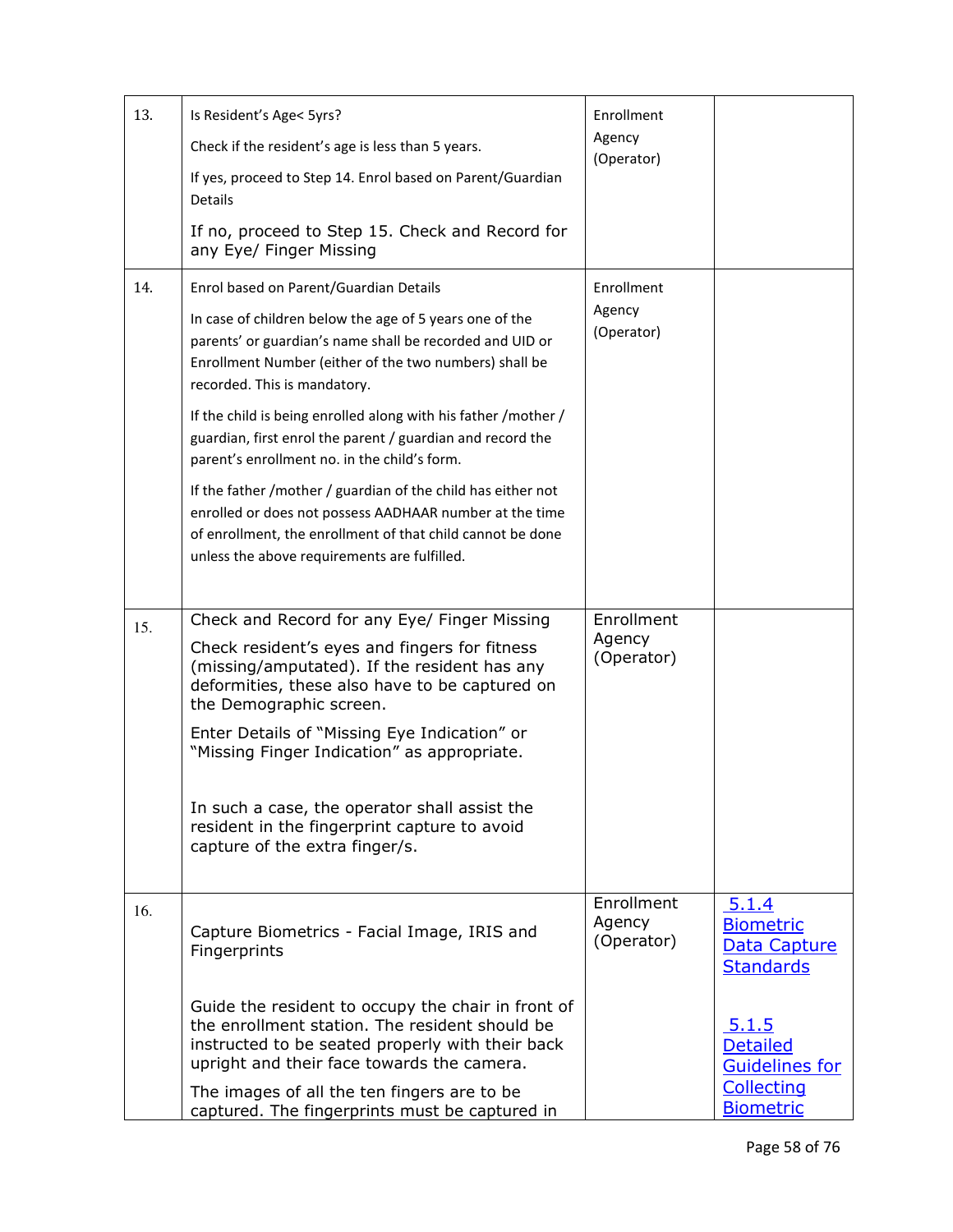|     | the sequence of slaps of four fingers of left hand,<br>right hand followed by the two thumbs.                                                                                                                                                                                                     |                      | <u>Data</u> |
|-----|---------------------------------------------------------------------------------------------------------------------------------------------------------------------------------------------------------------------------------------------------------------------------------------------------|----------------------|-------------|
|     | The Operator can visually verify facial image<br>quality. Apart from this in-built quality checks in<br>the software indicate the quality of biometrics at<br>each stage. If any biometric exceptions have<br>been specified on the demographic screen, these<br>should be captured as            |                      |             |
|     | photographs on the Photograph screen.                                                                                                                                                                                                                                                             |                      |             |
|     | The software forces re-captures for a fixed<br>number of times when quality is not OK.<br>Afterwards the Operator may try capture again<br>but will not be forced by the system. However, it<br>should be borne in mind that the forced capture<br>should not become harassment for the resident. |                      |             |
|     | If required, ask resident to clean hands on towel<br>and/or help to apply little more pressure on<br>hand while taking image again. Similarly, guide<br>resident to get appropriate quality of iris and<br>facial images.                                                                         |                      |             |
|     | Policies for biometric capture:                                                                                                                                                                                                                                                                   |                      |             |
|     | Iris - above 5 yrs mandatory (also used for de-<br>duplication)                                                                                                                                                                                                                                   |                      |             |
|     | Fingerprint - above 5 yrs capture                                                                                                                                                                                                                                                                 |                      |             |
|     | Fingerprint - above 15, treated like adult                                                                                                                                                                                                                                                        |                      |             |
|     | Face - all mandatory including infants                                                                                                                                                                                                                                                            |                      |             |
|     | Below 5 yrs - guardian/parent mandatory, after that<br>optional                                                                                                                                                                                                                                   |                      |             |
|     | Any biometric exception (any finger missing, any eye<br>missing) - extra photo as well as supervisor signature                                                                                                                                                                                    |                      |             |
|     | <b>AADHAAR Enrollment Client software automatically</b><br>takes care of enforcing these policies. UIDAI may, from<br>time to time, make modifications to these policies                                                                                                                          |                      |             |
|     |                                                                                                                                                                                                                                                                                                   |                      |             |
| 17. | <b>Show Data to Resident</b>                                                                                                                                                                                                                                                                      | Enrollment           |             |
|     | The Operator shows the data entered to the resident on a                                                                                                                                                                                                                                          | Agency<br>(Operator) |             |
|     | monitor facing the resident and if required, reads out the                                                                                                                                                                                                                                        |                      |             |
|     | content to the enrolee, to ensure that all details captured<br>are correct.                                                                                                                                                                                                                       |                      |             |
| 18. |                                                                                                                                                                                                                                                                                                   | Resident             |             |
|     | Validate data                                                                                                                                                                                                                                                                                     |                      |             |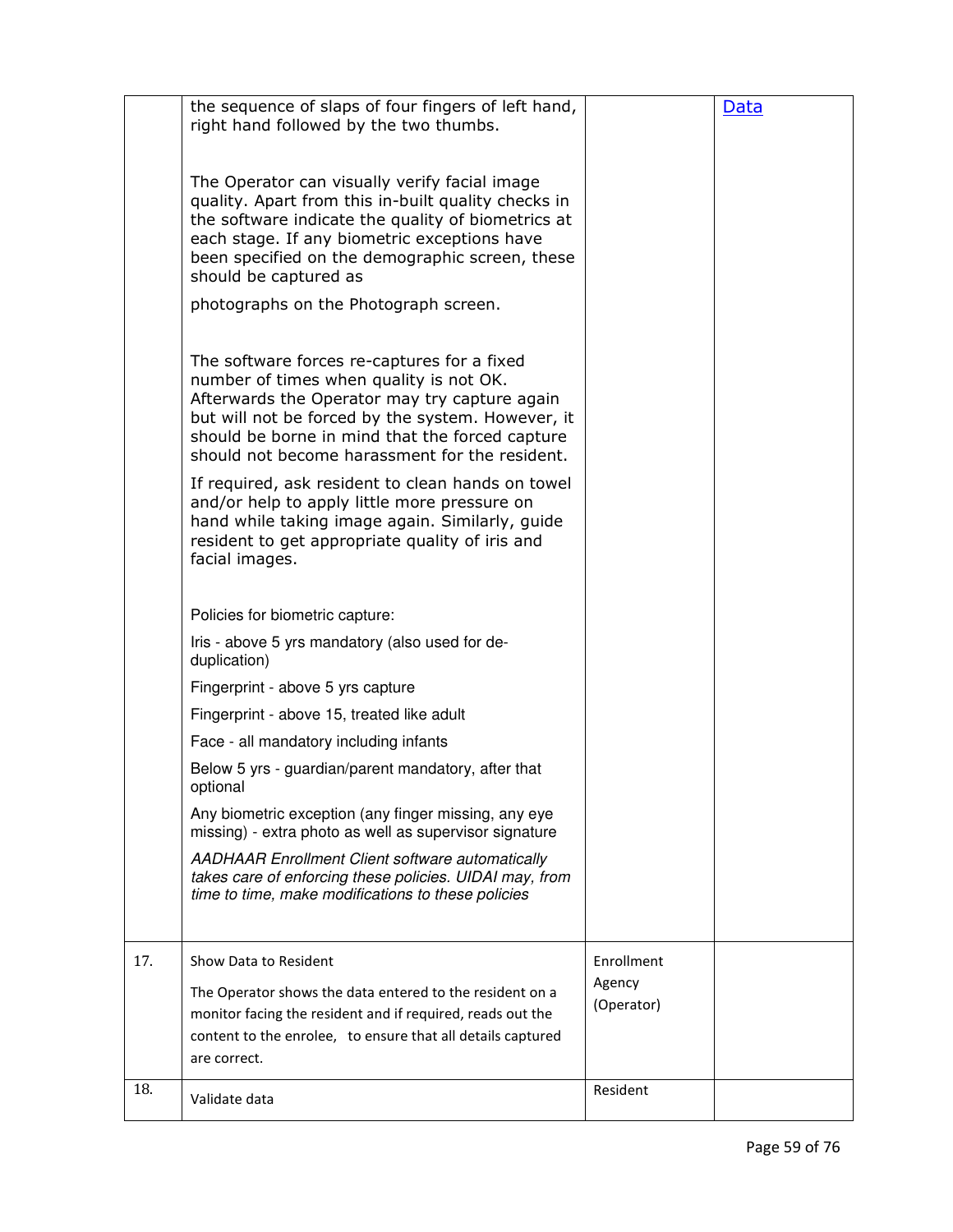|     | The resident will ensure that all details entered in                                                                |                      |                                                           |
|-----|---------------------------------------------------------------------------------------------------------------------|----------------------|-----------------------------------------------------------|
|     | Demographic form are correct.                                                                                       |                      |                                                           |
| 19. | <b>Correction Required?</b>                                                                                         | Resident             |                                                           |
|     | In case any errors are pointed out to the<br>Operator. go to step no.20, Correct Data                               |                      |                                                           |
|     | Else go to step no. 21, Approve.                                                                                    |                      |                                                           |
| 20. | Correct Data                                                                                                        | Enrollment           |                                                           |
|     | The EA Operator then corrects the errors pointed<br>out and again shows the data to the resident.                   | Agency<br>(Operator) |                                                           |
| 21. | Approve                                                                                                             | <b>Resident</b>      |                                                           |
|     | If no corrections are required, resident will<br>approve the data.                                                  |                      |                                                           |
| 22. | Provide Own Fingerprint to Sign-off the data<br>capture                                                             | Enrollment<br>Agency |                                                           |
|     | The Operator will then provide own Fingerprint<br>to sign-off the data captured.                                    | (Operator)           |                                                           |
|     | CIDR will process for an operator that is enrolled<br>and has been added to valid operator list by EA.              |                      |                                                           |
| 23. | Record and Get Supervisor to Sign Off<br>Exceptions                                                                 | Enrollment<br>Agency | 5.1.6                                                     |
|     | The Supervisor may sign off any exceptions<br>observed in Data Collection.                                          | (Operator)           | <b>Handling</b><br><b>Exceptions</b>                      |
| 24. | Print Consent Letter and Acknowledgement                                                                            | Enrollment           | 5.2.3                                                     |
|     | Print Acknowledgement slip and provide to                                                                           | Agency<br>(Operator) | <b>Acknowledge</b><br>ment Slip and                       |
|     | resident.                                                                                                           |                      | Consent<br>Letter(draft<br>format)                        |
| 25. | Take Consent and file it                                                                                            | Enrollment           |                                                           |
|     | Operator will take Resident's consent<br>(signature/thumb impression) and file this copy.                           | Agency<br>(Operator) |                                                           |
| 26. | Take Backup for Transfer                                                                                            | Enrollment           | External                                                  |
|     | Operator maintains backup of data captured. Also, Operator<br>exports data to a memory stick and keeps it ready for | Agency<br>(Operator) | <b>Process</b><br>Refer 1 <sup>st</sup> Mile<br>Logistics |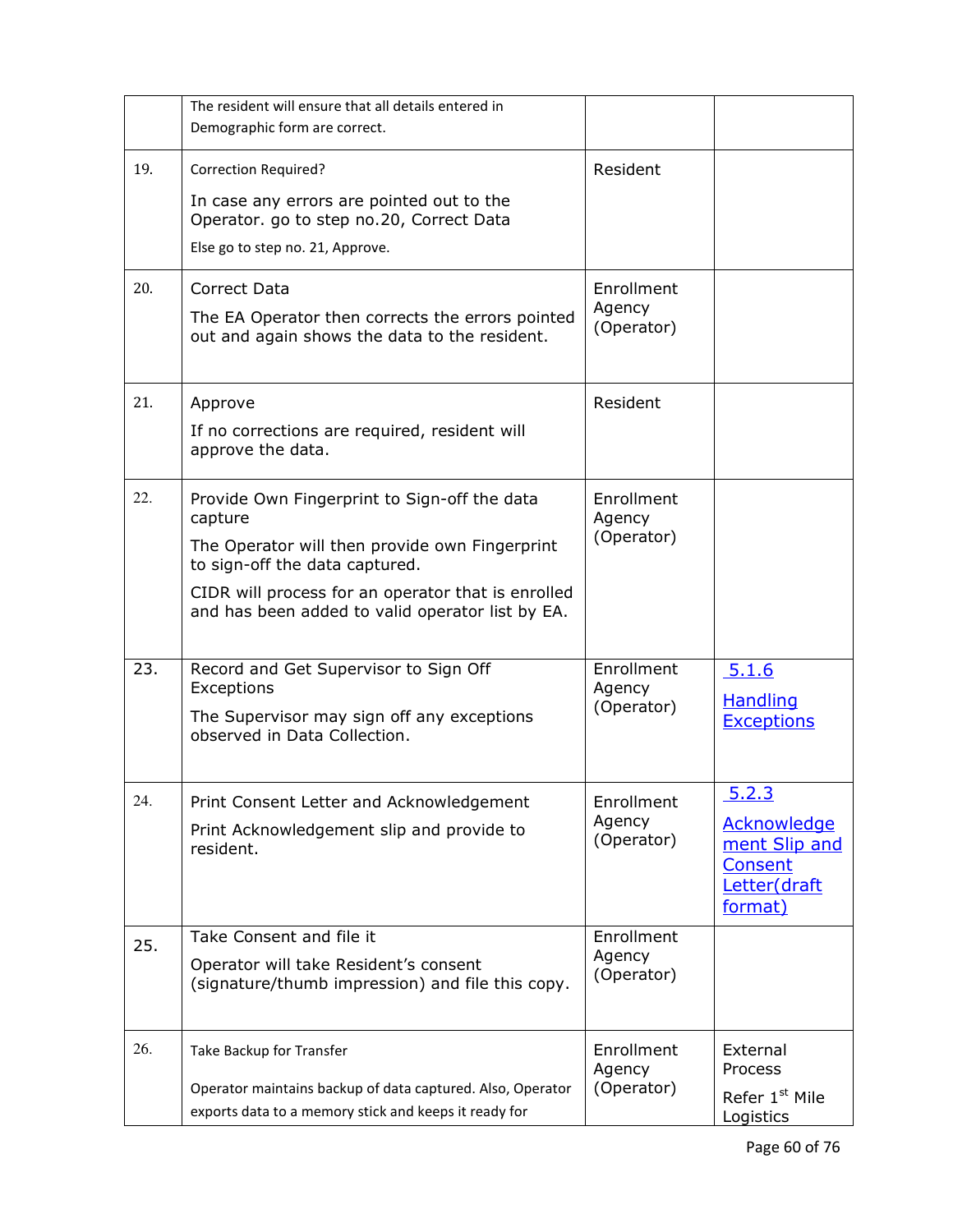| transfer at a specified location.<br>Refer 1 <sup>st</sup> Mile Logistics Process for Data Transfer flow and<br>Guidelines | Process for<br>Data Transfer<br>flow and<br>Guidelines |
|----------------------------------------------------------------------------------------------------------------------------|--------------------------------------------------------|
| End                                                                                                                        |                                                        |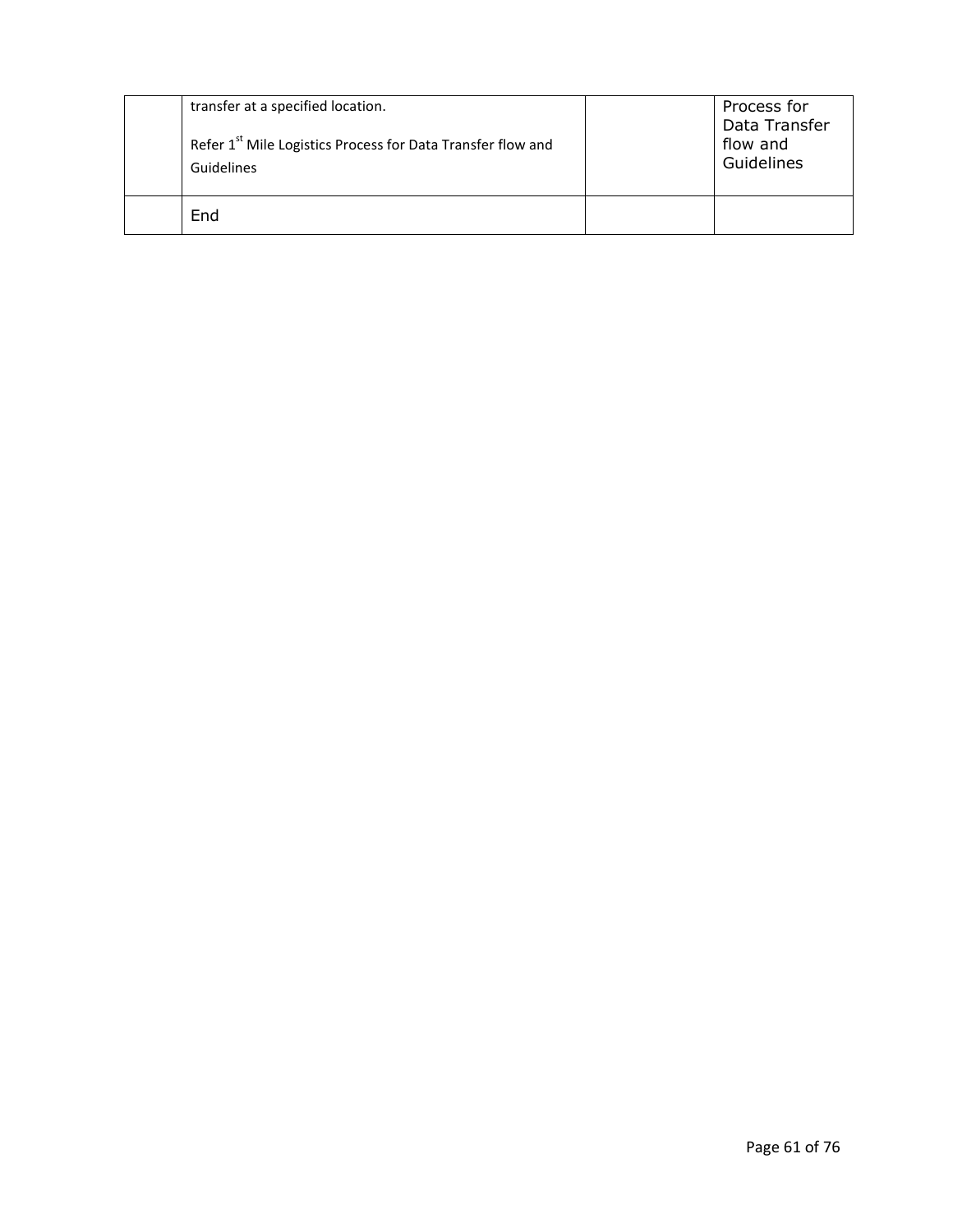

# **4.7 Verification Sub Process Flow**

## **4.8 Verification Sub Process Description**

| S. No | <b>Step</b>                                                                                                                                                                    | <b>Responsibility</b>     | Reference                                                             |
|-------|--------------------------------------------------------------------------------------------------------------------------------------------------------------------------------|---------------------------|-----------------------------------------------------------------------|
|       | Start<br>It is essential that key demographic data is verified properly.                                                                                                       |                           |                                                                       |
| 1.    | Type of Verification<br>2 Distinct methods of verification are discussed in this<br>document<br>Based on supporting documents<br>٠<br>Based on introducer system<br>٠          | Registrar                 |                                                                       |
| 2.    | <b>Verify Documents</b><br>Registrar's Supervisor verifying the documents should be a<br>pre enrolled resident. He may be covered during the special<br>drive for Introducers. | Registrar<br>(Supervisor) | 5.1.3.<br>Documents for<br><b>Verifying Pol,</b><br><b>PoAand DoB</b> |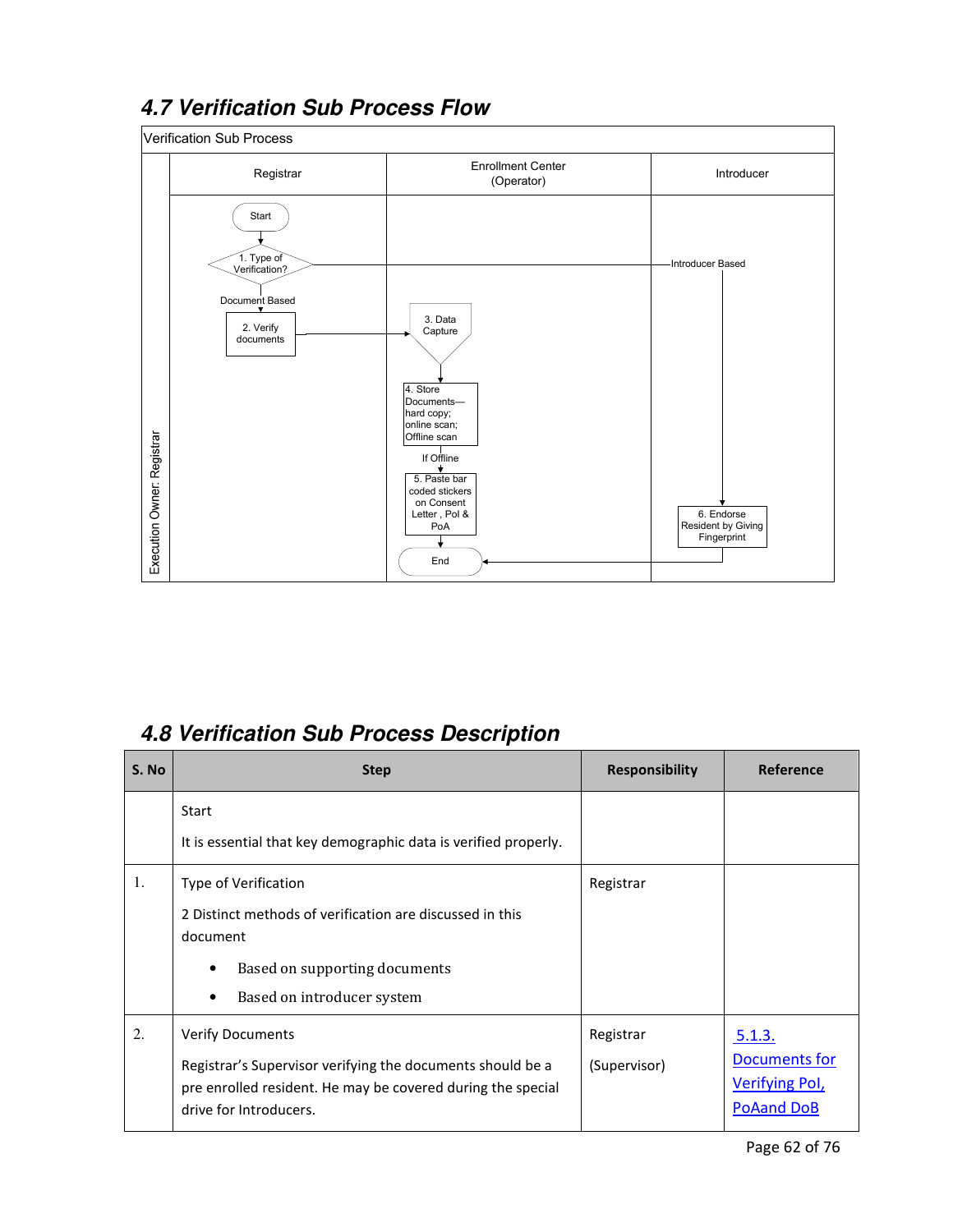|    | For Verification based on Documents, the Registrar's<br>Supervisor present at the Enrollment Centre will verify the<br>documents and sign/stamp the documents as a proof of<br>Verification.<br>If pre-enrollment data is used Registrar's Supervisor will<br>verify those documents (like Ration Card, NREGA job card<br>$etc.$ ).<br>In case Enrollment form is used for filling demographic data,<br>then Supervisor will verify form details against Pol, PoA, DoB<br>documents.<br>Verify Name, Date of Birth, Address against Pol, DoB and PoA<br>documents. Refer Guideline 5.1.3 for list of applicable<br>documents.<br>Verify Name and UID of Parent/Guardian in case of children.<br>Registrar's Supervisor will then sign and stamp the photocopy<br>of documents verified. |                                        |                                                                                                             |
|----|-----------------------------------------------------------------------------------------------------------------------------------------------------------------------------------------------------------------------------------------------------------------------------------------------------------------------------------------------------------------------------------------------------------------------------------------------------------------------------------------------------------------------------------------------------------------------------------------------------------------------------------------------------------------------------------------------------------------------------------------------------------------------------------------|----------------------------------------|-------------------------------------------------------------------------------------------------------------|
| 3. | Capture Demographic and Biometrics Data and Ready for<br><b>Transfer Sub Process</b><br>After verification by Registrar, the Operator will follow the<br>process of capturing Demographic and Biometrics Data and<br>keep it ready for transfer to CIDR.<br>Refer 4.5 Capture Demographic and Biometrics Data and<br>Ready for Transfer Sub Process                                                                                                                                                                                                                                                                                                                                                                                                                                     | <b>Enrollment Agency</b><br>(Operator) | 4.5 Capture<br>Demographic and<br><b>Biometrics Data</b><br>and Ready for<br><b>Transfer Sub</b><br>Process |
| 4. | <b>Store Documents</b><br>These documents need to be maintained by the Registrar at<br>least for 7 years from the date of capture or as specified by<br>UIDAI from time to time.<br>In case of any legal requirements, Registrar shall furnish<br>necessary documents as required by UIDAI.<br>The Registrar may store documents in either<br>Hard copy or<br>Digitise documents by online scanning during the<br>process of data capture or<br>Digitise documents offline and allot Document<br>Identification Number(DIN) - barcode<br>Registrar to prescribe suitable documentation management<br>system for easy tracking and retrieval of documents.<br>If Scanned offline, bar coding can be useful in tracking, as                                                               | <b>Enrollment Agency</b><br>(Operator) |                                                                                                             |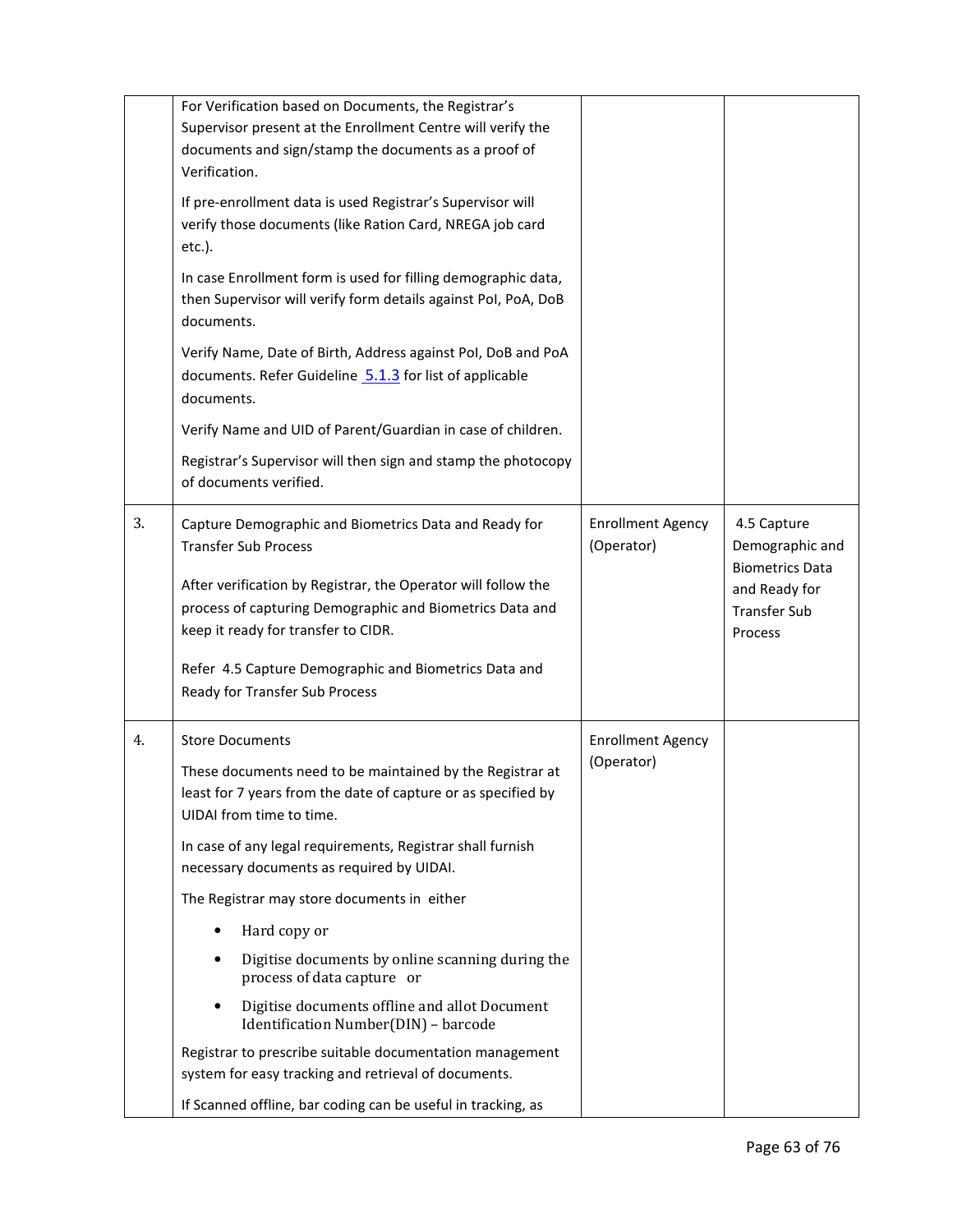|    | explained in step no.5.                                                                                                                                                                                                                                                                                                                                                                                                                                                                                                                                                                                                                                                                                                                                          |                                        |  |
|----|------------------------------------------------------------------------------------------------------------------------------------------------------------------------------------------------------------------------------------------------------------------------------------------------------------------------------------------------------------------------------------------------------------------------------------------------------------------------------------------------------------------------------------------------------------------------------------------------------------------------------------------------------------------------------------------------------------------------------------------------------------------|----------------------------------------|--|
|    | Else End.                                                                                                                                                                                                                                                                                                                                                                                                                                                                                                                                                                                                                                                                                                                                                        |                                        |  |
| 5. | Paste bar coded stickers on Consent Letter, Pol and PoA<br>To save on online scanning cost and time, a Registrar may opt<br>for offline scanning of documents. If this is the case, the<br>Operator will paste pre-printed bar coded stickers on these<br>documents. The bar code will be read and stored on the<br>Resident file.<br>When scanning of documents will take place at a later stage,<br>then the bar code reader will read the bar code on any of<br>these documents. Pol, PoA documents will then be scanned<br>and attached to the data file of the Resident that is retrieved<br>using bar code.                                                                                                                                                | <b>Enrollment Agency</b><br>(Operator) |  |
| 6. | Endorse Resident by giving fingerprint<br>The Introducer will go through all the details to ensure that<br>he endorses correctly. The Introducer ensures that all the<br>residents that he is about to endorse are known and given<br>particulars are correct. The concept of inclusiveness should<br>not take away the credibility of the Introducer system. Any<br>false verification by Introducer shall make him liable for legal<br>action.<br>The Introducer can endorse a resident and vouch for the<br>validity of Resident's information by giving his/her<br>thumbprint in the enrollment software's "Review" tab. In<br>addition he/she should sign the Enrollment form endorsing<br>the resident.<br>Introducer will validate by giving fingerprint. | Introducer                             |  |
|    | End                                                                                                                                                                                                                                                                                                                                                                                                                                                                                                                                                                                                                                                                                                                                                              |                                        |  |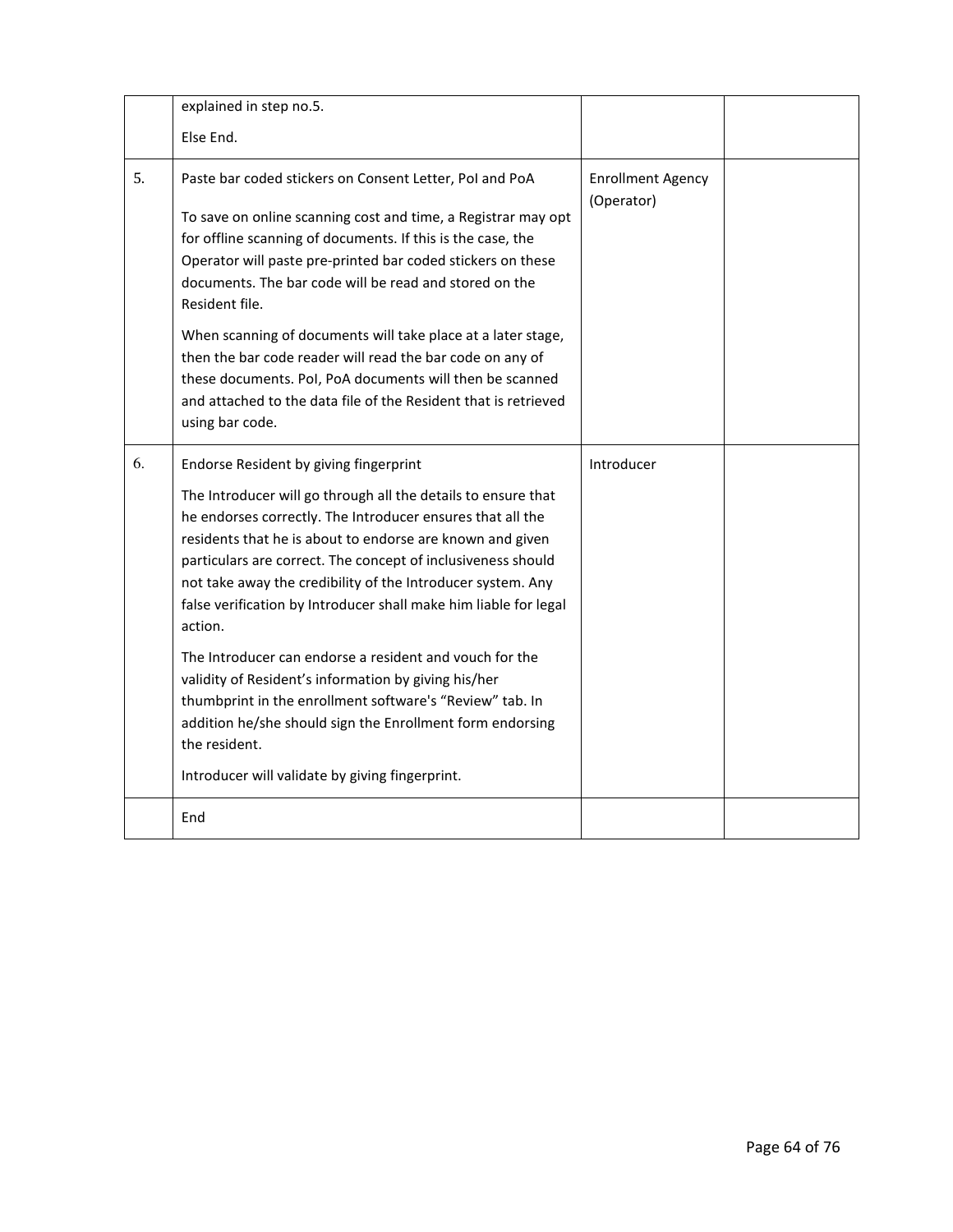# **5. Appendix**

## **5.1 Standards and Guidelines**

## **5.1.1 KYR Standards for Collecting Demographic Data**

| <b>Information</b>                 | <b>Fields</b>                           | <b>Verification</b> | <b>Verification Procedure</b>                                                                                   |
|------------------------------------|-----------------------------------------|---------------------|-----------------------------------------------------------------------------------------------------------------|
|                                    |                                         | <b>Required</b>     |                                                                                                                 |
|                                    |                                         |                     |                                                                                                                 |
|                                    | Name                                    | Yes                 | • Any of the POI documents                                                                                      |
| Personal                           |                                         |                     | • Introducer for people who have<br>no documents                                                                |
|                                    | Date of Birth ##                        | No                  | $---$                                                                                                           |
| Details                            |                                         |                     |                                                                                                                 |
|                                    | Gender                                  | No                  | $---$                                                                                                           |
|                                    |                                         |                     | • Any of the POI documents                                                                                      |
|                                    | <b>Residential Address(For</b>          |                     | • Introducer for people who have                                                                                |
| <b>Address Details</b>             | UID letter delivery and                 | Yes                 | no documents                                                                                                    |
|                                    | other communications)                   |                     | • Address will be physically<br>verified during UID letter                                                      |
|                                    |                                         |                     | delivery. But Resident's physical                                                                               |
|                                    |                                         |                     | presence not required during                                                                                    |
|                                    |                                         |                     | letter delivery                                                                                                 |
|                                    | Father's/Husband's/<br>Guardian's Name* | Conditional         | • No Verification of Father/<br>Husband/ Guardian in the case of                                                |
|                                    |                                         |                     | adults                                                                                                          |
|                                    | Father's/Husband's/                     | Conditional         | • No Verification of Mother/Wife/                                                                               |
|                                    | Guardian's UID*                         |                     | Guardian in the case of adults                                                                                  |
| Parent/ Guardian<br><b>Details</b> |                                         |                     |                                                                                                                 |
|                                    | Mother's/Wife's/                        | Conditional         |                                                                                                                 |
|                                    | Guardian's Name*                        |                     |                                                                                                                 |
|                                    |                                         |                     |                                                                                                                 |
|                                    | Mother's/Wife's/                        | Conditional         |                                                                                                                 |
|                                    | Guardian's UID*                         |                     |                                                                                                                 |
|                                    |                                         |                     |                                                                                                                 |
| <b>Introducer Details</b>          | Introducer Name**                       | Yes                 | • Introducer's Name, UID on the                                                                                 |
|                                    | Introducer's UID**                      |                     | form<br>• Introducer's thumbprint                                                                               |
|                                    |                                         |                     | endorsing the resident in the                                                                                   |
|                                    |                                         |                     | Review tab of the enrollment                                                                                    |
|                                    |                                         |                     | software. In case Introducer is                                                                                 |
|                                    |                                         |                     | not present at the time of<br>enrollment, he/she can review                                                     |
|                                    |                                         |                     | the list later and endorse.                                                                                     |
| <b>Contact Details</b>             | Mobile Number                           | No                  | $---$                                                                                                           |
|                                    | <b>Email Address</b>                    | No                  | $---$                                                                                                           |
|                                    |                                         |                     |                                                                                                                 |
|                                    |                                         |                     | ## A flag is maintained to indicate if Date of Birth (DoB) is verified, declared, or approximate. In case exact |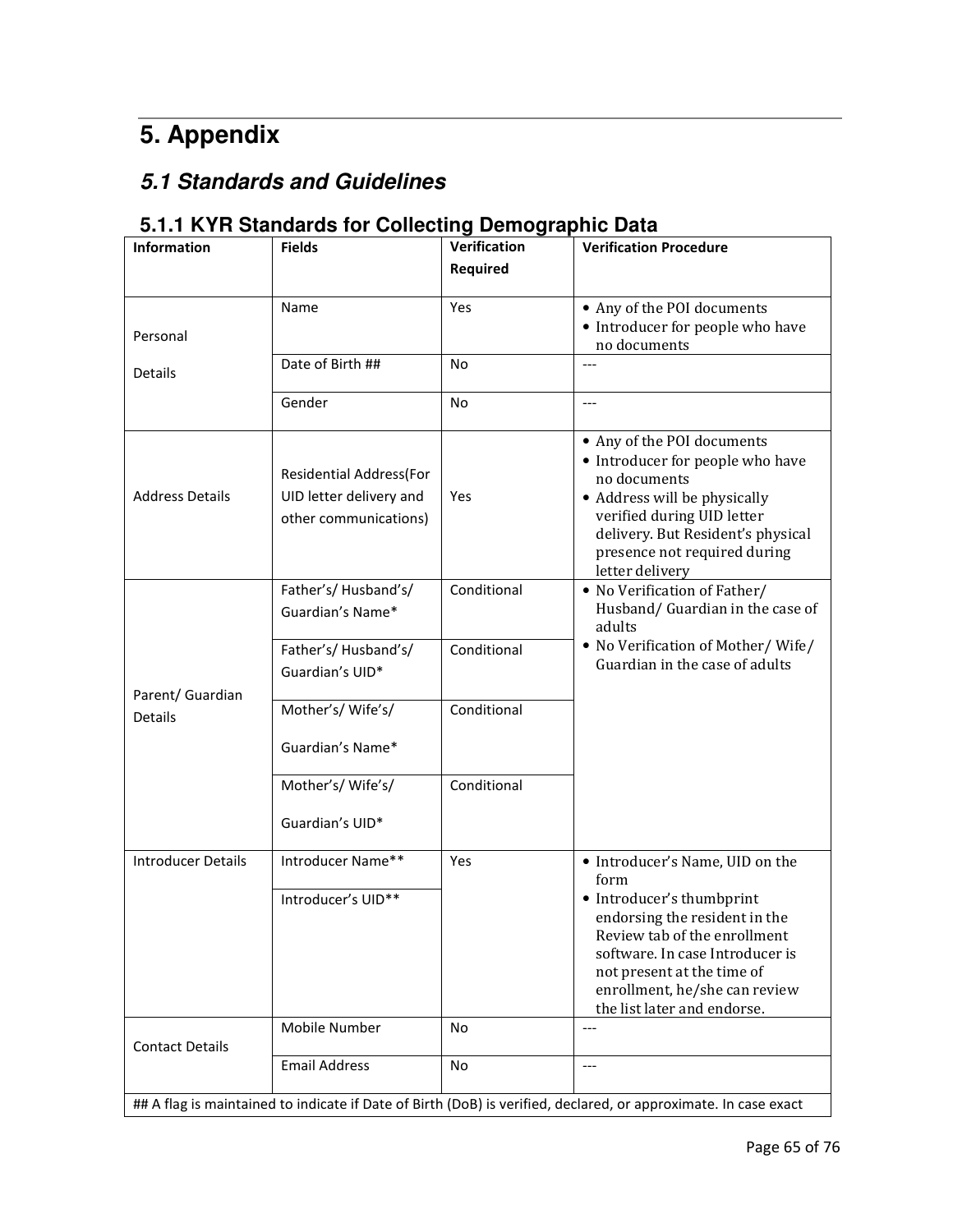DoB is not known, resident should indicate the age only. Enrollment software has the provision to capture age & calculate the year of birth.

\* For infants, Father/ Mother/ Guardian's name (at least one) and UID is mandatory.

\* For children under a particular age, biometric de-duplication will not be done. Hence their UID will be flagged as such until they are biometrically de-duplicated at a later age. Their UID will be linked to at least one of the parent's UID.

\* In the case the adult is not in a position or does not want to disclose, name of either Father/ Husband/ Guardian or Mother/ Wife/ Guardian, select the flag in the enrollment software to indicate that resident has not given the relationship details.

\*\* For residents with no document proof, an "Introducer" should certify his/ her identity.

### **5.1.2 Detailed Guidelines for Recording Demographic Data**

#### ι. Name

1. The Enrollment Agency should verify the proof of identity documents produced by the individual before recording the name.

2. The name of the person in full should be entered in the boxes provided for this purpose. Leave single box between two separate words.

3. It is very important to write the person's name very carefully and correctly. For example, the respondent may tell that his name is V. Vijayan whereas his full name may be Venkatraman Vijayan and similarly R. K. Srivastava's full name may actually be Ramesh Kumar Srivastava. Similarly, a female enrolee may tell her name as K. S. K. Durga while her full name may be Kalluri Surya Kanaka Durga.

4. Ascertain from her/him the expansion of her/his initials and check the same in the documentary evidence produced before recording the name in full.

5. In case of difference in the name declared and the one in document (PoI), the name as declared by the resident may be recorded by the Enrollment Agency provided the difference is only in spelling.

6. If two documentary proofs produced by the enrolee have variation in the same name (i.e., with initials and full name), the enrolee's preferred name should be recorded.

7. Sometimes the infants and children may not have been named yet. Please try to ascertain the intended name for the child by explaining to the enrolee the importance of capturing the name of the individual for allotting UID.

8. In case of non availability of supporting documents for PoI, the name should be recorded with the assistance of the Introducer.

#### Date of Birth (DoB)

9. Write date of birth of Enrollment Agency, indicating day, month and year in the relevant boxes provided. Record the day (2 digits), month (2 digits) and year (4 digits).

10. In the Date of Birth Field, depending on the clarity / proof provided by the resident, following should be captured:

• "V" – When the DoB can be verified from a documentary evidence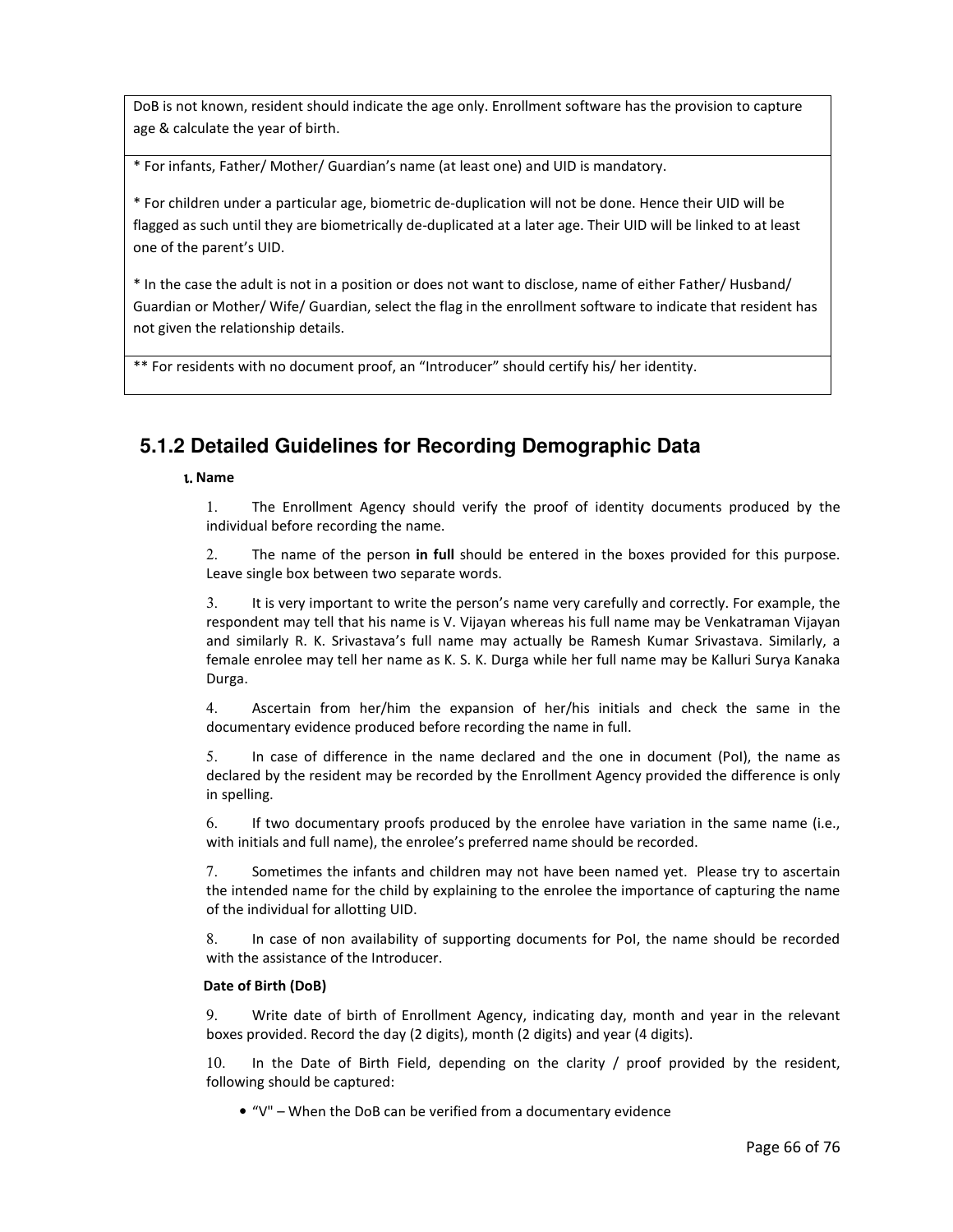• "D" – When resident declares the DoB without any documentary evidence

 $\bullet$  "A" – When the resident is unable to give exact DoB and the approximate age has been given

#### ιι. Gender:

1. Gender has to be recorded by the Enrollment Agency as declared by the enrolee in the box provided by recording Male, Female or Transgender 'M' or 'F' or 'T' respectively.

#### ιιι. Residential Address:

1. Record the residential address in the boxes provided.

2. The address should be recorded as available in the documentary evidence produced by the enrolee. Leave space between two words. Please ensure that the particulars are filled up correctly.

3. In line 1 of the address capture "care of" persons name if any. (Usually this has to be captured for children and old age people living with parents and children respectively). If not available, leave the Address line 1 blank.

4. Generally in rural areas, Building number, House number etc. are not available. If not available leave the address line 2 blank.

- 5. Write the Street Name, if any, in Address line 3, otherwise leave it blank.
- 6. Write major/minor landmark if any in address line 4 otherwise leave it blank.
- 7. Write name of Mohalla/Locality/Post Office in address line 5, otherwise leave it blank.
- 8. Name of the village/town/city is to be written in address line 6.
- 9. Write the name of District and State in address line 6 and 7.
- 10. Ascertain the Postal Index Number Code(PIN code) and record in the boxes.

#### ιϖ. Parent/ Spouse /Guardian Information (Conditional)

1. Filling the father / husband / guardian or Mother / Wife / Guardian field is mandatory for all. If they are enrolled their UID should be recorded.

2. In case the adult is not in a position or does not want to disclose, xxx should be recorded in the field.

3. In case of children below the age of 5 years one of the parents' or guardian's name is recorded and UID or Enrollment Number is recorded. It is mandatory.

4. If the child's father /mother / guardian has / have not enrolled and / or do / does not possess an UID at the time of enrollment, the enrollment of that child cannot be done unless the above requirements are fulfilled.

#### ϖ. Relationship type (Conditional):

1. This field is mandatory if the information in the above field is available, otherwise leave this field as blank.

2. Here the relationship type of the above field to be recorded as "F" for Father, "M" for Mother, "H" for Husband, "W" for Wife and "G" for Guardian.

#### ϖι. Introducers Name (Conditional):

1. Name of the Introducer has to be recorded in this field in case where enrolee is not able to produce any documentary evidence as PoI and PoA.

2. When the enrolee depends on Introducer for proof of verification, the UID of the Introducer is mandatory.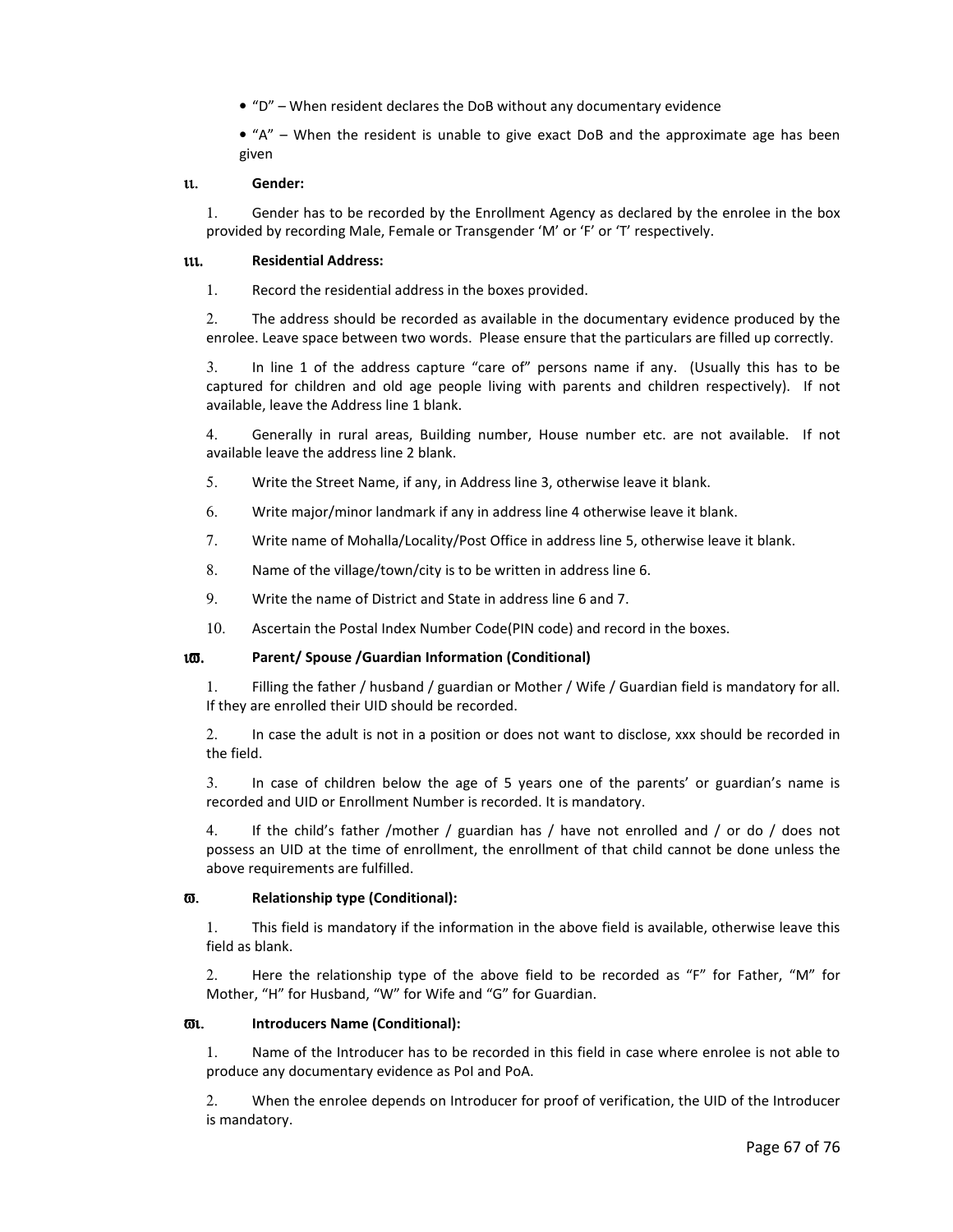#### ϖιι. Mobile Number (optional):

1. If the enrolee possesses and is willing to provide his/her mobile/landline number, this optional field can be filled in.

#### ϖιιι. Email address (optional):

1. If the enrolee possesses and is willing to provide his/her e-mail ID, this optional field can be filled in.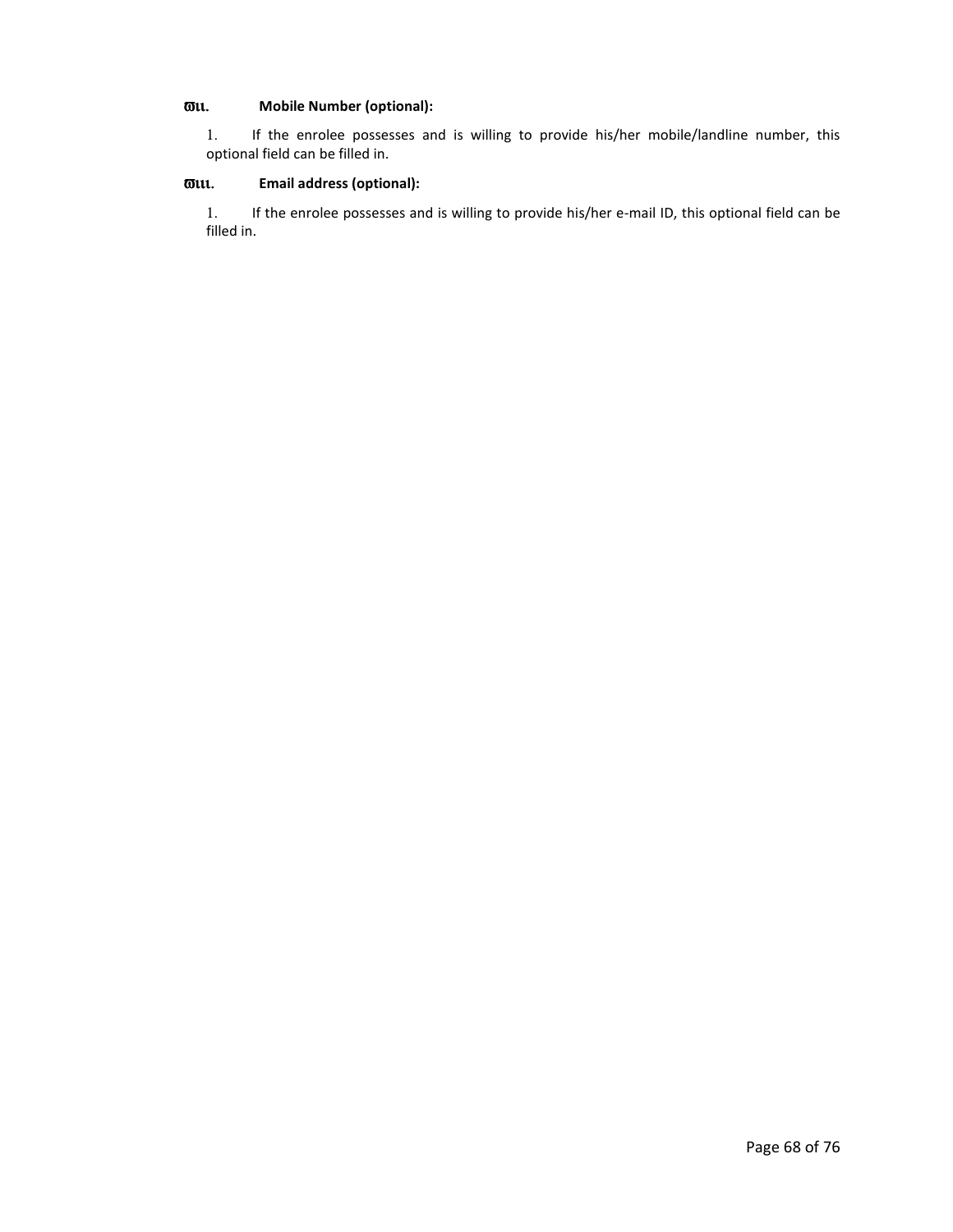# **5.1.3 Documents for Verifying PoI, PoAand DoB**

| <b>Support Pol Documents Containing Name and Photo</b>                                                    |  |  |  |
|-----------------------------------------------------------------------------------------------------------|--|--|--|
| 1.<br>Passport                                                                                            |  |  |  |
| 2.<br>PAN Card                                                                                            |  |  |  |
| 3.<br>Ration/ PDS Photo Card                                                                              |  |  |  |
| 4.<br>Voter ID                                                                                            |  |  |  |
| 5.<br><b>Driving License</b>                                                                              |  |  |  |
| 6.<br>Government Photo ID Cards                                                                           |  |  |  |
| 7.<br>NREGS Job Card                                                                                      |  |  |  |
| 8.<br>Photo ID issued by Recognized Educational Institution                                               |  |  |  |
| 9.<br>Arms License                                                                                        |  |  |  |
| 10. Photo Bank ATM Card                                                                                   |  |  |  |
| 11. Photo Credit Card                                                                                     |  |  |  |
| 12. Pensioner Photo Card                                                                                  |  |  |  |
| 13. Freedom Fighter Photo Card                                                                            |  |  |  |
| 14. Kissan Photo Passbook                                                                                 |  |  |  |
| 15. CGHS / ECHS Photo Card                                                                                |  |  |  |
| 16. Address Card having Name and Photo issued by Department of Posts                                      |  |  |  |
| 17. Certificate of Identify having photo issued by Group A Gazetted Officer on letterhead                 |  |  |  |
| <b>Supported PoA Documents Containing Name and Address</b>                                                |  |  |  |
| 1.<br>Passport                                                                                            |  |  |  |
| 2.<br><b>Bank Statement/ Passbook</b>                                                                     |  |  |  |
| 3.<br>Post Office Account Statement/Passbook                                                              |  |  |  |
| 4.<br><b>Ration Card</b>                                                                                  |  |  |  |
| 5.<br>Voter ID                                                                                            |  |  |  |
| 6.<br><b>Driving License</b>                                                                              |  |  |  |
| 7.<br>Government Photo ID cards                                                                           |  |  |  |
| 8.<br>Electricity Bill (not older than 3 months)                                                          |  |  |  |
| 9.<br>Water bill (not older than 3 months)                                                                |  |  |  |
| 10. Telephone Landline Bill (not older than 3 months)                                                     |  |  |  |
| 11. Property Tax Receipt (not older than 3 months)                                                        |  |  |  |
| 12. Credit Card Statement (not older than 3 months)                                                       |  |  |  |
| 13. Insurance Policy                                                                                      |  |  |  |
| 14. Signed Letter having Photo from Bank on letterhead                                                    |  |  |  |
| Signed Letter having Photo issued by registered Company on letterhead<br>15.                              |  |  |  |
| 16. Signed Letter having Photo issued by Recognized Educational Instruction on letterhead                 |  |  |  |
| 17. NREGS Job Card                                                                                        |  |  |  |
| 18. Arms License                                                                                          |  |  |  |
| 19. Pensioner Card                                                                                        |  |  |  |
| 20. Freedom Fighter Card                                                                                  |  |  |  |
| 21. Kissan Passbook                                                                                       |  |  |  |
| 22. CGHS / ECHS Card                                                                                      |  |  |  |
| 23. Certificate of Address having photo issued by MP or MLA or Group A Gazetted Officer on letterhead     |  |  |  |
| 24. Certificate of Address issued by Village Panchayat head or its equivalent authority (for rural areas) |  |  |  |
| 25. Income Tax Assessment Order                                                                           |  |  |  |
| 26. Vehicle Registration Certificate                                                                      |  |  |  |
| 27. Registered Sale / Lease / Rent Agreement                                                              |  |  |  |
| 28. Address Card having Photo issued by Department of Posts                                               |  |  |  |
| 29. Caste and Domicile Certificate having Photo issued by State Govt.                                     |  |  |  |
| <b>Supported Proof of DoB Documents</b>                                                                   |  |  |  |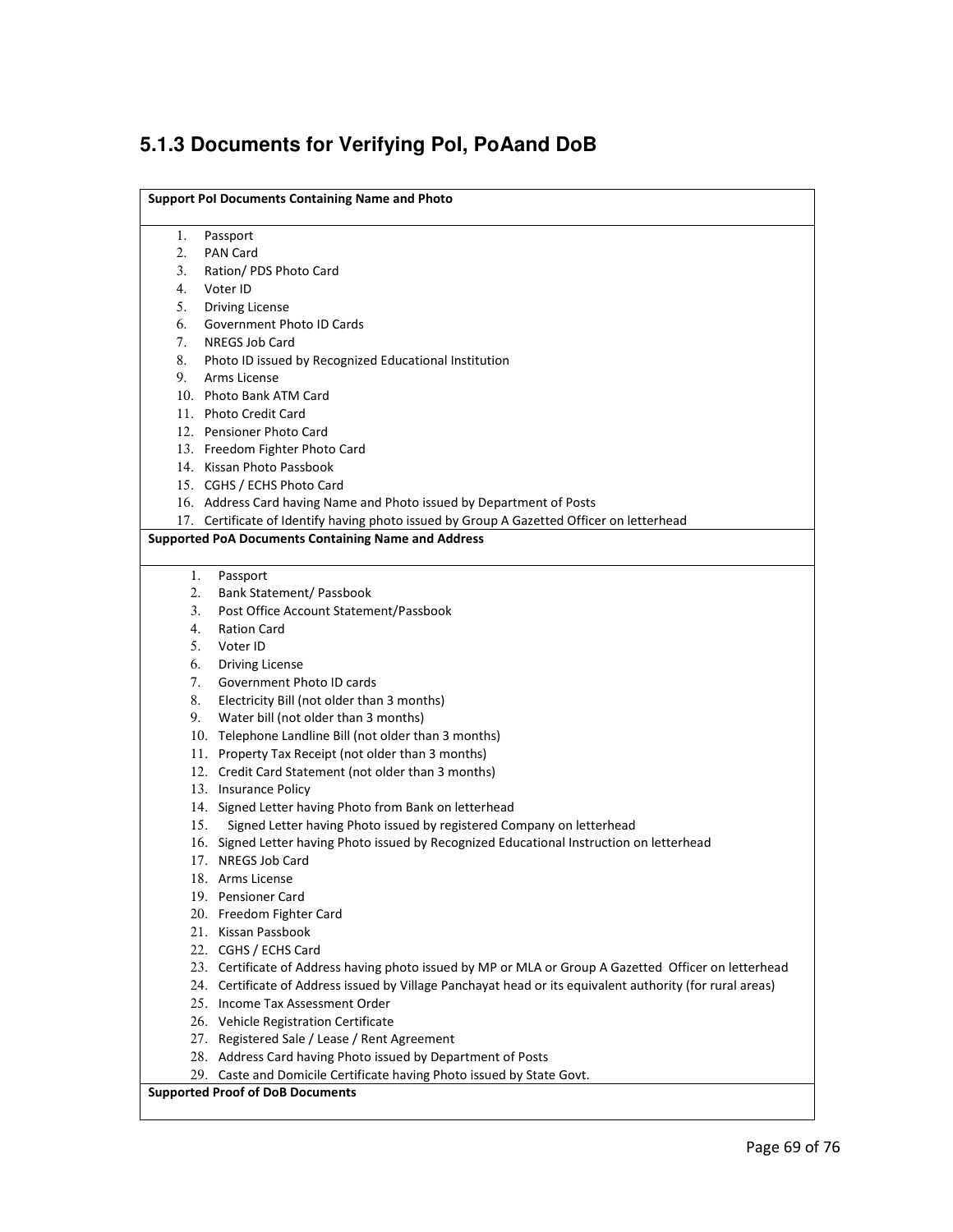- 1. Birth Certificate
- 2. SSLC Book/Certificate
- 3. Passport
- 4. Certificate of Date of Birth issued by Group A Gazetted Officer on letterhead

### **5.1.4 Biometric Data Capture Standards**

The biometrics are to be collected by the Enrolling Agency based on the standards laid down by the UIDAI. The recommended standards for the capture of facial image, finger prints and the iris are as follows:

#### i. Face Image Capture

| <b>Key Decisions</b>                   | <b>Summary of Decisions</b>                                                                                                               |  |
|----------------------------------------|-------------------------------------------------------------------------------------------------------------------------------------------|--|
| <b>Enrollment</b>                      |                                                                                                                                           |  |
| Image capture                          | Full frontal, 24 bit colour                                                                                                               |  |
| Digital / Photographic<br>requirements | Per ISO 19794-5 Section 7.3, 7.4, 8.3 and 8.4 with Section 8.3 of<br>Technical Corrigendum 2.<br>Inter-eye distance - minimum 120 pixels. |  |
| Pose                                   | Per ISO 19794-5 Section 7.2.2                                                                                                             |  |
| Expression                             | Neutral expression. Specified as best practices.                                                                                          |  |
| Illumination                           | Per ISO 19794-5 Section 7.2.7                                                                                                             |  |
| Eye Glasses                            | Per ISO 19794-5 Section 7.2.11                                                                                                            |  |
| Accessories                            | Permissible for medical and ethical reasons only.                                                                                         |  |
| Multiple samples of face               | Yes. Recommended for automatic face recognition.                                                                                          |  |
| Operational                            | Per ISO 19794-5 Section 7.2.4 - 7.2.10                                                                                                    |  |
| Assistance                             | Yes. Specified as best practices.                                                                                                         |  |
| Segmentation and feature<br>extraction | Recommended for automatic face recognition                                                                                                |  |
| Quality check                          | Yes. Specified as best practice.                                                                                                          |  |
| Storage and compression                | Uncompressed image strongly recommended. For legacy reasons,<br>lossless JPEG 2000 colour accepted.                                       |  |
| Authentication                         |                                                                                                                                           |  |
| Image capture                          | Same as enrollment                                                                                                                        |  |
| Compression                            | JPEG 2000 colour compression recommended. Compression ratio<br>to be less than 10:1                                                       |  |
| Number of Images                       | One full frontal image                                                                                                                    |  |

#### ii. Finger Print Capture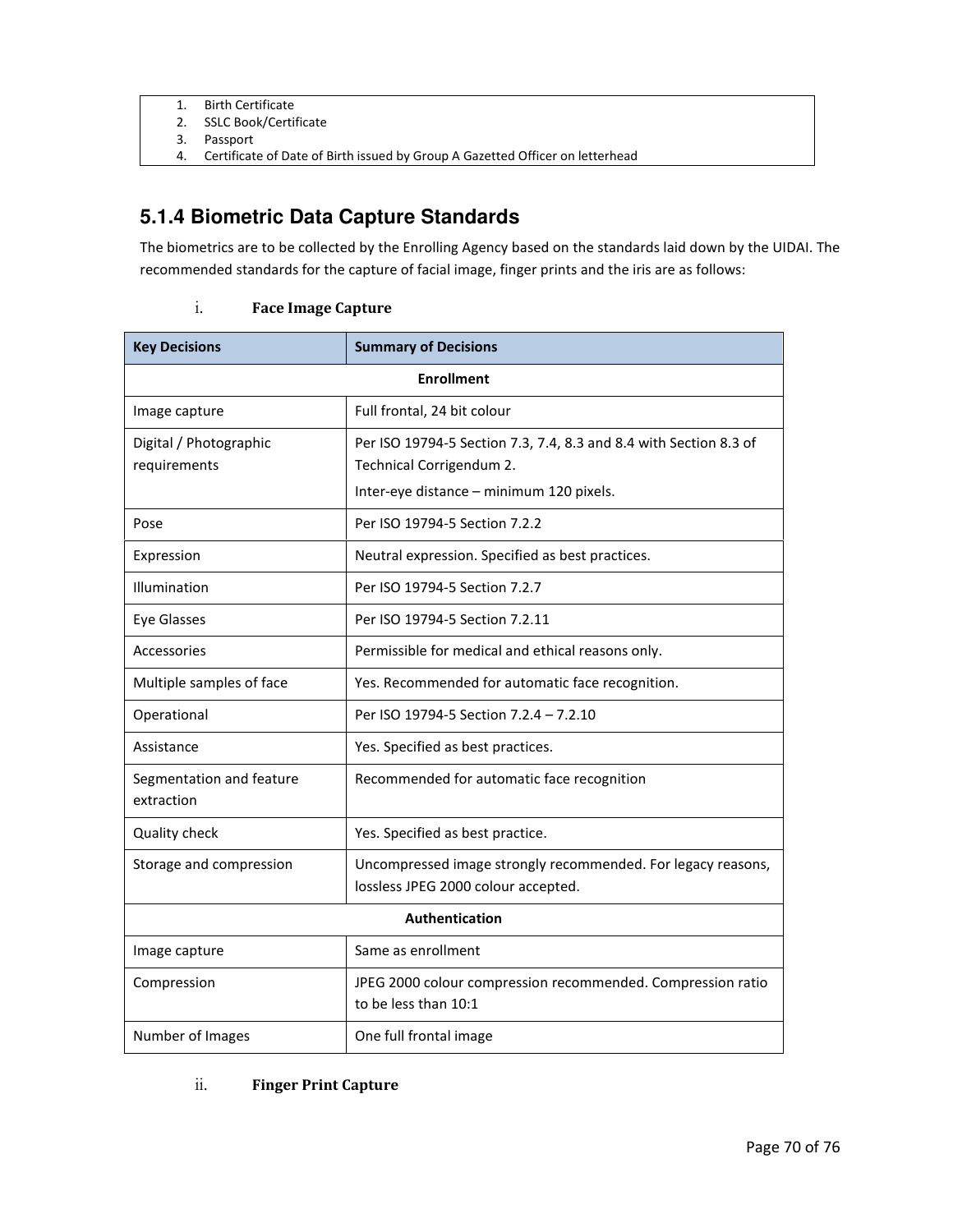| <b>Key Decisions</b>                    | <b>Summary of Decisions</b>                                                                            |  |  |  |
|-----------------------------------------|--------------------------------------------------------------------------------------------------------|--|--|--|
| <b>Enrollment</b>                       |                                                                                                        |  |  |  |
| Image capture                           |                                                                                                        |  |  |  |
| Plain or rolled                         | Plain, live scan                                                                                       |  |  |  |
| Number of fingers                       | Ten                                                                                                    |  |  |  |
| Device characteristics                  | Setting level 31 or above, EFTS/F certified                                                            |  |  |  |
| Quality check                           | Yes - Specified as best practice. Avoid NFIQ quality 4 and 5<br>level fingerprints.                    |  |  |  |
| <b>Operational</b>                      |                                                                                                        |  |  |  |
| Assistance                              | Yes - Specified as best practice                                                                       |  |  |  |
| Corrective measure                      | Yes - Specified as best practice                                                                       |  |  |  |
| Storage and transmission<br>Compression | Uncompressed image strongly recommended. For legacy<br>reasons, JPEG 2000 or WSQ compression accepted. |  |  |  |
| Storage format                          | Per ISO Section 8.3 No deviation necessary                                                             |  |  |  |
| Minutiae format                         | Per ISO Section 8.3. No deviation necessary                                                            |  |  |  |
| Multi-finger fusion algorithm           | Recommended. Application dependent.                                                                    |  |  |  |
| <b>Authentication</b>                   |                                                                                                        |  |  |  |
| Image capture                           |                                                                                                        |  |  |  |
| Number of fingers                       | No minimum, no maximum. Application dependent.<br>Recommended as best practice                         |  |  |  |
| Any finger option                       | Yes. Recommended as best practice                                                                      |  |  |  |
| Retry                                   | Maximum 5. Recommended as best practice.                                                               |  |  |  |
| Device characteristics                  | Setting level 28 or above                                                                              |  |  |  |
| <b>Transmission format</b>              | Per ISO. No tailoring necessary                                                                        |  |  |  |
| Compression                             | JPEG 2000 compression recommended. Compression ratio to<br>be less than 15:1                           |  |  |  |
| Minutiae format                         | Per ISO 19794-2. No tailoring necessary                                                                |  |  |  |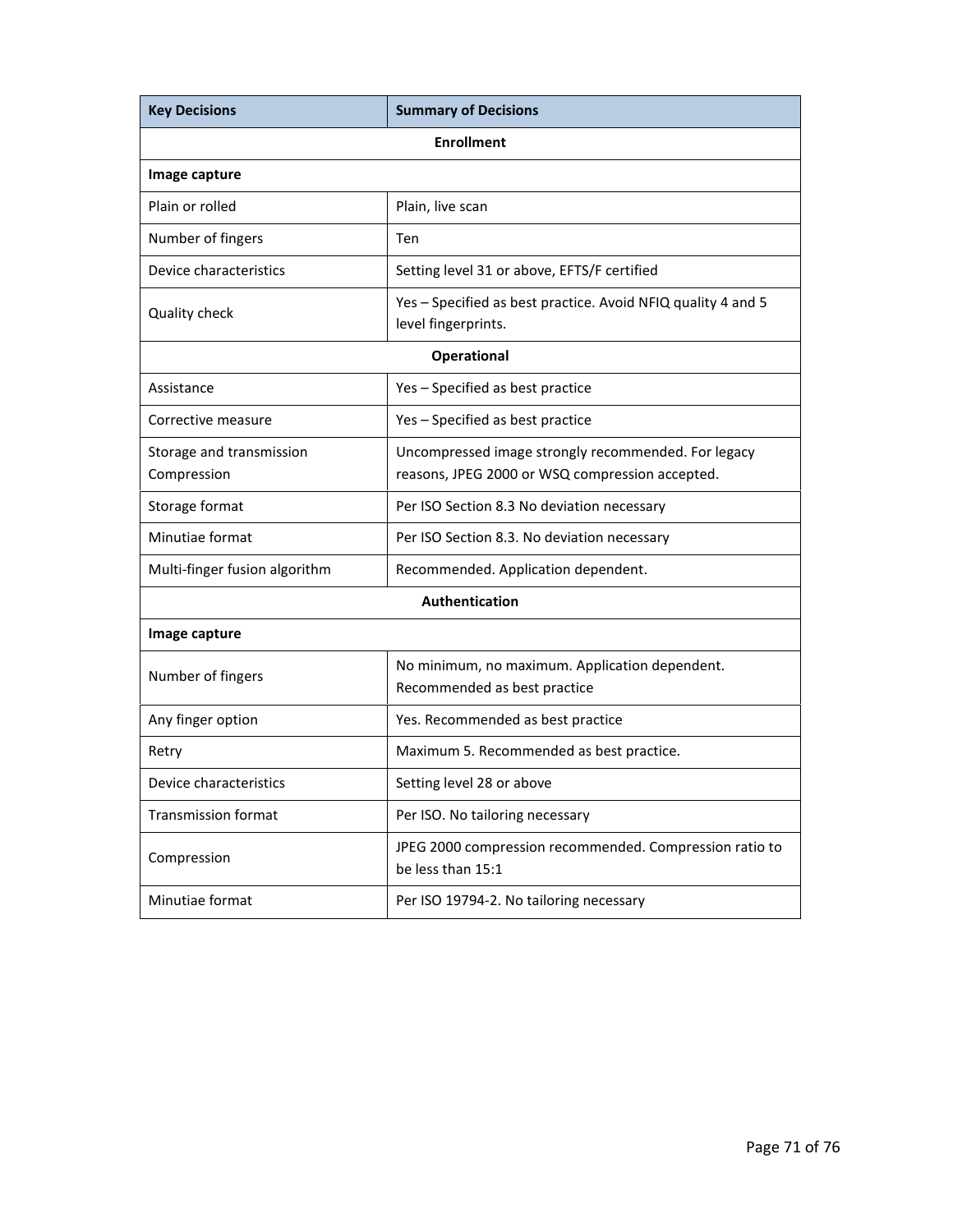### iii. Iris Capture

| <b>Key Decisions</b>           | <b>Summary of Decisions</b>                                                                                                                                |  |
|--------------------------------|------------------------------------------------------------------------------------------------------------------------------------------------------------|--|
| <b>Enrollment</b>              |                                                                                                                                                            |  |
| Image                          | Two eyes, > 140 pixel image diameter (170 pixel preferred), image<br>margin 50% left and right, 25% top and bottom of iris diameter                        |  |
| Device Characteristics         | Tethered, autofocus, continuous image capture, exposure < 33<br>mille-second, distance >300 mm for operator control, > 100mm<br>Enrolee control            |  |
| Operational                    | Operator controlled strongly preferred. No direct natural or<br>artificial light reflection in the eye, capture location: indoor.                          |  |
| Segmentation                   | Non-linear segmentation algorithm                                                                                                                          |  |
| <b>Quality Assessment</b>      | Per IREX II recommendations                                                                                                                                |  |
| <b>Compression and Storage</b> | ISO 19794-6 (2010) data format standard as tailored in Section 11<br>JPEG 2000 or PNG lossless compression, KIND VGA of Table A.1 of<br>ISO 19794-6 (2010) |  |
| Authentication                 | Same as enrollment except One and / or two eyes JPEG 2000                                                                                                  |  |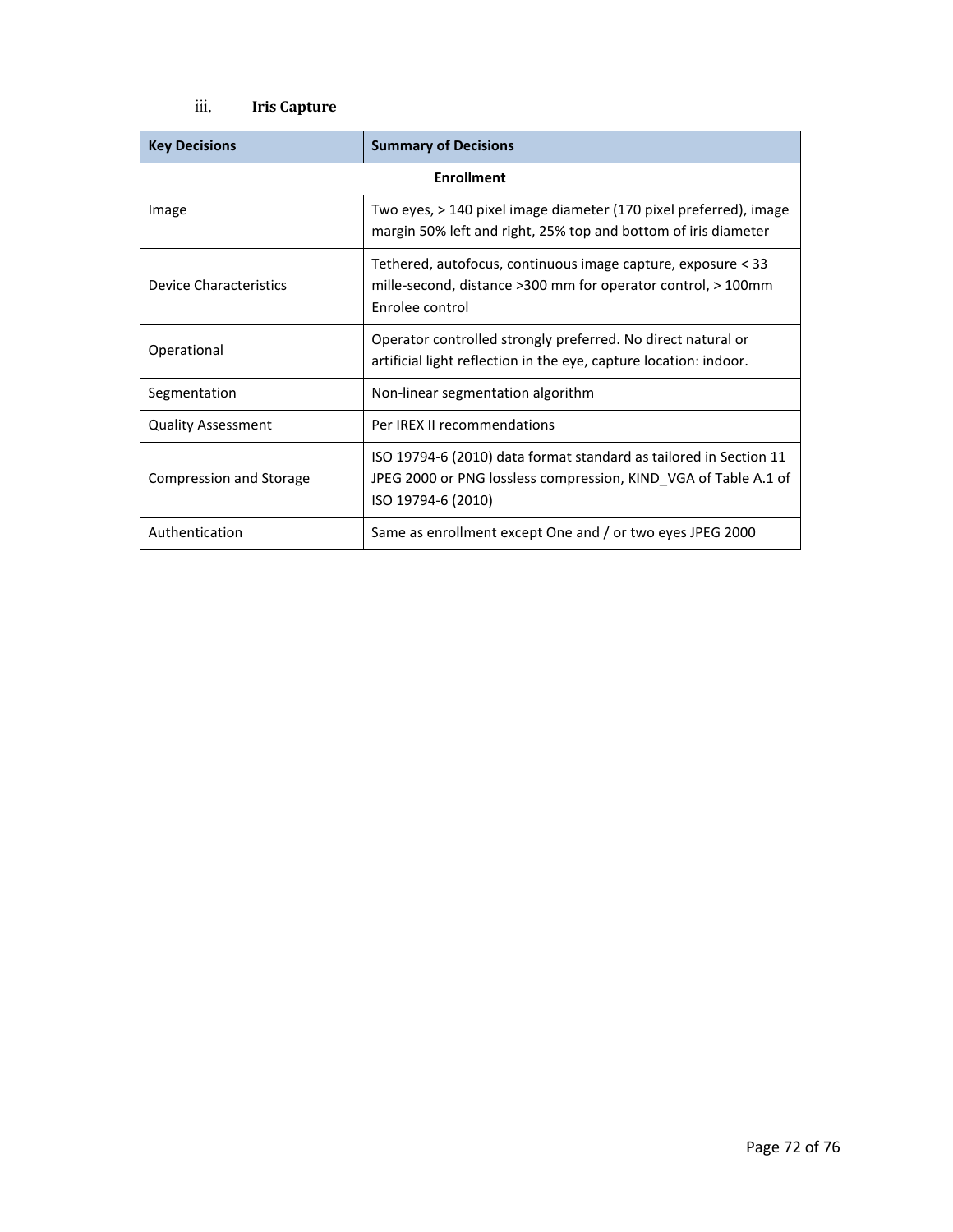## **Annexure IV Performa for the Bank Guarantee for Earnest Money**

(To be stamped in accordance with stamp act)

| Ref : Bank Guarantee #                                                                                                                                                                 | Date |                                       |    |
|----------------------------------------------------------------------------------------------------------------------------------------------------------------------------------------|------|---------------------------------------|----|
| Punjab & Sind Bank<br>Financial Inclusion & UID Cell<br>21, Rajendra Place,<br>New Delhi<br>Dear Sirs,                                                                                 |      |                                       |    |
| In accordance with your bid reference no. _________Dated__________                                                                                                                     |      |                                       |    |
|                                                                                                                                                                                        |      |                                       |    |
|                                                                                                                                                                                        |      | herein after called 'bidder') wish to |    |
| participate in the said bid for UID Project of Punjab & Sind Bank having its Head Office                                                                                               |      |                                       |    |
| at 21, Rajendra Place, New Delhi -110125 An irrevocable Financial Bank Guarantee                                                                                                       |      |                                       |    |
| (issued by a nationalized /scheduled commercial Bank) against Earnest Money Deposit                                                                                                    |      |                                       |    |
|                                                                                                                                                                                        |      |                                       |    |
| is required to be submitted by the bidder, as a condition for                                                                                                                          |      |                                       |    |
| participation in the said bid, which amount is liable to be forfeited on happening of any                                                                                              |      |                                       |    |
| contingencies mentioned in the bid document. M/s                                                                                                                                       |      |                                       |    |
|                                                                                                                                                                                        |      | Land Thaving its registered office    |    |
|                                                                                                                                                                                        |      |                                       |    |
| bidder) has undertaken in pursuance of their offer to Punjab & Sind Bank (hereinafter                                                                                                  |      |                                       |    |
| called as the beneficiary) dated has expressed its intention to participate in the said bid                                                                                            |      |                                       |    |
| and in terms thereof has approached us and requested us Bank to issue an irrevocable                                                                                                   |      |                                       |    |
| financial Bank Guarantee against Earnest Money Deposit amounting to                                                                                                                    |      |                                       |    |
|                                                                                                                                                                                        |      |                                       |    |
| at ____________________________therefore Guarantee and undertake to pay immediately on                                                                                                 |      |                                       |    |
| first written demand by Punjab & Sind Bank, the amount                                                                                                                                 |      |                                       |    |
|                                                                                                                                                                                        |      |                                       |    |
| any reservation, protest, demur and recourse in case the bidder fails to comply with any<br>condition of the bid or any default in violation against the terms of the bid, without the |      |                                       |    |
| beneficiary needing to prove or demonstrate reasons for its such demand. Any such                                                                                                      |      |                                       |    |
| demand made by said beneficiary shall be conclusive and binding on us irrespective of                                                                                                  |      |                                       |    |
| any dispute or difference raised by the bidder.  This guarantee shall be irrevocable and                                                                                               |      |                                       |    |
|                                                                                                                                                                                        |      |                                       |    |
| required, the same shall be extended to such required period (not exceeding one year)                                                                                                  |      |                                       |    |
| on receiving instructions in writing, from() on whose behalf guarantee is issued.                                                                                                      |      |                                       | In |
| witness whereof the Bank, through its authorized officer has set its hand stamped on                                                                                                   |      |                                       |    |
| this ________________ Day of _______________2011 at ____________________________                                                                                                       |      |                                       |    |
|                                                                                                                                                                                        |      |                                       |    |

### **Designation Bank Common Seal**

**Attorney as per Power of Attorney**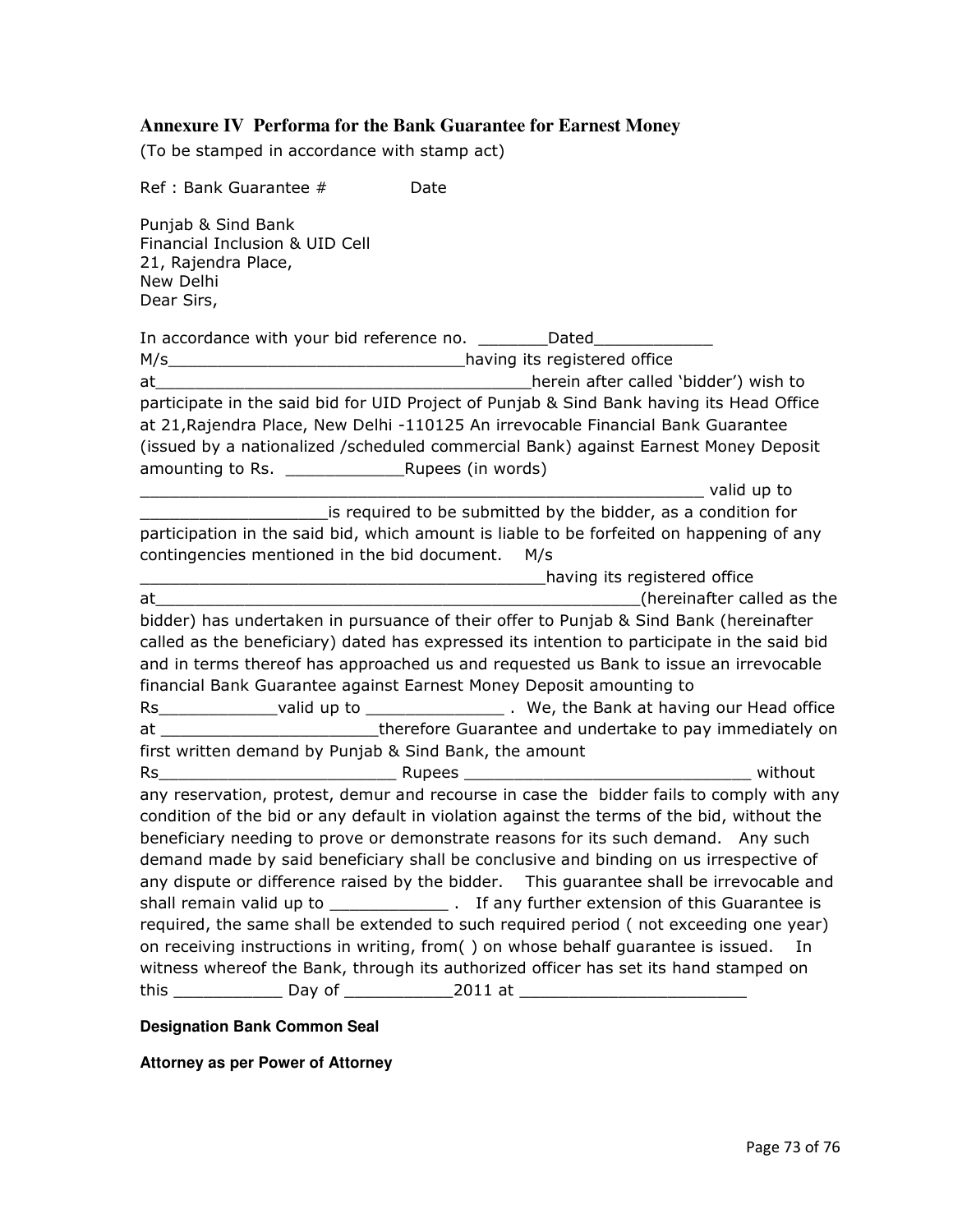### **Annexure V Format of Performance Bank Guarantee**

Bank Guarantee Punjab & Sind Bank, Head Office Financial Inclusion & UID Cell New Delhi – 110 125.

In consideration of Punjab & Sind Bank (hereinafter called "the said Purchaser") having its office at the aforesaid address, having agreed to purchase/engage from (hereinafter called "the said Vendor / Supplier)" under the terms and conditions of an Agreement dated (hereinafter called "the said Agreement") having its office at----------. Towards the security for the due fulfillment of the terms and conditions contained in the said Agreement, it has been agreed by the said Vendor / Supplier shall provide a bank Guarantee for Rs. \_ (Rupees only). We (indicate the name of the bank) (hereinafter referred to as "the Bank")at the request of (Vendor / Supplier) do hereby undertake and Guarantee to pay to the Purchaser an amount not exceeding Rs. (either in lump sum or in parts) against any loss or damage caused to or suffered or would be caused to or suffered by the Purchaser by reason of any breach by the said Vendor / Supplier(s) of any of the terms or conditions contained in the said Agreement. Unless repugnant to the context or meaning there of, expressions, Purchaser, Vendor /Supplier, Bank shall mean and include their heirs, representatives, successors, executors, administrators, assigns, etc. , as may be applicable, 1. The Bank does hereby undertakes to pay the amount/s due and payable under the guarantee without any demur, merely on a demand from the Purchaser stating that the amount/s claimed is/are due by way of loss or damage caused to or would be caused to or suffered by the Purchaser by reason of breach by the said Vendor / Supplier of any of the terms or conditions contained in the said Agreement or by reason of the Vendor /Supplier failure to perform its obligations under the said Agreement. Any such demand made by the Purchaser on the Bank shall be conclusive as regards the amount/s due and payable by the Bank under this guarantee, whether made in one go or in parts. However, Bank's liability under this guarantee shall in totality be restricted to an amount not exceeding Rs. , whether or not invoked or if invoked, in part or otherwise. 2. The Bank undertakes to pay the Purchaser any money so demanded notwithstanding any dispute or disputes raised by the Vendor / Supplier or any suit or proceedings pending before any Court or Tribunal relating thereto. Thereby meaning that Bank's liability under the present guarantee shall be absolute and unequivocal in any circumstances what so ever, if called upon to pay by the Purchaser. 3. The Bank further agrees that the guarantee herein contained shall remain in full force and effect during the period that would be taken for the performance of the said Agreement and that it shall continue to be enforceable till all the dues and or advances made by the Purchaser under or by virtue of the said Agreement have been fully paid and its claims satisfied or discharged or till , the Purchaser certifies in writing that55the terms and conditions of the said Agreement have been fully and properly carried out by the said Vendor / Supplier and accordingly the Purchaser discharges this guarantee, either in writing or by returning the Original Guarantee Bond to the Bank. 4. The bank before the release of Bank Guarantee Bond in Original by the Purchaser and before the expiry of this guarantee, as per Clause 3 of this Guarantee Bond, may at its option renew this guarantee for the same period as was initially requested upon for this guarantee or for any shorter period, at the option of the purchaser, under intimation to the vendor. The bank may at its option obtain the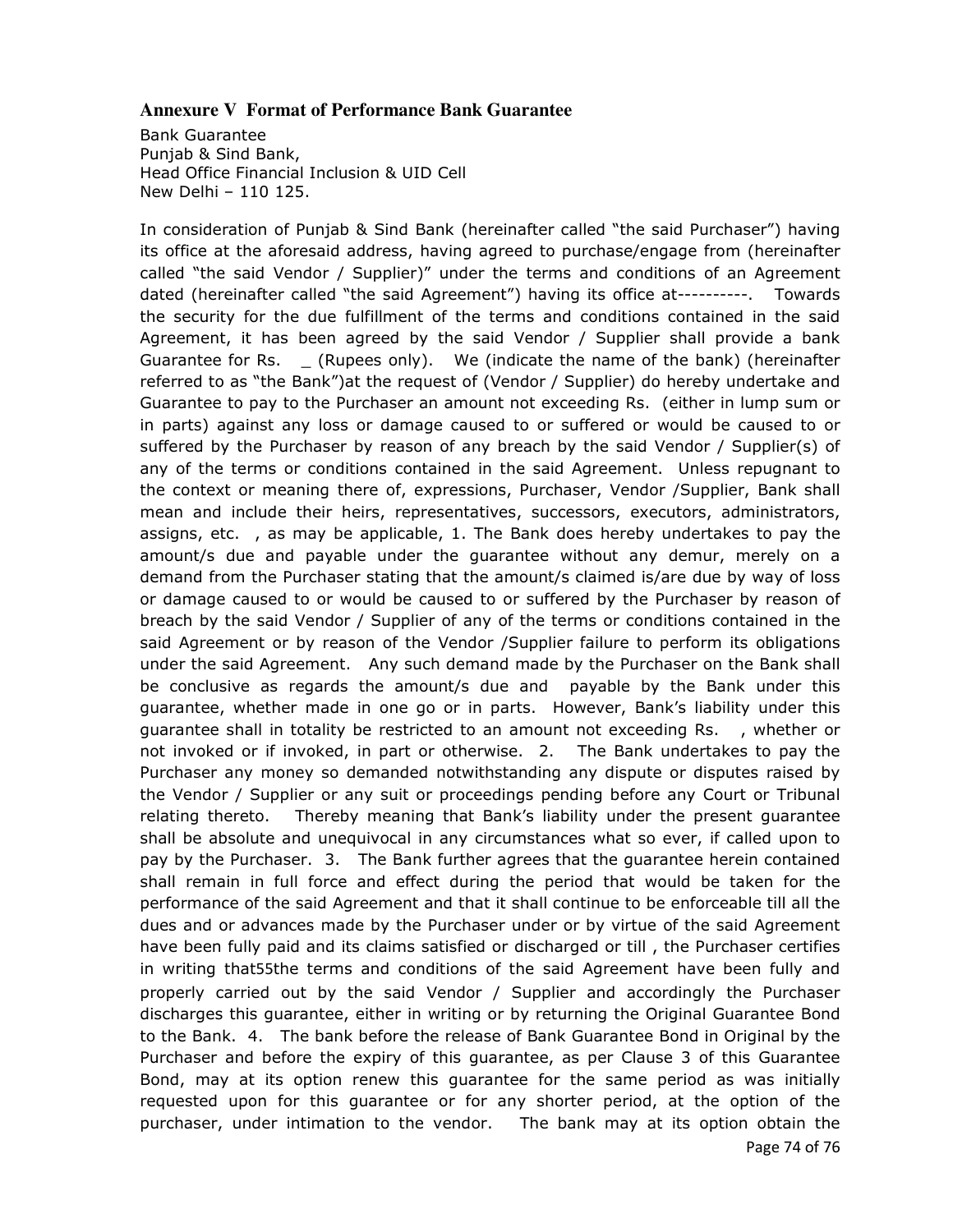original Bank guarantee bond in lieu of issue of the fresh extended Guarantee Bond. 5. The Bank further agrees with the Purchaser that the Purchaser shall have the fullest liberty without Bank's or Vendor / Supplier consent and without affecting in any manner Bank's obligations hereunder to vary any of the terms and conditions of the said Agreement or to extend time of performance by the said Vendor / Supplier from time to time or to postpone for any time or from time to time any of the powers exercisable by the Purchaser against the said Vendor / Supplier and to forbear or enforce any of the terms and conditions relating to the said agreement and the Bank shall not be relieved from it's liability by reason of any such variation, or extension being granted to the said Vendor / Supplier or for any forbearance, act or omission on the part of the Purchaser or any indulgence by the Purchaser to the said Vendor / Supplier or by any such matter or thing whatsoever which under the law relating to sureties would, but for this provision, have effect of so relieving the Bank, in any manner what so ever. 6. This guarantee will not be discharged due to the change in the constitution of either the Bank or the Purchaser or the Vendor / Supplier, in any manner what so ever. 7. The Bank lastly undertakes not to revoke this guarantee during its currency or extensions there of, except with the previous consent of the Purchaser, in writing or otherwise than as is provided in this Guarantee. 8. The Bank also agrees that the Purchaser at its option shall be entitled to enforce this Guarantee against the Bank as its principal debtor in first instance without proceeding against the said Vendor / Supplier, and notwithstanding any security or other guarantees that the Purchaser may have in relation to or in relation to the Vendor / Supplier liabilities from time to time, as this guarantee constitutes a separate, distinct and independent contract between the Bank and the Purchaser. 9. Any officer of the Purchaser of the rank of Senior Manager or above, duly authorized in this regard, shall be competent to issue demand/notice or to issue any appropriate instructions, as the circumstances may warrant, to the Bank under this Guarantee, which the Bank shall have to comply immediately and forthwith, without raising any dispute or question/s in regard there to, in any manner what so ever. Notwithstanding any thing contained here in above:(a) The liability of the Bank under the guarantee shall not exceed Rs. ( in words ). (b) This Bank Guarantee shall be valid till either the 1700 hrs. till X or till the issue of a fresh Bank Guarantee to the Purchaser with a extended period in lieu thereof or till the Purchaser certifies in writing that the terms and conditions of the said Agreement have been fully and properly carried out by the said Vendor / Supplier and accordingly the Purchaser discharges this guarantee, in writing and by returning the Original Guarantee Bond to the Bank. (c) The bank before the release of the Guarantee Bond in Original by the purchaser and before the expiry of this guarantee, may at its option renew this guarantee for the same period as was initially agreed upon for this guarantee or any shorter period, at the option of the purchaser, under intimation to the vendor. (d) The Bank is liable to consider any notice for invocation of Bank Guarantee as a default by the Vendor / Supplier and shall be under an obligation to pay to the Purchaser the entire amount of Guarantee or any part there of under this Bank Guarantee only and only if the Purchaser serves upon the Bank a written claim or demand before the expiry of either the Bank Guarantee or any extended period/s under this Bank Guarantee, as the case may be. Dated the day of . Signature

#### Name Designation with Bank stamps.